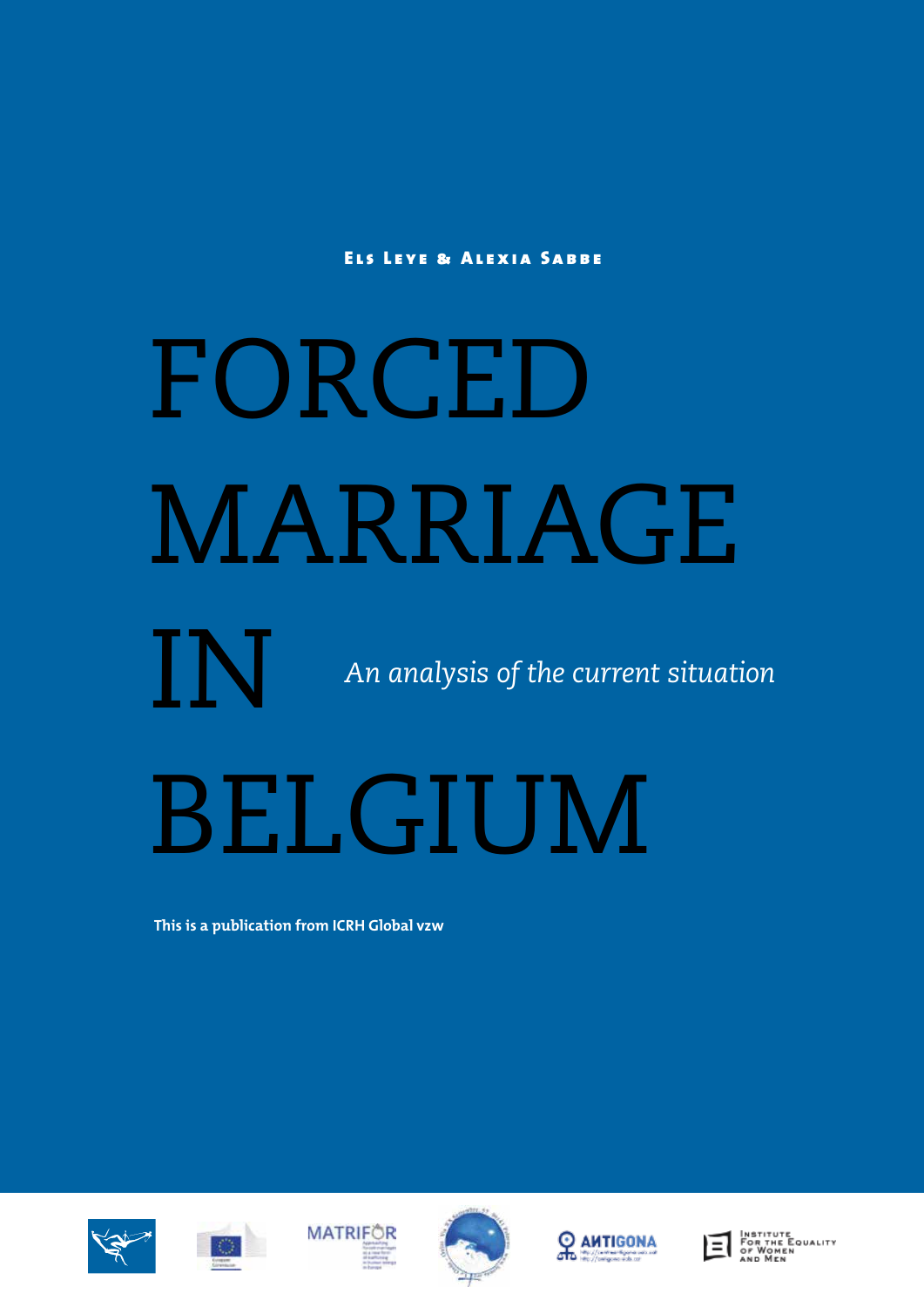## 1 INTRODUCTION 6

|   |                                                                     |                                                                                                              | <b>2 METHODOLOGY</b>                                                                                                                                                                                                                                                           | 8                                      |  |  |
|---|---------------------------------------------------------------------|--------------------------------------------------------------------------------------------------------------|--------------------------------------------------------------------------------------------------------------------------------------------------------------------------------------------------------------------------------------------------------------------------------|----------------------------------------|--|--|
| 3 | <b>LEGAL AND POLICY FRAMEWORK</b><br>ON FORCED MARRIAGES IN BELGIUM |                                                                                                              |                                                                                                                                                                                                                                                                                |                                        |  |  |
|   | 3.1                                                                 | Belgian legal framework on forced marriages                                                                  |                                                                                                                                                                                                                                                                                |                                        |  |  |
|   |                                                                     | 3.1.1<br>3.1.2<br>3.1.3                                                                                      | Civil law<br>Criminal law<br>Migration law                                                                                                                                                                                                                                     | $11\,$<br>13<br>16                     |  |  |
|   | 3.2                                                                 |                                                                                                              | Belgian policy framework on forced marriages                                                                                                                                                                                                                                   | 19                                     |  |  |
|   |                                                                     | 3.2.1                                                                                                        | National Action Plan to fight all forms of gender-related violence<br>2015-2019                                                                                                                                                                                                | 19                                     |  |  |
|   |                                                                     | 3.2.2                                                                                                        | Policy Note on 'Equal Opportunities' 2014                                                                                                                                                                                                                                      | 20                                     |  |  |
|   |                                                                     |                                                                                                              | <b>4 QUALITATIVE RESEARCH AMONG PROFESSIONALS</b><br>ON FORCED MARRIAGES IN BELGIUM                                                                                                                                                                                            | 21                                     |  |  |
|   | 4.1                                                                 | The magnitude of the problem of<br>forced marriage in Belgium                                                |                                                                                                                                                                                                                                                                                |                                        |  |  |
|   | 4.2                                                                 | The problem with defining forced marriage<br>and arranged marriage,                                          |                                                                                                                                                                                                                                                                                |                                        |  |  |
|   |                                                                     |                                                                                                              | and the distinction between the two                                                                                                                                                                                                                                            | 25                                     |  |  |
|   | 4.3                                                                 |                                                                                                              | Characteristics of forced and arranged marriages                                                                                                                                                                                                                               | 28                                     |  |  |
|   |                                                                     | 4.3.1<br>4.3.2<br>4.3.3<br>4.3.4<br>4.3.5<br>4.3.6<br>4.3.7                                                  | Some characteristics of practising communities<br>Decision-makers<br>Pressure, control and freedom of choice<br>Reasons for forced marriage and arranged marriage<br>Consequences of forced marriage<br>Escaping a (threat of) forced marriage and coping mechanisms<br>Trends | 28<br>28<br>29<br>30<br>33<br>36<br>37 |  |  |
|   | 4.4                                                                 | How forced and arranged marriages<br>are dealt with in Belgium:<br>characteristics of the stakeholders' work |                                                                                                                                                                                                                                                                                |                                        |  |  |
|   |                                                                     | 4.4.1<br>4.4.2<br>4.4.3<br>4.4.4<br>4.4.5<br>4.4.6<br>4.4.7                                                  | Prevention<br>Protection<br>Provision of services<br>Partnerships<br>Policymaking<br>Research<br>Feelings of stakeholders                                                                                                                                                      | 40<br>42<br>44<br>45<br>46<br>46<br>46 |  |  |
|   | 4.5                                                                 |                                                                                                              | Factors increasing the risk of forced marriage                                                                                                                                                                                                                                 |                                        |  |  |
|   |                                                                     | 4.5.1<br>4.5.2<br>4.5.3<br>4.5.4                                                                             | Factors associated with families and communities<br>Factors associated with individuals<br>Factors associated with service provision<br>Factors associated with context                                                                                                        | 48<br>48<br>49<br>49                   |  |  |
|   | 4.6                                                                 | Visions of the stakeholders on policies and laws                                                             |                                                                                                                                                                                                                                                                                |                                        |  |  |
|   | 4.7                                                                 |                                                                                                              | Issues in service delivery                                                                                                                                                                                                                                                     |                                        |  |  |
|   |                                                                     | 4.7.1<br>4.7.2                                                                                               | Obstacles in working on the problem of forced marriage<br>Gaps influencing service delivery for (potential) victims<br>of forced marriage                                                                                                                                      | 53<br>57                               |  |  |
|   | 4.8                                                                 |                                                                                                              | The link with human trafficking                                                                                                                                                                                                                                                | 60                                     |  |  |
| 5 | <b>RECOMMENDATIONS</b><br>61                                        |                                                                                                              |                                                                                                                                                                                                                                                                                |                                        |  |  |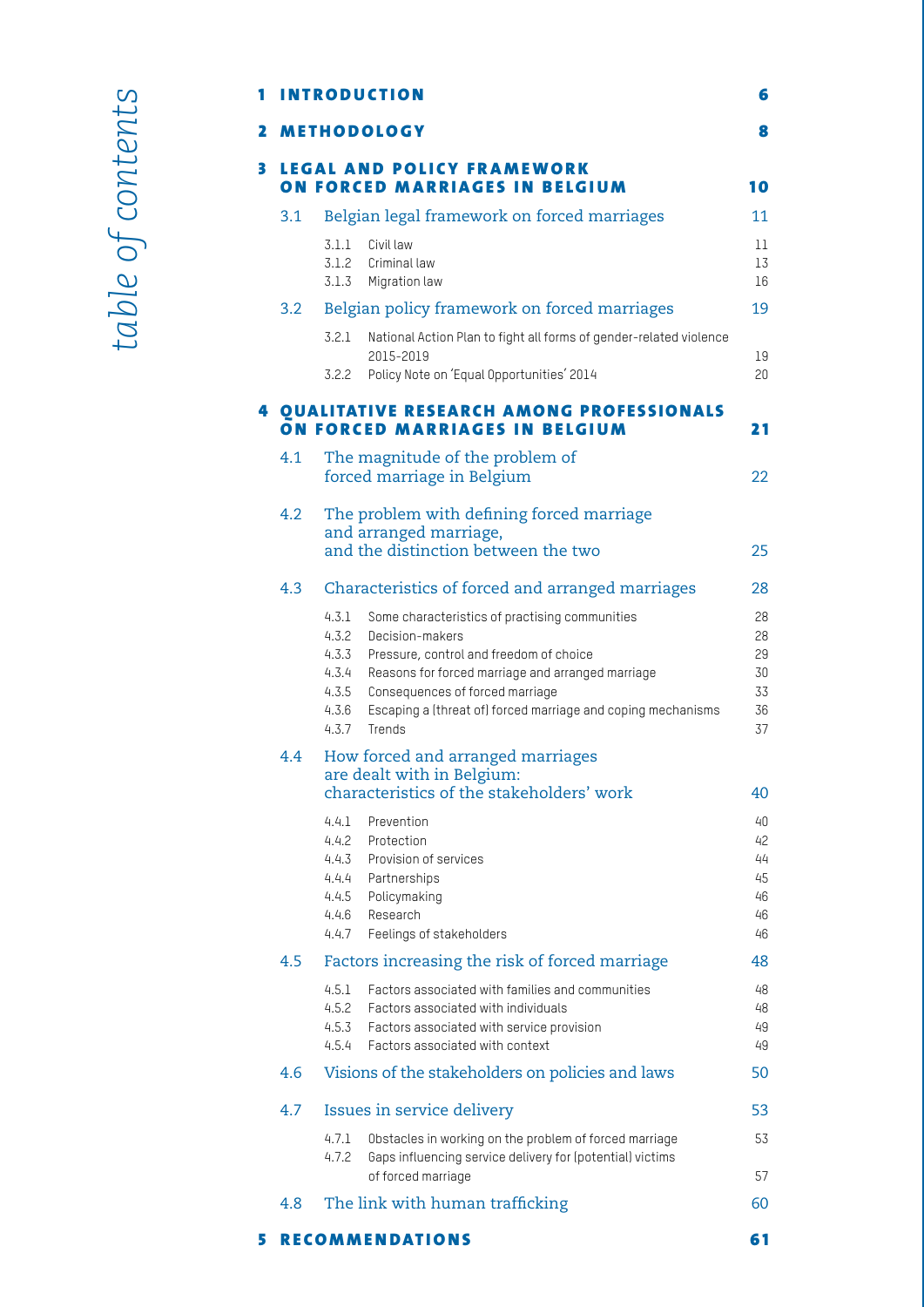

*Marriage shall be entered into only with the free and full consent of the intending spouses*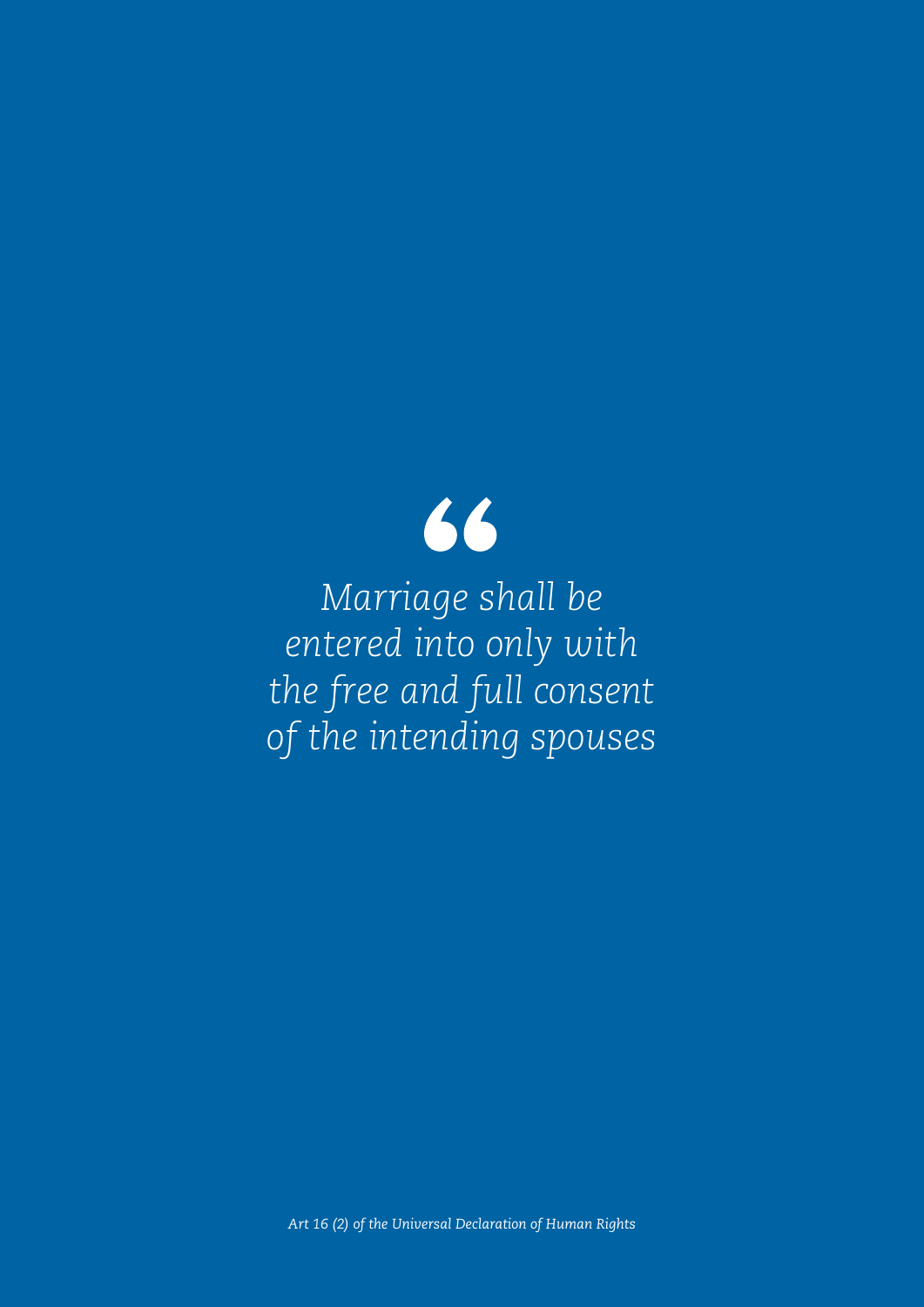#### PREFACE

The right to marry without being compelled or forced is a democratic imperative and an unquestionable aspect of fundamental rights. For several years Belgium has demonstrated its policy against forced marriages by means of a national action plan against violence based on gender, uniting the Federal State, the Communities and Regions and coordinated by the Institute for equality of women and men. Belgium has chosen to apprehend the problem by paying special attention to prevention, notably through awareness campaigns, school-based education programs and training for professionals in multiple sectors: police, justice, health, education and social work.

In March 2015, the Institute for the equality of women and men had the pleasure to organize, in collaboration with the International Centre for Reproductive Health (ICRH) and Plan Belgium, a symposium entitled "Child marriage and forced marriage in Belgium and in Belgium's partner countries."

A study by the International Centre for Reproductive Health, presented at the symposium, highlighted that professionals feel inadequately trained, lack intercultural skills, information and practical tools to identify and recognize forced marriages, and have insufficient knowledge about action guidelines, current legislation and the rights of the victims.

Forced marriage is indeed a very complex issue. Professionals experience real difficulties in, firstly, assessing whether they are actually dealing with a forced marriage and, secondly, in supporting victims of forced marriage when a case has been identified.

In June 2015, the Institute for the equality of women and men sought to respond to these gaps by publishing a guide for professionals aiming to provide practical solutions to professionals, by improving knowledge of the phenomenon, providing tools to improve detection of forced marriages and by offering advice to support and / or refer victims adequately.

However, cases continue to be reported regularly by specialized associations and therefore require the authorities to continue their efforts to prevent such practices.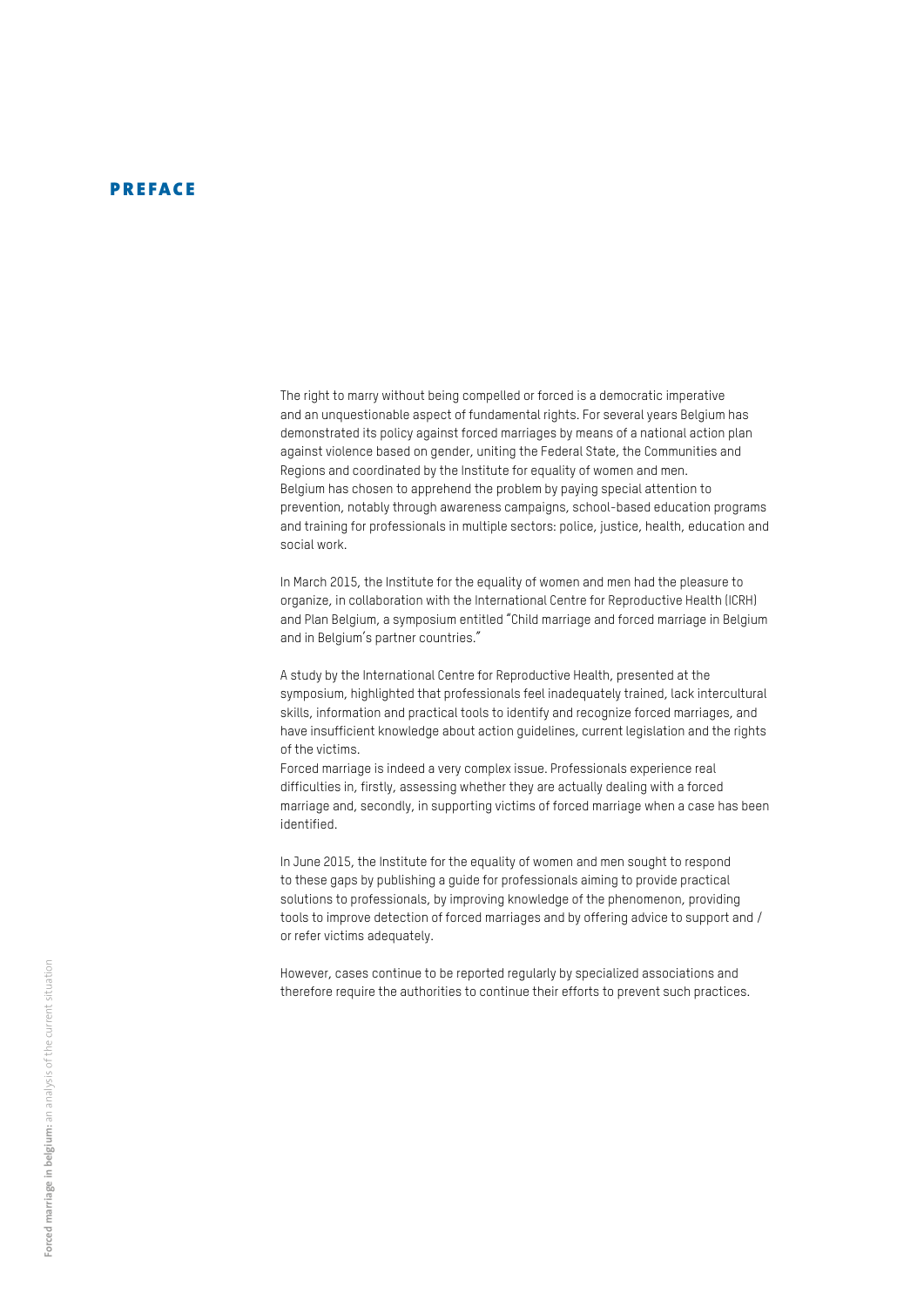It is essential to maintain and reinforce the measures of prevention, awareness and information but also to support measures for victims to ensure effective monitoring of forced marriage situations.

Therefore, a new national action plan against violence based on gender 2015-2019 has been recently developed. It is the fruit of a long consultation process between the various concerned ministers and is based on the recommendations of civil society. It aims to pursue a coherent and coordinated policy whereby the federal state, the communities and regions work closely together to implement 235 new measures against violence based on gender, including forced marriages.

Furthermore, the imminent ratification of the Convention of the Council of Europe on preventing and combating violence against women and domestic violence by Belgium should also encourage us to intensify efforts in the fight against forced marriages.

In this context, the Institute for the equality of women and men would like to commend the quality of the work done under the MATRIFOR project and welcomes the analysis of the current situation, compiled by Professor Els Leye and Alexia Sabbe of the International Centre for Reproductive Health, on forced marriage in Belgium. This remarkable analysis helps to better visualize the current policy of our country and is, without a doubt, an invitation to make every effort to prevent forced marriages and assist those who are, unfortunately, victims.

*Liesbet Stevens, Deputy Director of the Institute for Equality of Women and Men*

*Michel Pasteel, Director of the Institute for the Equality of Women and Men*

*November 2015*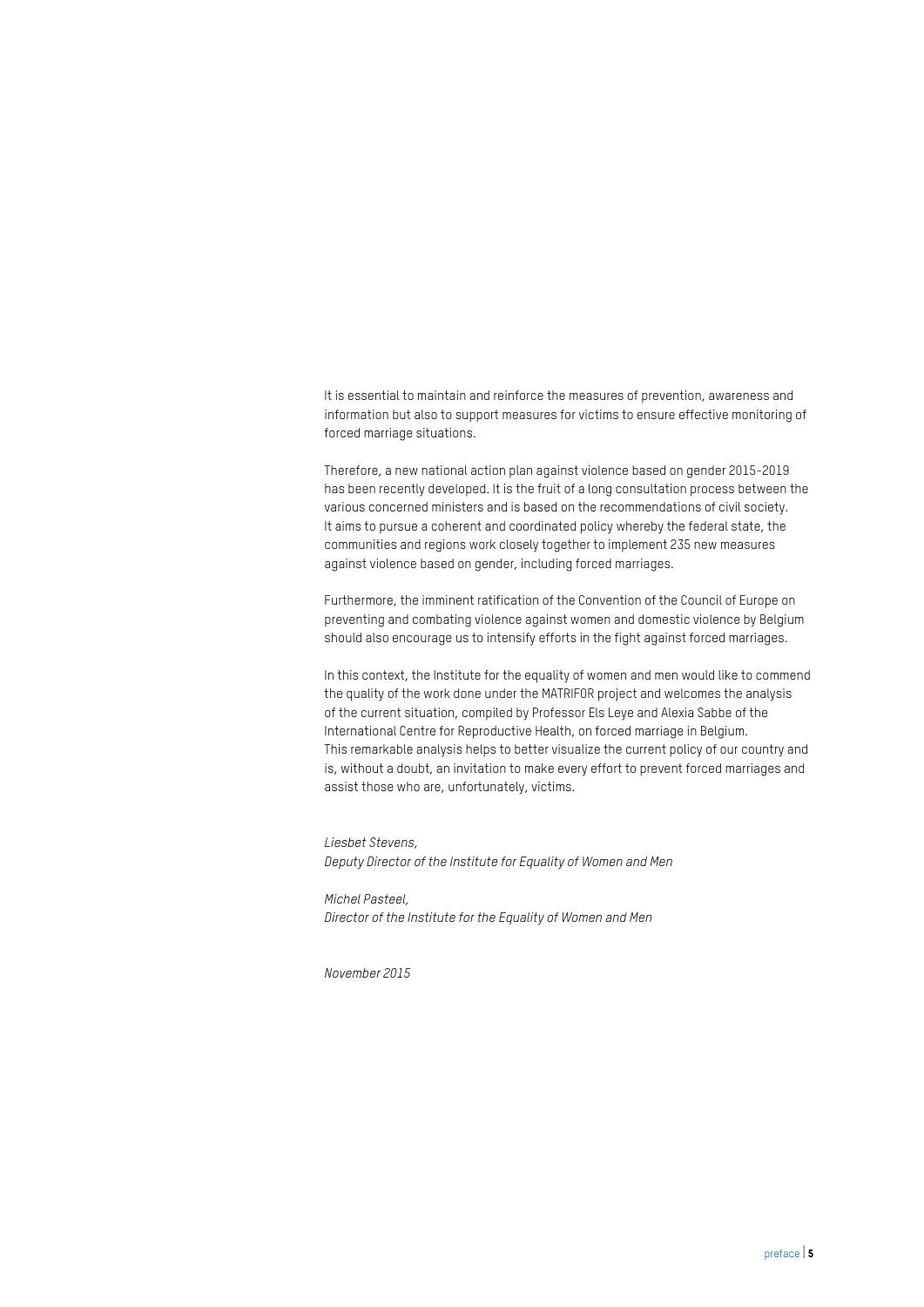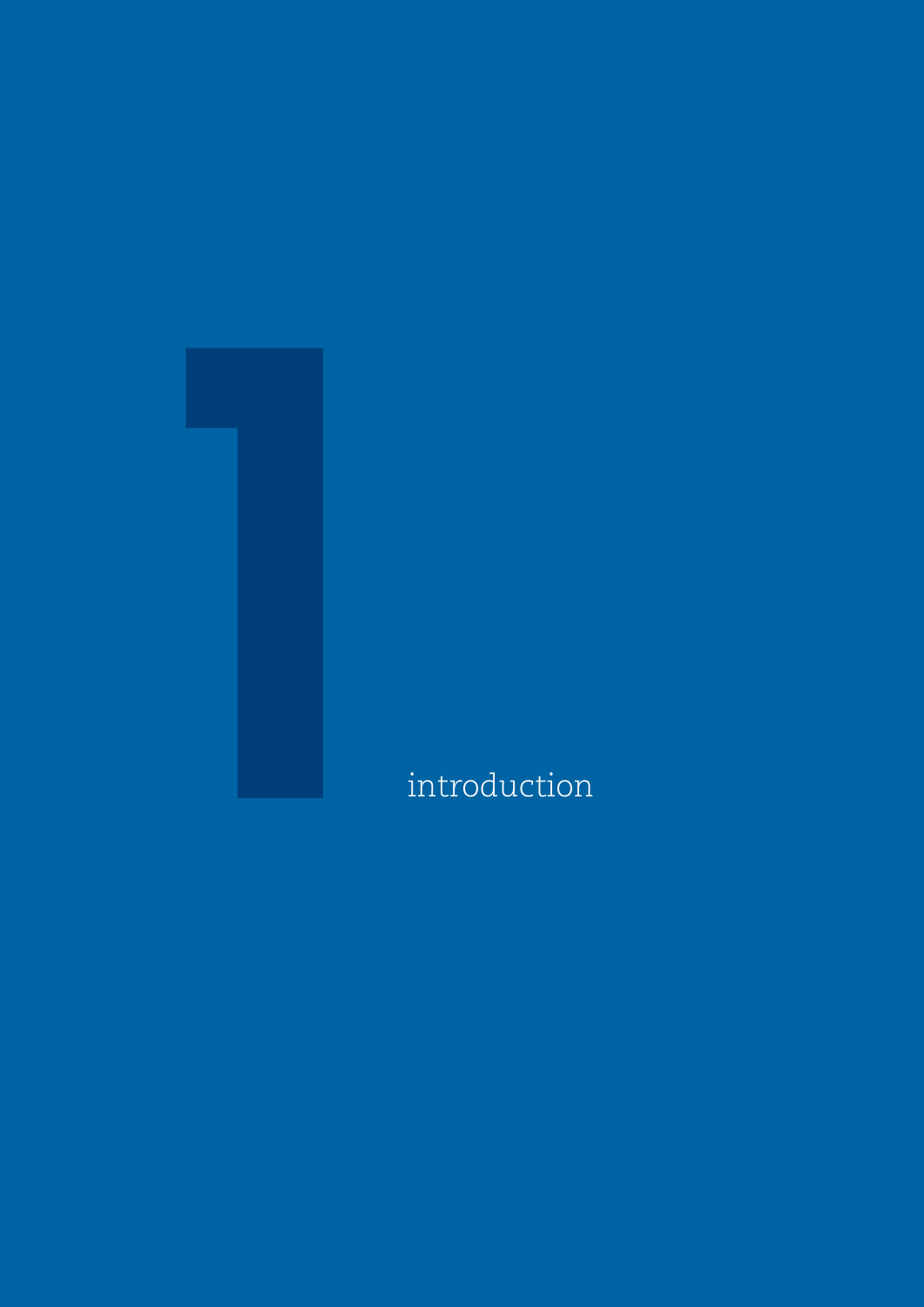This report documents the results of a study on forced marriage in Belgium, in the framework of the multi-country MATRIFOR project, led by the Universitat Autónoma de Barcelona.

The MATRIFOR project is aimed at studying forced marriage as a new form of trafficking in human beings in Europe. The project ran from November 2012 to November 2015 (36 months). The study was carried out in Belgium (by the International Centre for Reproductive Health at Ghent University), Italy (by le Onde Onlus, Palermo) and Spain (by Universitat Autónoma de Barcelona). It was financed by the European Commission's 'Prevention of and Fight against Crime' programme (DG Home Affairs).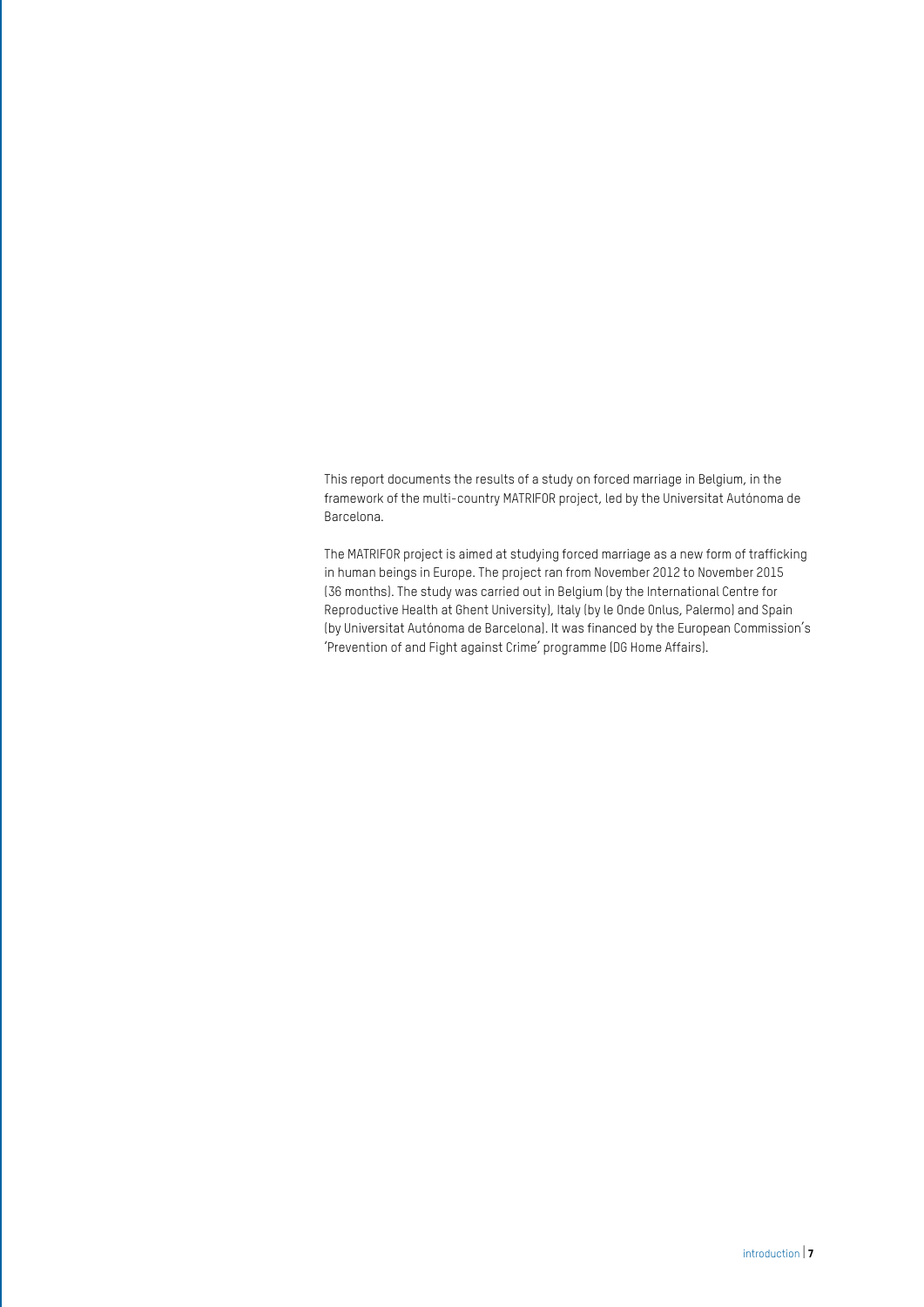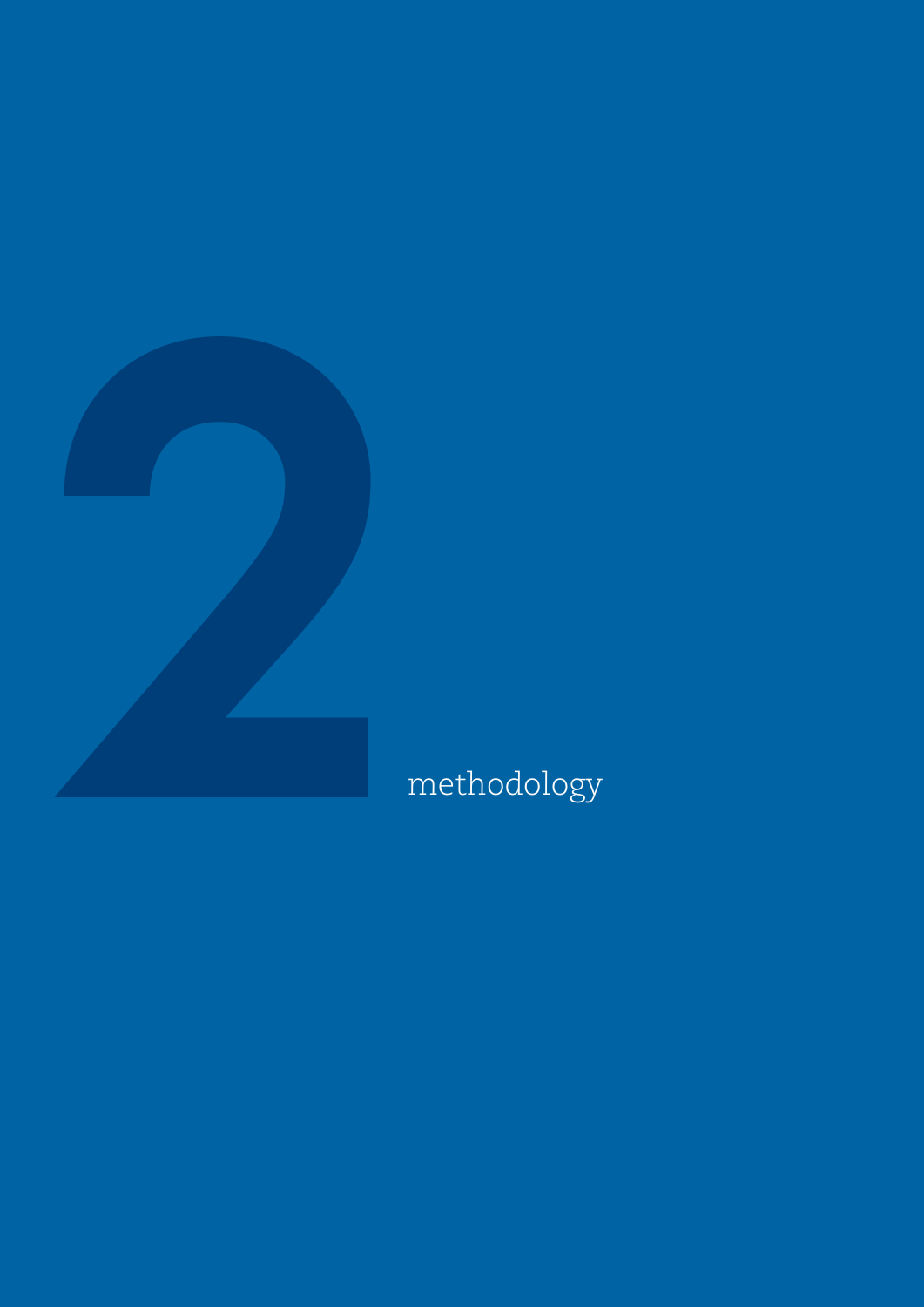The methodology of the project consisted of qualitative research and combined indepth interviews (fieldwork) with a legal analysis (desk study). The main objectives of the fieldwork were to study the characteristics of forced marriage and to study the main obstacles and difficulties in seeking legal redress in cases thereof.

Professionals from various sectors who are dealing with forced marriages were interviewed (for example, policymakers, lawyers, judges, prosecutors, police, healthservice workers, social-service workers, schoolteachers, and those working for NGOs specialising in the issues of forced marriage and violence against women, and migrant women's associations).

The interviews were semi-structured. Recruitment of respondents was based on a list of possible interviewees from a former project on forced marriage, and by using the snowballing technique. Respondents were sought by contacting NGOs and agencies working in the field.

In total, 25 stakeholders were contacted between 22 August 2013 and 15 March 2014. All interviews were recorded, transcribed and analysed. All respondents signed a letter of consent and agreed that the interviews were recorded. The Ethics Committee at Ghent University also provided clearance for this study.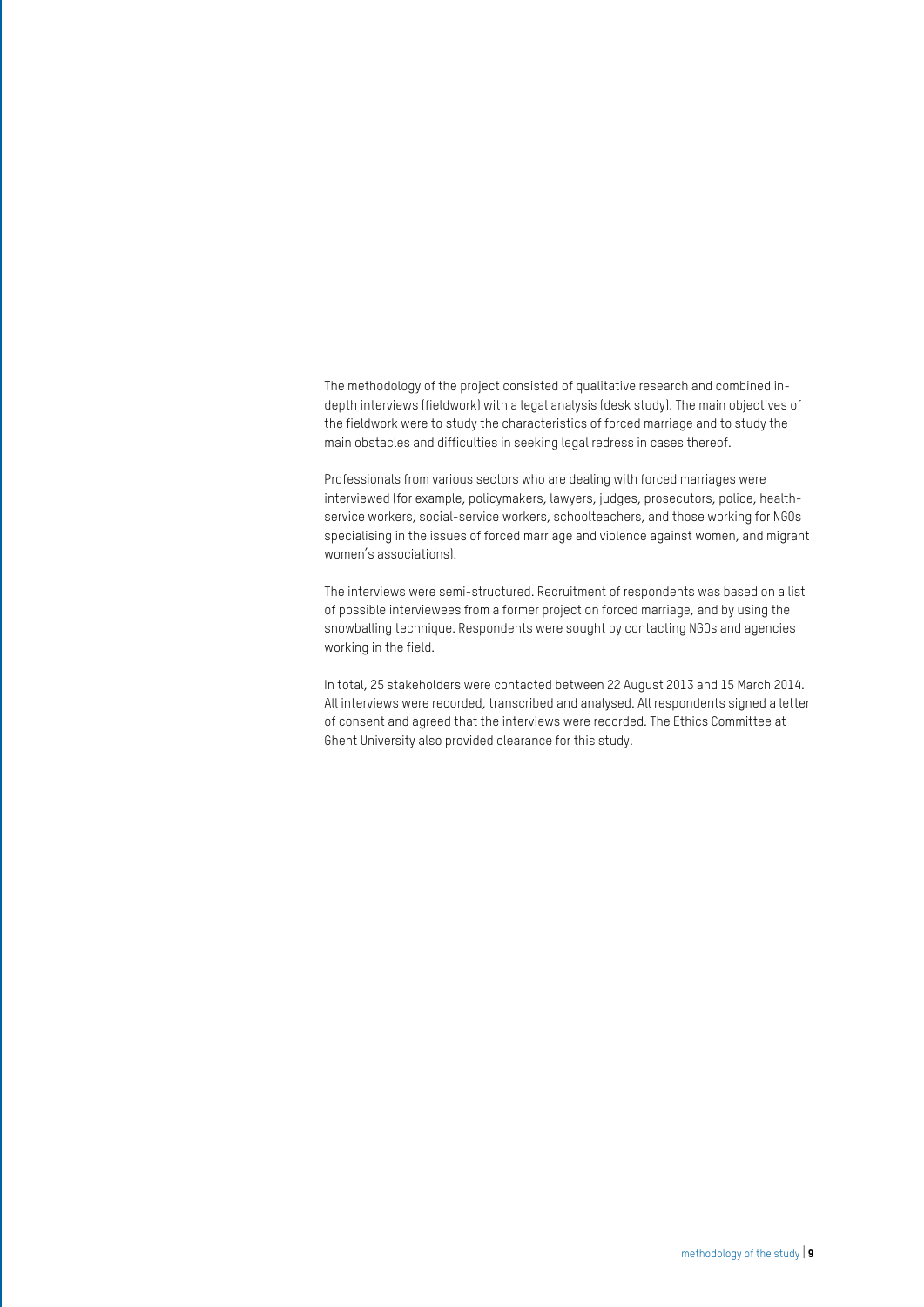

legal and policy framework on forced marriages in Belgium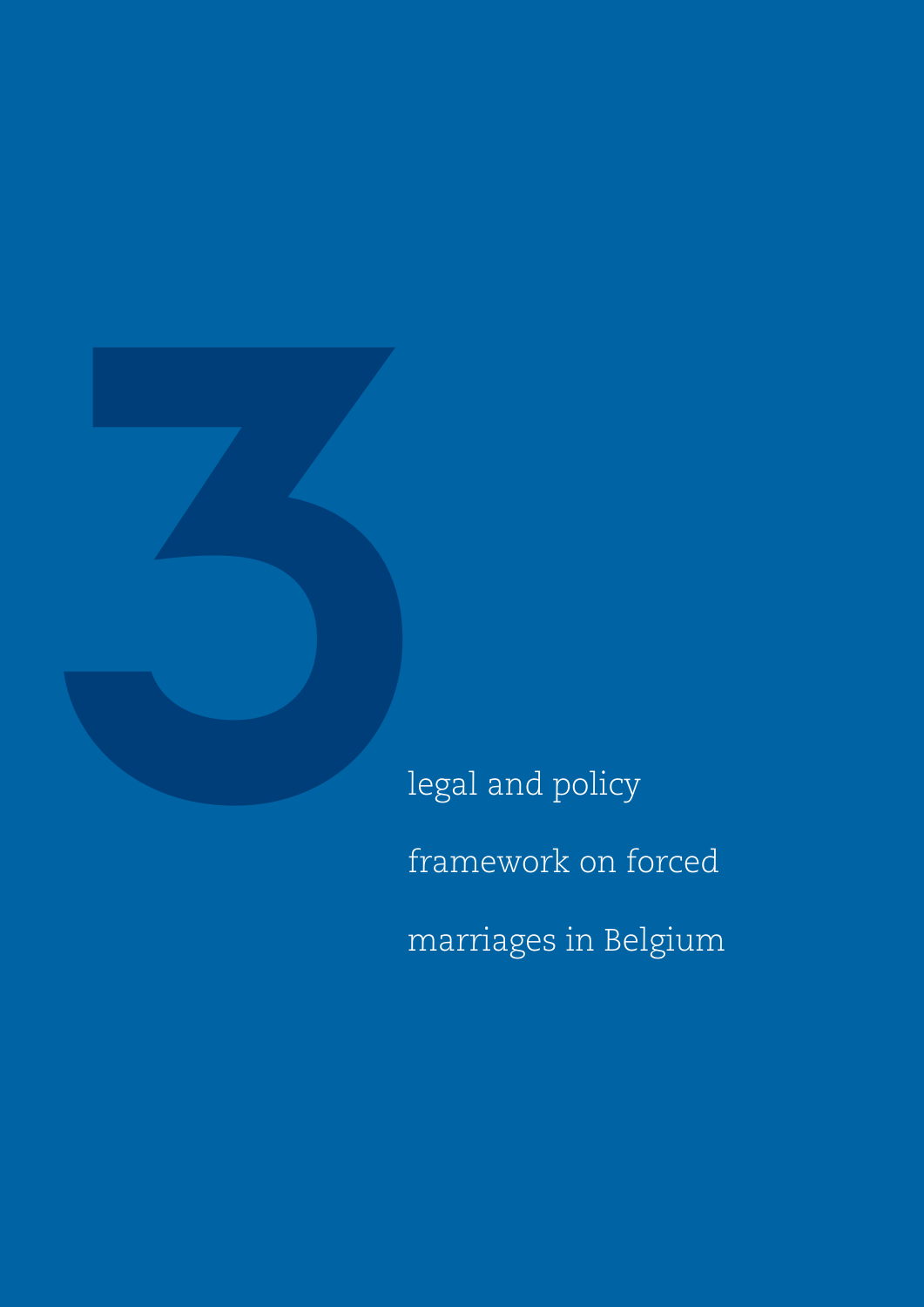#### 3.1 BELGIAN LEGAL FRAMEWORK ON FORCED MARRIAGES

#### 3.1.1 Civil law

In order to marry in Belgium, a procedure must be followed, which consists of two steps:<sup>1</sup> the notification of the marriage to the registrar, and the actual conclusion of the marriage.<sup>2</sup>

A marriage needs to comply with a number of basic principles of contract law, and a number of fundamental conditions, and should not be contrary to the principles of public order.3 A forced marriage can never be established in a valid manner, seeing as the fundamental requirement of free and full consent of the marriage candidates has not been established.4

*Article 146ter of the Civil Code: 'There is no marriage when it is entered into without the free consent of both spouses or if the consent of at least one of the spouses was given under violence or threat.'5*

Furthermore, to marry in Belgium, a person must have reached the age of 18 years.<sup>6</sup> However, exemptions are possible. In a special procedure in the youth court, with the explicit consent of the parents, the minimum-age requirement may be reduced if there are 'serious reasons' for doing so. If parents refuse to give their consent or fail to appear, or if they are not capable of expressing their opinion, the court may nonetheless authorise the marriage if it considers the refusal to be unreasonable.7

Marriages of convenience, contracted for the sole purpose of obtaining a visa or residence permit for one of the parties, are closely linked to forced marriages in the Belgian public and political arena.<sup>8</sup> The legal framework contains a number of measures to address these marriages of convenience.

The first regulation was introduced in 1999. The Marriage of Convenience Act of 4 May 1999<sup>9</sup> makes it mandatory for civil authorities to notify the public prosecution service if there is doubt about the content or purpose of the marriage.<sup>10</sup> Belgian law contains the principle that a marriage contracted by a person who lacks marital capacity is void.<sup>11</sup>

- 1 Art. 63 in 64 of the Civil Code; Art. 165-167 of the Civil Code.
- 2 Federaal Centrum voor de analyse van de migratiestromen, de bescherming van de grondrechten van de vreemdelingen en de strijd tegen mensenhandel. *Migratie. Jaarverslag.* [Federal Centre for the analysis of migration flows, the protection of fundamental rights of foreigners and the fight against human trafficking. *Migration. Annual Report.*], 2013.
- 3 Art. 1108 of the Civil Law; Art. 144-164 of the Civil Law.
- 4 De Brabander, A. *De strafrechtelijke en criminologische dimensie van het gedwongen huwelijk. Masterproef van de opleiding 'Master in de rechten' [The criminal and criminological dimension of forced marriage. Master thesis of Ms in Law]*. UGent, 2012.
- 5 The law of 2 June 2013 replaced the word 'and' to 'or' in Art. 146ter of the Civil Code.
- 6 Art. 144 of the Belgian Civil Code.
- 7 Rude-Antoine, E. *Forced marriages in Council of Europe member states: A comparative study of*  legislation and political initiatives, comparison of law and political actions. Strasbourg, Council<br>of Europe, Directorate General of Human Rights, 2005.
- 8 Ratia, E. and Walter, A. *International exploration on forced marriages: A study on legal initiatives, policies and public discussions in Belgium, France, Greece, UK and Switzerland.* 2009.
- 9 Act of 4 May 1999 amending certain provisions on marriage.
- 10 At the same time, the new law introduced a legal ground for the annulment of marriages of convenience, Art. 146bis of the Belgian Civil Code.
- 11 Art. 502 of the Belgian Civil Code.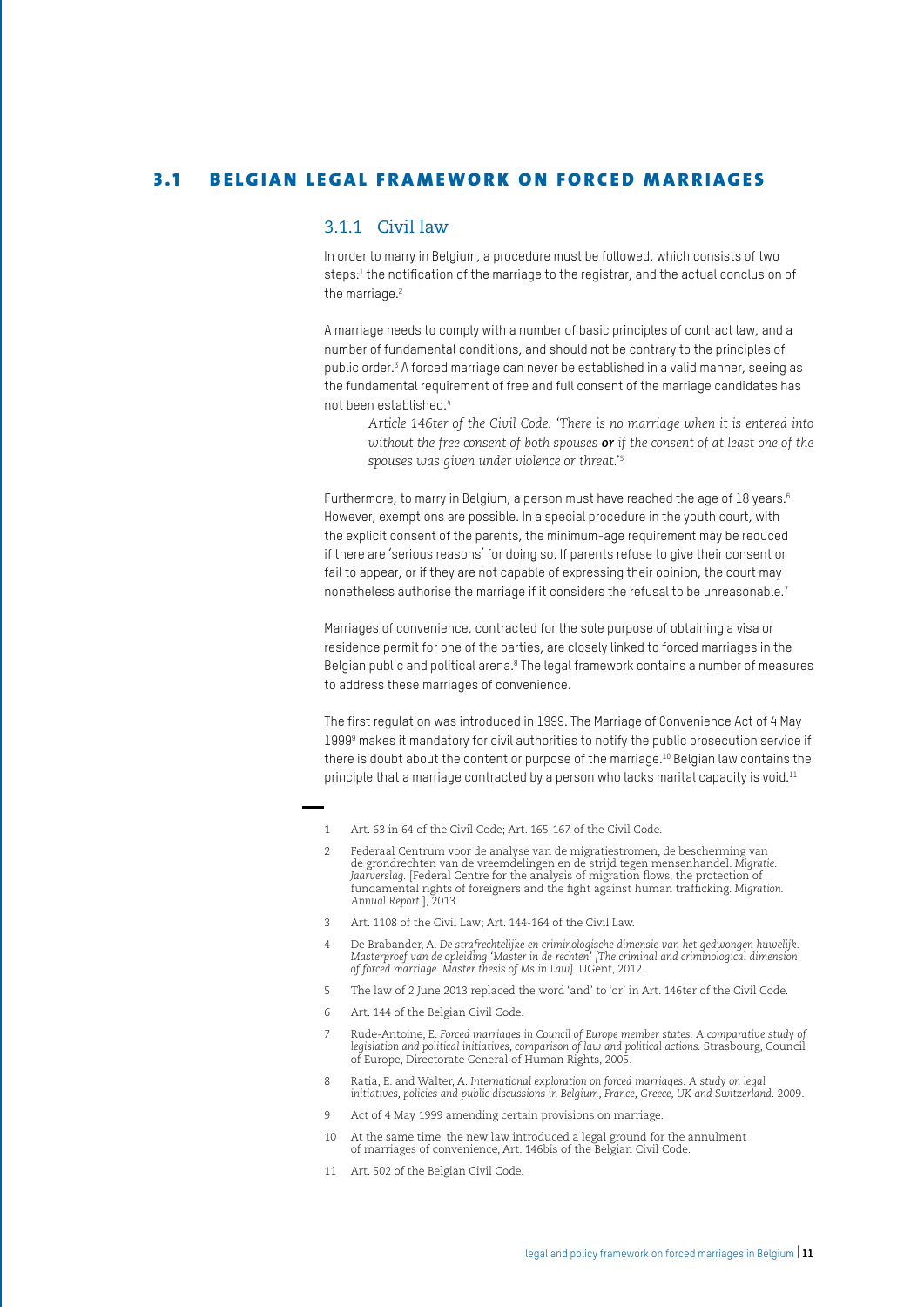Marriage of convenience is defined in Article 146bis of the Civil Code, as follows: *'There is no marriage when, despite the formal consents to the marriage, the totality of circumstances demonstrates that at least one of the spouses does not have the intention to establish a sustainable union, but is aimed at obtaining a residence permit.'* 

The law foresees aggravating circumstances for those who receive a sum of money for concluding such a marriage of convenience, or who use threats or violence to force someone into such a marriage. Attempting to force someone into a marriage of convenience is also tackled by law.

Larger cities, such as Antwerp, Ghent and Kortrijk, established specialised administrative units *(cel schijnhuwelijk)* to tackle supposed marriages of convenience and forced marriages. This is further evidence of the strong link in Belgian policy between marriages of convenience and forced marriages.

The law of 2 June 2013, on marriages of convenience, introduced the concepts of 'forced legal cohabitation' and 'cohabitation of convenience' in Article 1476ter and Article 1476bis of the Civil Code, respectively:<sup>12</sup>

*'There is no legal cohabitation when this cohabitation was entered without free*  consent of both legal cohabitants or when consent of at least one of the legal *cohabitants was given under violence or threats.'*

*'There is no legal cohabitation when, despite the expressed will of both parties to cohabitate legally, it's apparent from a set of circumstances that the intention of at least one of the parties is aimed at obtaining a residence permit.'* 

In order to determine if the intended cohabitation complies with these definitions, an inquiry procedure for the civil servant of the registry office was also introduced in the Civil Code.13

The law of 2 June 2013 also regulates the exchange of information with a database on marriages of convenience and cohabitations of convenience, effectively enabling the exchange of relevant data between authorities. This database was created in April 2014.

<sup>12</sup> Act of 2 June 2013 amending the Civil Code, the Law of 31 December 1851 on consulates and consular right(s) of power, the Penal Code, the Judicial Code and the Law of 15 December 1980 on access to the territory, residence, settlement and removal of foreigners, regarding the fight against marriages of convenience and cohabitations of convenience (BS 23/09/2013); Circular 6 September 2013 on Law of 2 June 2013; Circular 17 September 2013 regarding the exchange of information between civil servants of the Civil Registry and the Department of Foreigners' Affairs regarding notification of marriage or a declaration of legal cohabitation of a foreigner in illegal or precarious residence.

<sup>13</sup> Federaal Centrum voor de analyse van de migratiestromen, de bescherming van de grondrechten van de vreemdelingen en de strijd tegen mensenhandel. *Migratie. Jaarverslag.* [Federal Centre for the analysis of migration flows, the protection of fundamental rights of foreigners and the fight against human trafficking. *Migration. Annual Report.*], 2013.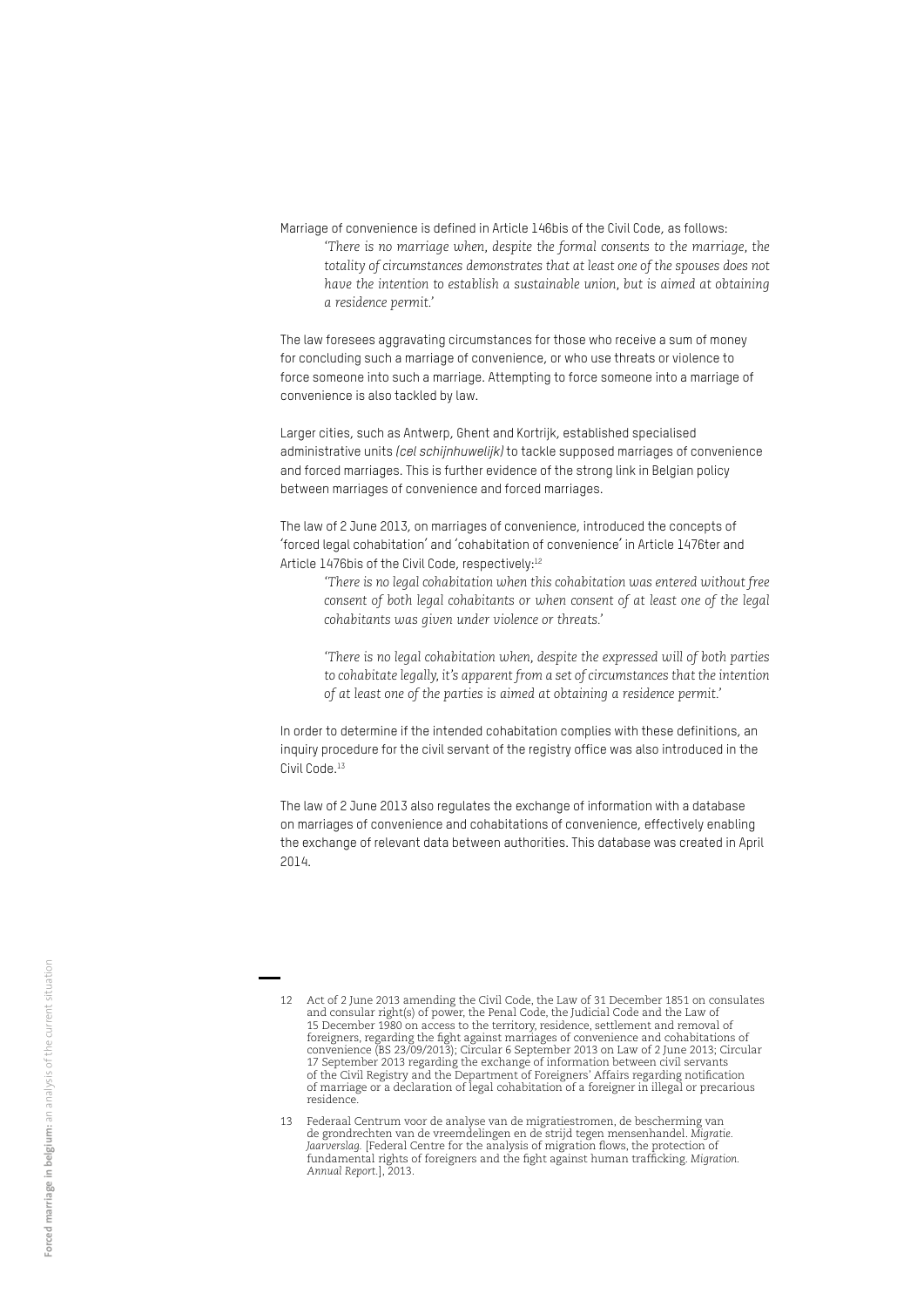#### 3.1.2 Criminal law14

Forcing someone to marry has been a criminal offence since 25 April 2007. The Belgian specific criminal law on forced marriages entered into force on 5 May 2007. It was added as Article 391 sexies to the Criminal Code. The article reads as follows:

*'He who forces someone by violence or threats to enter into a marriage shall be punished with imprisonment from one month to two years, or with a fine of one hundred to five hundred euro. The attempt is punished with imprisonment from fifteen days to one year or a fine of fifty to two hundred fifty euro.'*

Article 391 sexies does not provide a definition of forced marriage. The preparatory works of parliament indicate that a marriage is a forced marriage when one or both partners are forced to consent to the marriage by family or third persons.15 According to the Belgian law of 25 April 2007, a forced marriage can be annulled if it was not entered into freely by either one of the spouses, or if it was contracted under the influence of violence or threat.16 One of the two spouses or the public prosecution service can initiate proceedings.<sup>17</sup>

The law of 2 June 2013, as aforementioned, also amended the penal code by augmenting the penalties for forced marriage and marriage/cohabitation of convenience. In addition, it altered the role of the criminal judge. From that date onwards, the judge has had the capacity to annul a marriage or cohabitation of convenience.18 Table 2 provides an overview of the changes in penalties.

16 Art. 146ter of the Belgian Civil Code.

<sup>14</sup> This piece is adapted from: Ratia, E. and Walter, A. *International exploration on forced marriages: A study on legal initiatives, policies and public discussions in Belgium, France, Greece, UK and Switzerland*. 2009.

<sup>15</sup> De Brabander, A. *De strafrechtelijke en criminologische dimensie van het gedwongen huwelijk. Masterproef van de opleiding 'Master in de rechten' [The criminal and criminological dimension of forced marriage. Master thesis of Ms in Law]*. UGent, 2012.

<sup>17</sup> Rude-Antoine, E. *Forced marriages in Council of Europe member states: A comparative study of*  legislation and political initiatives, comparison of law and political actions. Strasbourg, Council<br>of Europe, Directorate General of Human Rights, 2005.

<sup>18</sup> Federaal Centrum voor de analyse van de migratiestromen, de bescherming van de grondrechten van de vreemdelingen en de strijd tegen mensenhandel. *Migratie. Jaarverslag.* [Federal Centre for the analysis of migration flows, the protection of fundamental rights of foreigners and the fight against human trafficking. *Migration. Annual Report.*], 2013.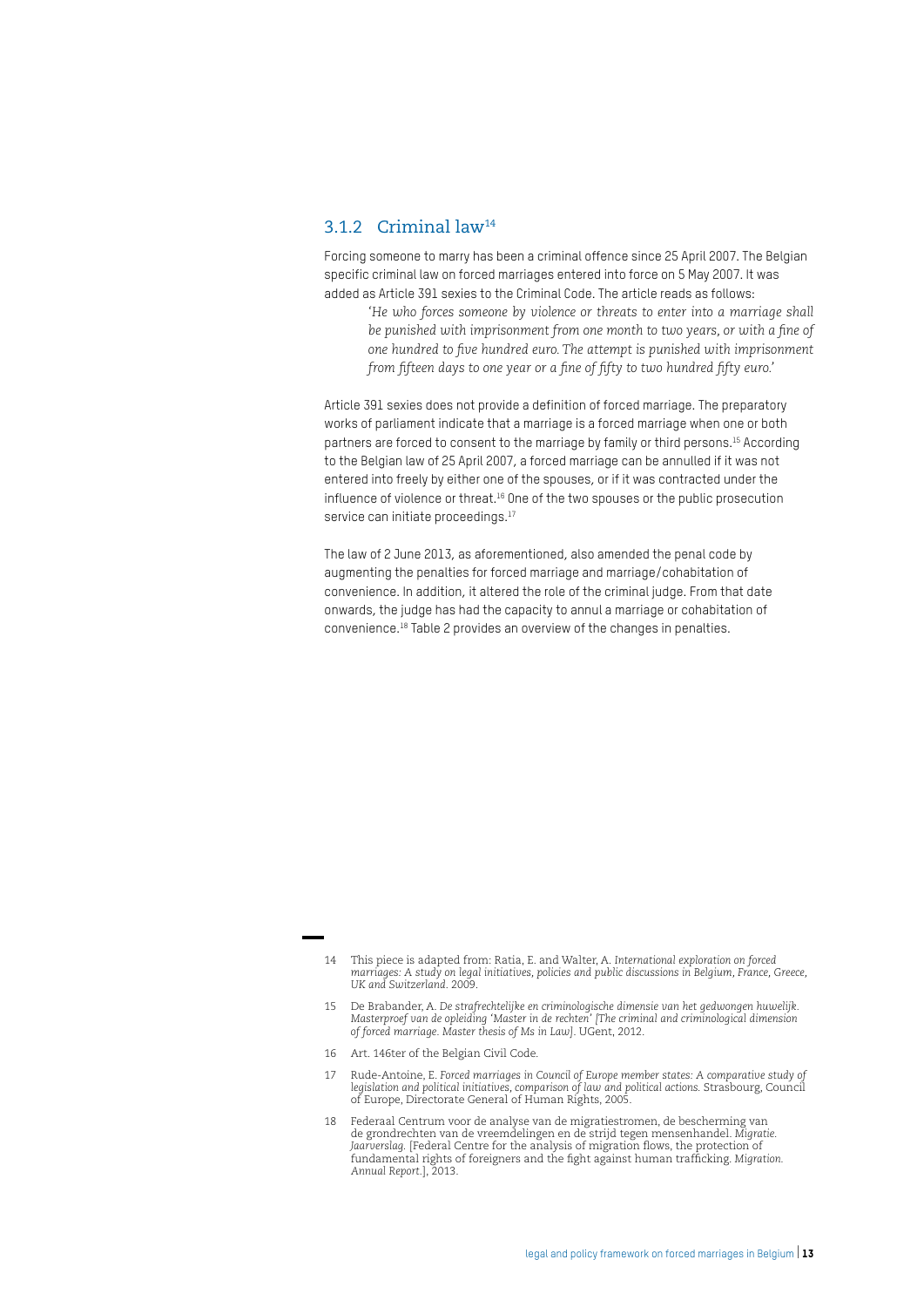| <b>OLD LAW</b>                                                   | <b>NEW LAW</b>                                                           | <b>OLD LAW</b>                                                 | <b>NEW LAW</b>                                                           |  |
|------------------------------------------------------------------|--------------------------------------------------------------------------|----------------------------------------------------------------|--------------------------------------------------------------------------|--|
| Forced marriage                                                  |                                                                          | Forced legal cohabitation                                      |                                                                          |  |
| 1 month-2 years OR<br>100€-500€<br>15 days-1 year OR<br>50€-250€ | 3 months-5 years AND<br>250€-5000€<br>2 months-3 years AND<br>125€-2500€ |                                                                | 3 months-5 years AND<br>250€-5000€<br>2 months-3 years AND<br>125€-2500€ |  |
| Marriage of convenience                                          |                                                                          | Cohabitations of convenience                                   |                                                                          |  |
| 8 days-3 months OR<br>26€-100€<br>26€-50€                        | 1 month-3 years AND<br>50€-500€<br>15 days-1 year AND<br>26€-250€        |                                                                | 1 month-3 years AND<br>50€-500€<br>15 days-1 year AND<br>26€-250€        |  |
| Marriage of convenience with payment<br>of a sum of money        |                                                                          | Cohabitations of convenience with payment<br>of a sum of money |                                                                          |  |
| 15 days-1 year OR<br>50€-250€<br>8 days-6 months OR<br>26€-125€  | 2 months-4 years AND<br>100€-2500€<br>1 month-2 years AND<br>50€-1250€   |                                                                | 2 months-4 years AND<br>100€-2500€<br>1 month-2 years AND<br>50€-1250€   |  |
| Forced marriage of convenience                                   |                                                                          | Forced cohabitation of convenience                             |                                                                          |  |
| 1 month-2 years OR<br>100€-500€<br>15 days-1 year OR<br>50€-250€ | 3 months-5 years AND<br>250€-5000€<br>2 months-3 years AND<br>125€-2500€ |                                                                | 3 months-5 years AND<br>250€-5000€<br>2 months-3 years AND<br>125€-2500€ |  |

As shown in the table above, $19$  this new law substantially increased the punishments for marriages of convenience and forced marriages.

Since 2009, there has been a specific indictment code for forced marriages in the database of the correctional chambers of the Court of First Instance. According to the figures, 12 cases of forced marriage were registered by the prosecution services in 2010, and 15 cases in 2011. There is also a specific police code for this offence. Police crime statistics reveal 13 complaints of forced marriage (11 actual cases and two attempts) in 2010. Improved awareness among victims and enhanced detection by professionals will probably result in increasing numbers of complaints.<sup>20</sup>

<sup>19</sup> Table presented at ' Studiedag Nieuwe Regelingen betreffende Schijnhuwelijken, Dienst Vreemdelingenzaken'. *[The New Regulations Regarding Marriages of Convenience' study day. Department of Foreigners' Affairs]* organised by Vanden Broele (n.d.).

<sup>20</sup> Committee on the Elimination of Discrimination against Women (2 October 2012) *Consideration of reports submitted by States parties under article 18 of the Convention on the Elimination of All Forms of Discrimination against Women. Seventh periodic reports of States parties due in 2012 Belgium*, [Online], Available: http://daccess-dds-ny.un.org/doc/undoc/ gen/g13/412/58/pdf/g1341258.pdf?openelement [24 Nov 2014].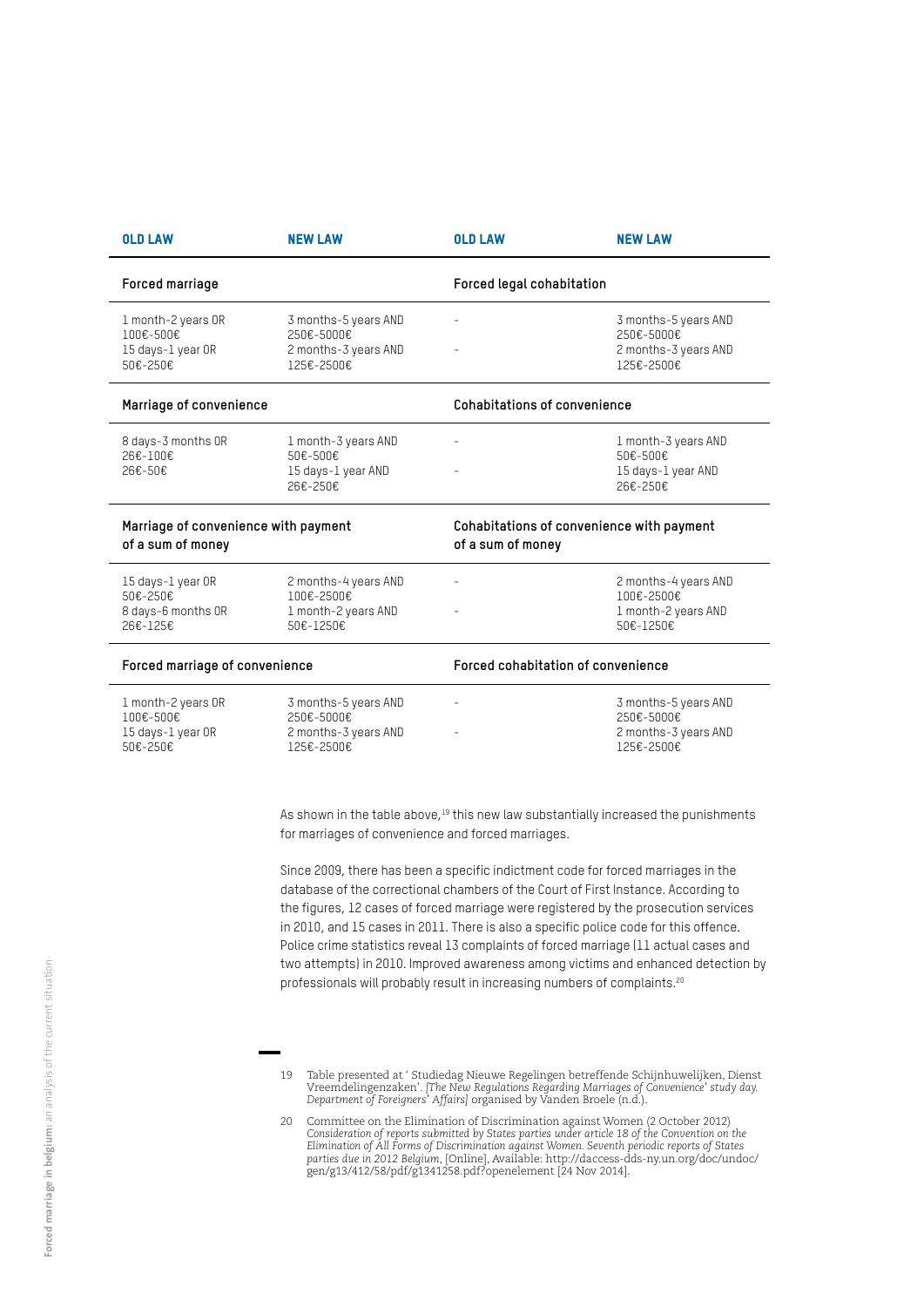As early as 2005, Belgium adopted a law making trafficking in human beings a specific criminal offence. The law of August 10th, 2005, established a new chapter on human trafficking in the criminal code. Human Trafficking is defined as follows in Art 433quinquies of the Criminal Code:

"Trafficking in human beings is constituted by the act of recruiting, transporting, transferring, harbouring or receiving a person, or taking or transferring control exercised over that person, :

- 1) For the purpose of exploitation of prostitution or other forms of sexual exploitation;
- 2) For the purpose of exploitation of begging;
- 3) For the purpose of work or services in conditions contrary to human dignity;
- 4) For the purpose of organ removal in violation of the law of June 13 1986 regarding the removal and transplantation of organs, or removal of tissues or human corporal material in violation of the law of December 19 2008 regarding the procurement and use of human corporal material on the removal and transplantation of organs for medical or scientific research purposes;
- 5) or for the purpose of making that person commit a crime or misdemeanour against his/her will."

The law of 2 June 2013 changed the terminology of Art 433 quinquies to incorporate 'taking control' over a person. This makes it possible to more effectively target actions such as buying and illegal adoption of the control over a person in the framework of a forced marriage.<sup>21</sup> The purposes of exploitation were also expanded/clarified, for example, sexual exploitation, which now includes sexual slavery. In addition, a specific reference is made to services regarding exploitation through labour.

In its 2013 annual report, the Federal Centre for the Analysis of Migration Flows obtained knowledge of the practical application of provisions on human trafficking relating to child marriage. It involved a case of a customary marriage of two minors, in which the girl was younger than 16. The case was brought before the Criminal Court of Verviers.22

In this case, the parents of these minors were prosecuted, among others, for trafficking for sexual exploitation, rape, and violation of integrity with violence and threats.

The two families wanted to establish a love relationship between their children. The parents of the young man handed over a sum of money to the parents of the young girl. That amount was dependent on whether the girl was a virgin or not, as tradition dictates. A celebration was held, after which the minors had sexual relations. The young girl also moved into the family home of the young man. She had to perform household chores, so she was often absent from school.

<sup>21</sup> Parl. St., Kamer. *Amendment to the proposal of law to alter article 433 quinquies of the Criminal Code with the aim of clarifying and expanding the definition of human trafficking for sexual exploitation* (Doc 53 2607/002). (n.d.).

<sup>22</sup> Verviers Criminal Court. 30 January 2014. 11th K. (definitive).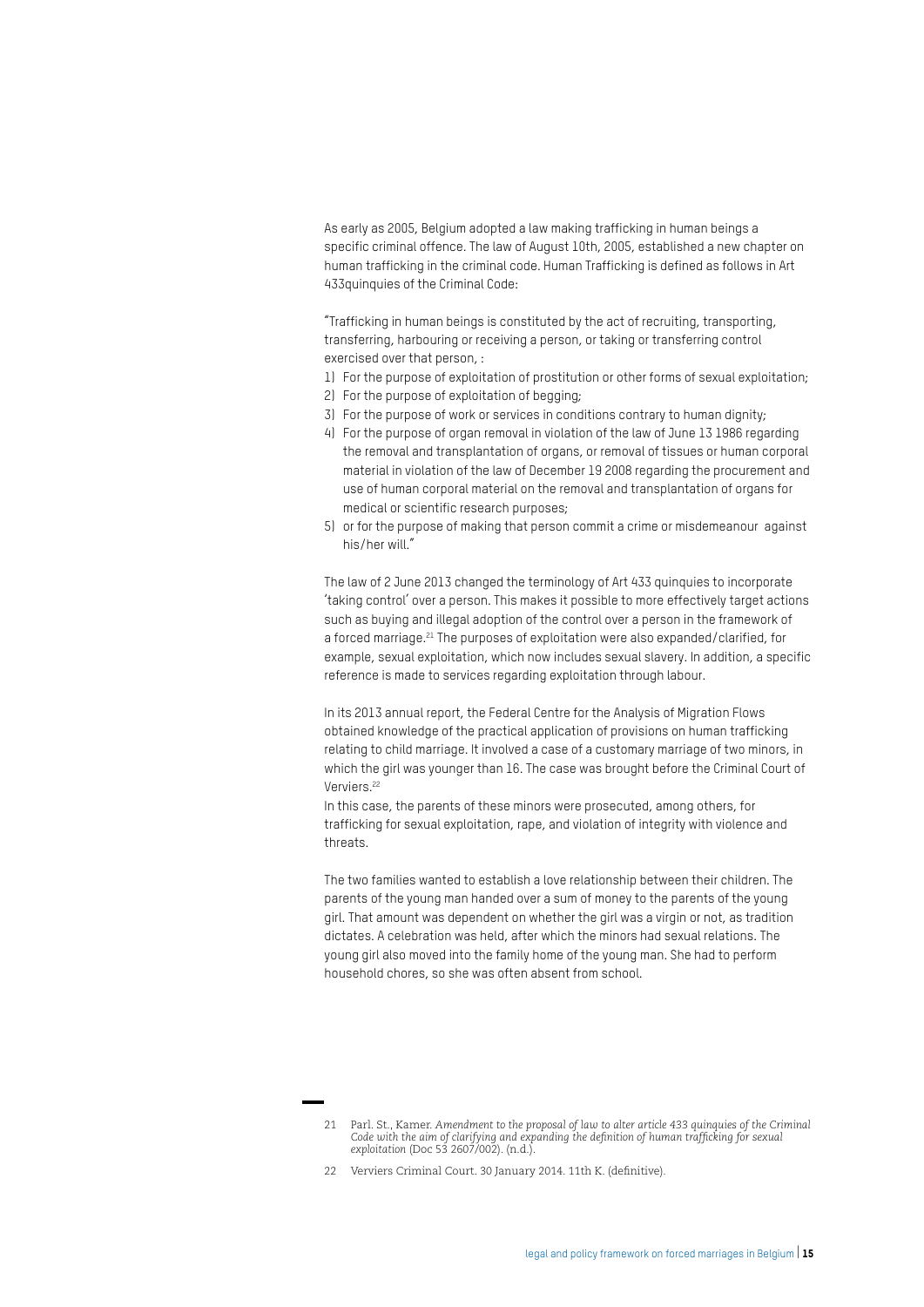The court considered the charges of rape and violation of integrity by the coperpetrators (the parents) as well founded,<sup>23</sup> even though they did not commit the act(s) themselves, and even though they were not present during the act. The parents had established the relationship of their children and had organised an event that led to sexual relations. By establishing a framework and by wanting to comply with tradition, the court ruled that the parents had done everything so that the young man would not hesitate, and was even encouraged to violate, the chastity and virginity of the young girl.

As for the trafficking of human beings, the court assumed that there had indeed been a transfer of control of the minor girl, in order to facilitate rape and violation of integrity with violence and threats. The transfer of authority was apparent, both from the handover of the money, as well as from the 'removal' of the minor to the family of the young man. Moreover, all defendants were aware that the ceremony that was organised would lead to sexual relations between the children.<sup>24</sup>

#### 3.1.3 Migration law25

The Belgian migration legislation is described in the Aliens Act of December 1980 and the Royal Decree of 8 October 1981.<sup>26</sup> The Aliens Act has been amended several times in recent years, with the aim of preventing forced marriages and marriages of convenience.<sup>27</sup> These changes were necessary to 'follow the evolution of migration politics and to adapt Belgian legislation in order to comply with directives of the European Union, and various international binding treaties (for example, Schengen or Dublin)'.<sup>28</sup>

- According to Art. 66 of the Criminal Code, perpetrators of an offence or crime are 'those who have committed the offence or crime or who collaborated directly to commit it; those who have – by any act to commit – provided support so that the crime or the offence could not have taken place otherwise'.
- 24 Federal Centre for the Analysis of Migration Flows, the Protection of Fundamental Rights of Foreigners and the Fight against Human Trafficking (2014) *Annual Report Human Trafficking 2013*, [Online], Available: http://www.diversitybelgium.be/annual-report-human-trafficking-2013 [26 Nov 2015].
- 25 De Brabander, A. *De strafrechtelijke en criminologische dimensie van het gedwongen huwelijk. Masterproef van de opleiding 'Master in de rechten' [The criminal and criminological dimension of forced marriage. Master thesis of Ms in Law]*. UGent, 2012.
- 26 Law of 15 December 1980 on access to the territory, residence, settlement and removal of aliens (Aliens Act); Royal Decree of 8 October 1981 on access to the territory, residence, settlement and expulsion of aliens.
- 27 Act of 15 September 2006 amending the Law of 15 December 1980 on access to the territory, residence, settlement and removal of aliens, BS 6 October 2006; Act of 25 April 2007 amending the Law of 15 December 1980 on access to the territory, residence, settlement and removal of aliens, BS 10 May 2007; Act of 8 July 2011 amending the Law of 15 December 1980 on access to the territory, residence, establishment and removal of foreigners as regards the conditions for family reunification, BS 12 September 2011 (this law entered into force on 22 September 2011); Act of 2 June 2013 amending the Civil Code, the law of 31 December 1851 regarding the consulates and consular power of justice, the Penal Code, the Judiciary Code and the law of 15 December 1980 regarding access to the territory, residence, settlement and removal of foreigners, regarding the fight against marriages of convenience and cohabitations of convenience, BS, 23 September 2013.
- 28 *Activiteitenrapport (2013) Dienst Vreemdelingenzaken: FOD Binnenlandse Zaken, [Annual Report 2013. Department Foreigners' Affairs Federal Public Service Internal Affairs]*,[Online], Available: https://dofi.ibz.be/sites/dvzoe/nl/documents/2013\_nl.pdf [26 Nov 2015].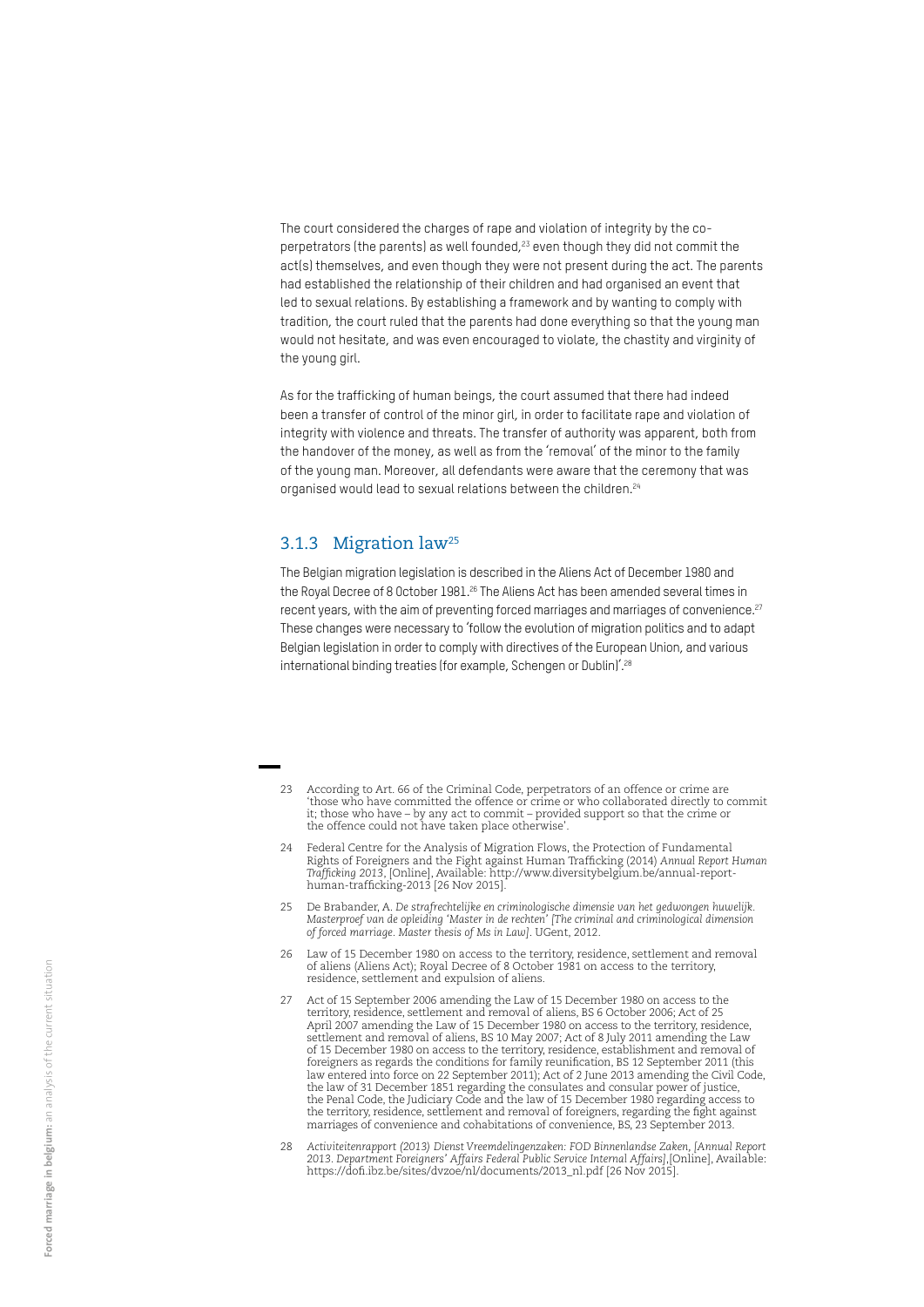Most notably, the rules for marriage migration have been made stricter, especially by the law of 15 September 2006. Belgium was spurred on by Directive 2003/86/EC<sup>29</sup> and indirectly influenced by several other member states (especially the Netherlands, Austria and Germany).30

The rules regarding family-reunification<sup>31</sup> and family-forming<sup>32</sup> migration were tightened. The increase of the minimum age from 18 to 21 years, for both a sponsor and a spouse entering the country, is an important element. Additionally, the control period was extended to three years, so it takes three years to obtain a final residence permit. This entails that if you divorce within that period, the temporary residence permit is withdrawn.

The law of 8 July 2011 introduced stricter requirements with the aim of preventing future abuses: a minimum income requirement (120% of the minimum subsistence allowance33), housing requirements (elementary quality conditions with regards to safety, health and living arrangements) and health insurance.<sup>34</sup> The rules do differ slightly depending on whether the person entitled to family reunification is a Belgian, an EU citizen, or a third-country national. Since the changes in the law were introduced, the number of refusals of family-reunification residence permits has decreased substantially.

34 De Brabander, A. *De strafrechtelijke en criminologische dimensie van het gedwongen huwelijk. Masterproef van de opleiding 'Master in de rechten' [The criminal and criminological dimension*  of forced marriage. Master thesis of Ms in Law]. UGent, 2012.

<sup>29</sup> Directive 2003/86/EC, aimed at harmonising immigration policies throughout Europe, has given shape to today's landscape. The directive expressly offers the possibility to adopt rules that limit the right to family reunification and states that 'in order to ensure better integration and to prevent forced marriages, Member States may require the sponsor and his/her spouse to be of a minimum age, and at maximum 21 years old, before the spouse is able to join him/her'.

<sup>30</sup> Ratia, E. and Walter, A. *International exploration on forced marriages: A study on legal initiatives, policies and public discussions in Belgium, France, Greece, UK and Switzerland*. 2009.

<sup>31</sup> In the context of marriage migration, it presupposes the existence of a partnership (spouse or equivalent partner, legally registered partner). On the basis of this partnership, the non-resident partner acquires the residence permit in Belgium through the procedure for family reunification. See: Desmet, G., Leys, D. and Ronsijn, W. *Partnermigratie van derdelanders naar Vlaanderen en Brussel. Een kwantitatieve en kwalitatieve studie. Vlaamse Overheid en Europees Integratie Fonds. [Partnermigration of third country national to Flandes and Brussels. A quantitative and qualitative study, Flemish Government and European Integration Fund]* 2011.

<sup>32</sup> When a foreigner comes to Belgium with the aim of entering into a marriage or to conclude a legal partnership, the term 'family formation' is used. There is as yet no formal link between the two people. At this point, Immigration Services will check if there are any indications that the union is forced or that it is a marriage of convenience. After consummation of the marriage or the conclusion of the legal cohabitation, the reunification process starts. The rules and requirements for family reunification then also apply to the case of 'family formation'. See: Desmet et al. *Partnermigratie van derdelanders naar Vlaanderen en Brussel. Een kwantitatieve en kwalitatieve studie. Vlaamse Overheid en Europees Integratie Fonds. [Partnermigration of third country nationals to Flanders and Brussels. A quantitative and qualitative study. Flemish Government and European Integration Fund]*2011.

<sup>33</sup> € 1,307 per month (September 2013) [Online], Available: http://www.kruispuntmi.be  $[17$  Jul 2014].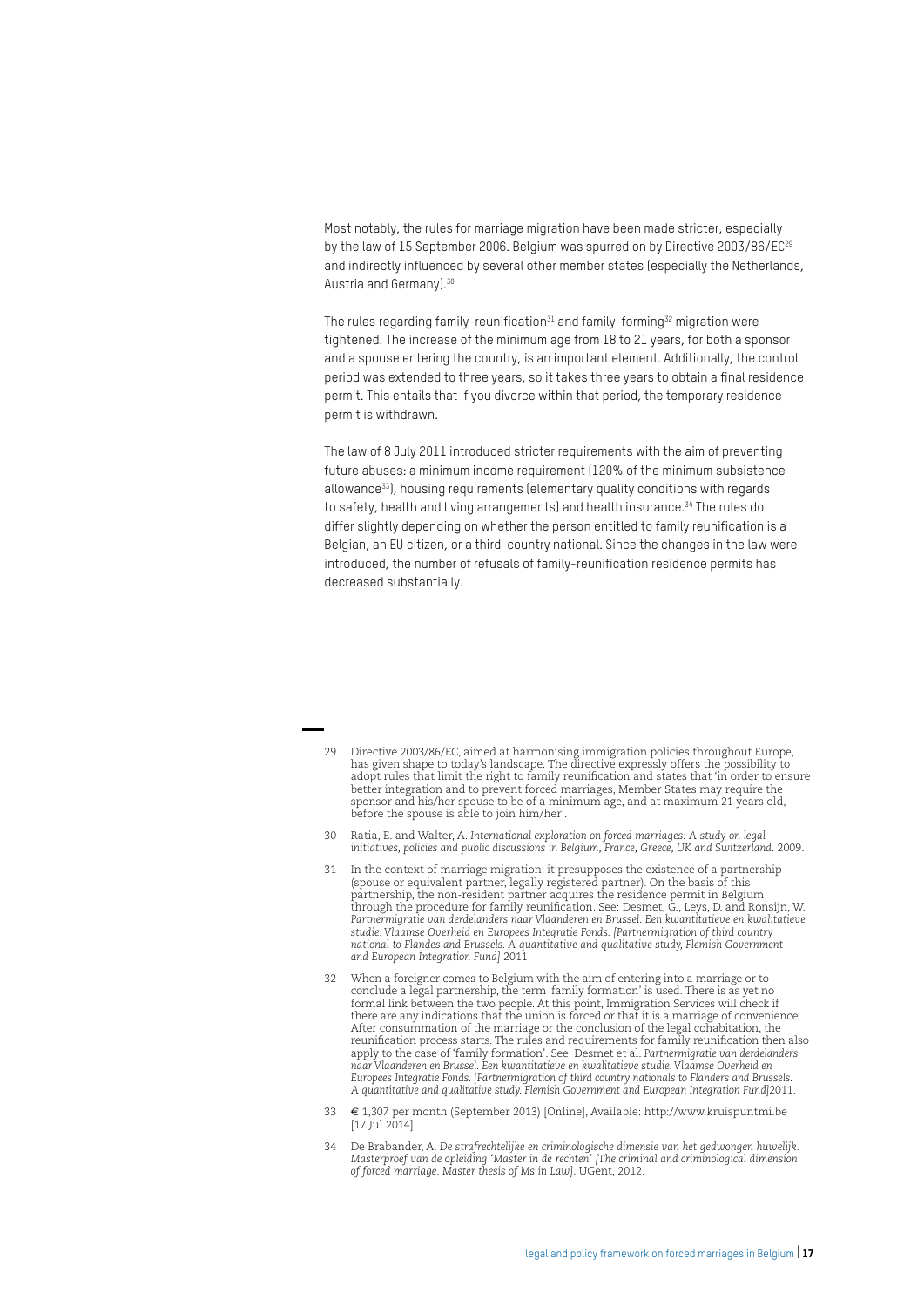In its 2013 annual report, the Department of Foreign Affairs explains the decrease in refusals as follows:

*'This is due to the new requirement for the person who wants to reunify the family: he/she has to prove that he/she has stable, regular and sufficient means of income. Many of these "family-reunifiers" have work that is not stable, have insufficient income, or receive a minimal allowance or unemployment allowance without actively seeking a job.'* 

The Department also noted that abuses of the law occur. Examples of these abuses are: providing false salary slips, false declarations of fatherhood, or situations in which the foreigner has substantial income but the family-reunifier lives in social housing, or scenarios in which the wife receives social assistance/support, but the husband proves to have an income from a shop abroad.35

The law provides protection for victims of intrafamilial violence. If you are a victim of severe violence, for example, rape and intentional injuries,<sup>36</sup> your residence permit is not terminated. Strong evidence is required, but there is no need for the perpetrator to be prosecuted or sentenced. In the case of severe psychological violence, the regulations are even stricter. More evidence is required over a longer period of time than required in the case of mere physical violence. The same conditions apply as with the three-year control period (job or minimum-income requirement, housing, health insurance).

In addition, there are a number of bilateral employment agreements with Morocco, Algeria, Tunisia, Turkey and countries that have emerged from the former Yugoslavia. These agreements have a direct effect from which certain obligations are derived. A standard article in these agreements establishes the following:

*'The workers [who] are employed and reside in Belgium may be joined by their families once they have worked for three months, provided that they have decent housing for their families (spouse and dependent minor children).'* 

Spouses from these states do not have to reach the age of 18 years. However, since 2010, Immigration Services systematically ignore these bilateral agreements by, for example, applying the stricter minimum-age conditions. Immigration Services justified this by referring to jurisprudence of the Council for Immigration Disputes. Nevertheless, the law of 8 July 2011 has confirmed this practice, providing a legal ground for Immigration Services' procedures.

<sup>35</sup> *Activiteitenrapport (2013) Dienst Vreemdelingenzaken: FOD Binnenlandse Zaken, [Activity Report 2013, Department Foreigners' Affairs, Federal Public Service Internal Affairs] [Online]*, Available: https://dofi.ibz.be/sites/dvzoe/nl/documents/2013\_nl.pdf [26 Nov 2015].

<sup>36</sup> Art. 375, 398-400, 402, 403, 405 of the Criminal Code.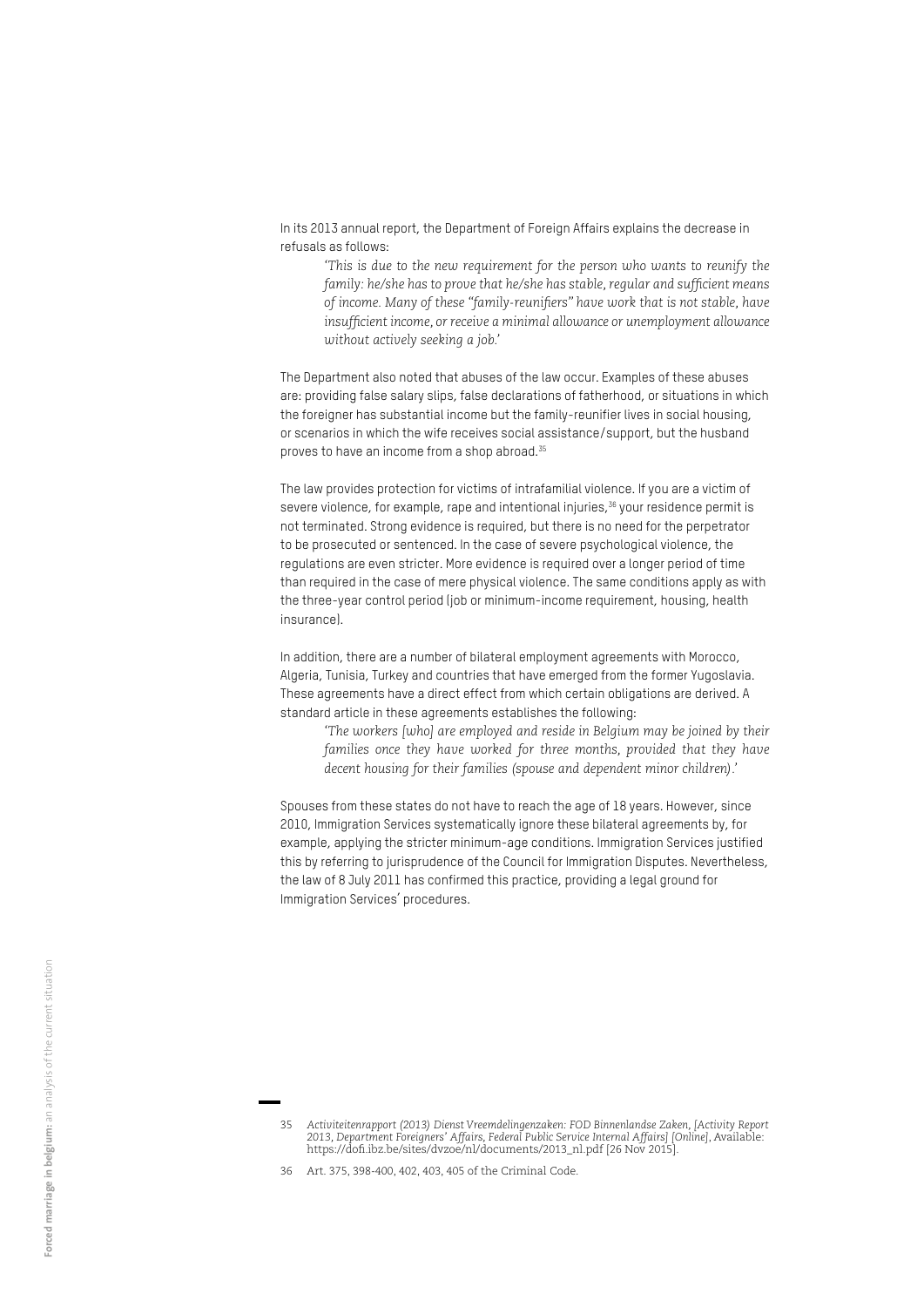#### 3.2 BELGIAN POLICY FRAMEWORK ON FORCED MARRIAGES

#### 3.2.1 National Action Plan to fight all forms of genderrelated violence 2015-201937

This is the fifth action plan on gender-related violence, and was launched in November 2015. This Action Plan is in line with the Council of Europe Convention on Preventing and Combating Violence against Women and Domestic Violence (Istanbul Convention).

The Action Plan 2015-2019 focuses on partner violence, female genital mutilation, forced marriage, (so called) honour related violence and sexual violence.

The Plan has six objectives:

- To have an integrated policy regarding the fight against gender-related violence and to collect quantitative and qualitative data regarding all forms of violence;
- To prevent violence;
- To protect and support victims;
- To study, continue and adopt protection measures;
- To take into account the gender dimension of the asylum and migration policy;
- To combat violence at international level.

The main guidelines for the national action plan are as follows:

- The expansion and improvement of quality legislation and regulations designed to protect the victims and detection and punishment of the perpetrators;
- The expansion and improvement of the registration and gender statistics;
- Greater attention to a victim-focused, multidisciplinary and integral, holistic approach (the victim and his environment, as well as the children who are exposed to violence);
- Ensuring the protection of victims and a focused outreach approach to people who do not use – for various reasons – existing structures and services;
- More attention to the fight against sexual violence;
- More involvement of new partners (media, private companies, youth associations) and new departments;
- More emphasis on early detection and risk factors;
- Greater attention to primary prevention in collaboration with education;
- More focus on training professionals.

<sup>37</sup> Stop Geweld. Nationaal Actieplan ter bestrijding van alle vormen van gendergerelateerd geweld 2015-2019. (Stop Violence. National Action Plan to fight all forms of genderrelated violence 2015-2019). https://www.n-va.be/sites/default/files/documents/ PDF/persdossier\_nationaal\_actieplan\_ter\_bestrijding\_van\_alle\_vormen\_van\_ gendergerelateerd\_geweld.pdf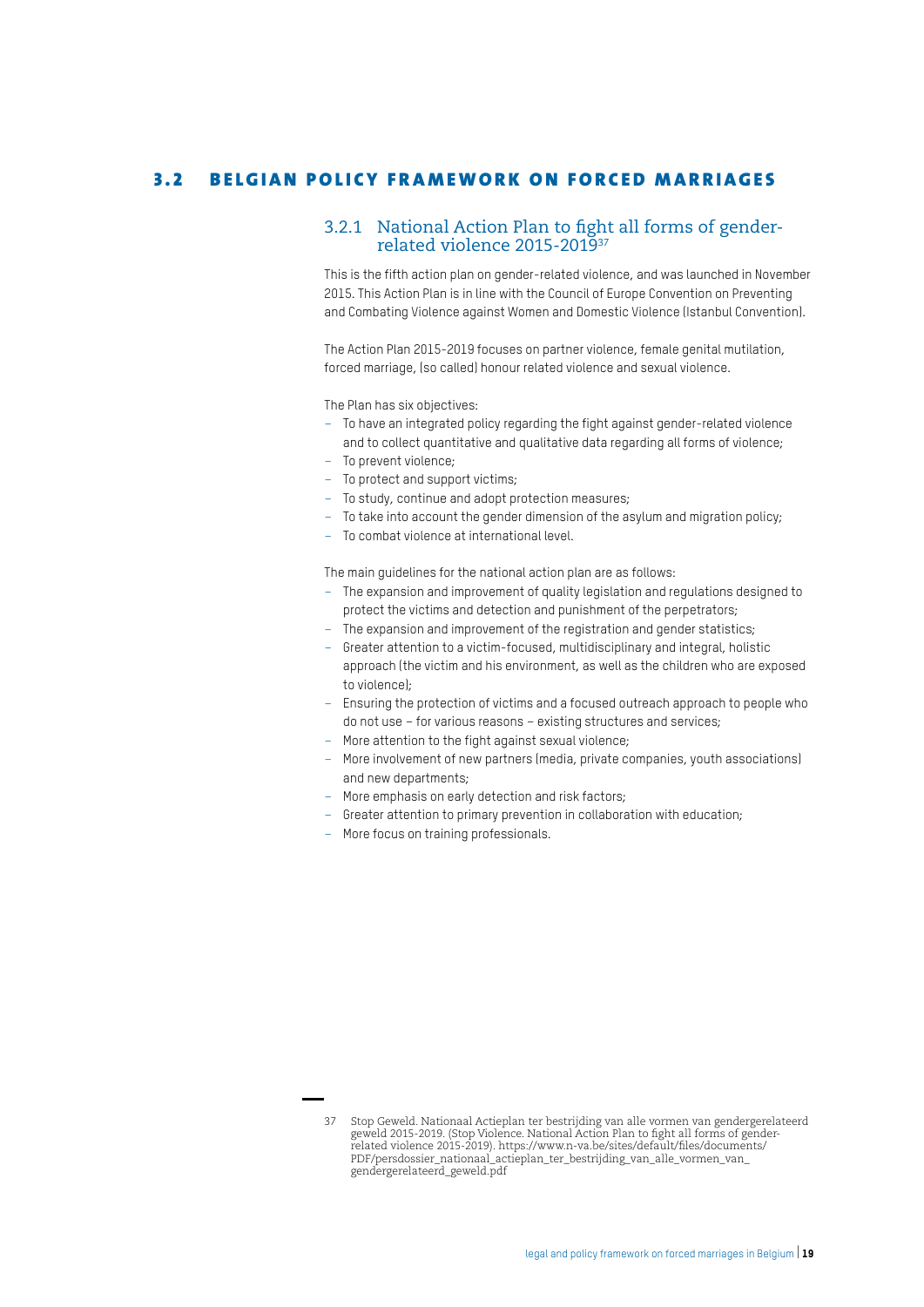#### 3.2.2 Policy Note on 'Equal Opportunities' 201438

The Policy Note of the Minister for Equal Opportunities in 2014, Joëlle Milquet, tackles the subject of forced marriage. In the framework of the strategy to improve equality between men and women, the note mentions that the Minister for Equal Opportunities has taken on several initiatives:

- The new law of 2 June 2013, as aforementioned, on marriages and cohabitation of convenience, was developed and adopted (published in Belgian Official Gazette [Belgisch Staatsblad] on 23 September 2013).
- The funding of a study in collaboration with the Brussels Capital Region on forced marriage, published in 2013. The study was aimed at contributing to a better understanding of the phenomenon.
- The organisation of specific training for civil servants in registry offices, on forced marriage and its warning signs (November 2013).
- Consulates were sensitised regarding the possibility of refusing to issue a consular certificate in case of warning signs of a forced marriage.
- Police services dealing with forced marriages should receive training.
- Together with the Secretary of State for Asylum and Migration and the Ministry of Justice, the Minister for Equal Opportunities launched a sensitisation campaign in the autumn of 2013, for the broader public, on forced marriage and marriage of convenience. It is called 'Wees geen slachtoffer van een schijn of gedwongen huwelijk [Don't be a victim of a forced marriage or a marriage of convenience] and consists of a website (www.schijnrelatie.be), a short movie of three minutes (www. ibz.be/schijnhuwelijk/#film) and a 30-second television advertisement on forced marriages and marriages of convenience.

<sup>38</sup> Belgische Kamer van Volksvertegenwoordigers. *Algemene Beleidsnota Gelijke Kansen*  [General Policy Note Equal Opportunities] (Doc 53 3096/011). 6 November 2013.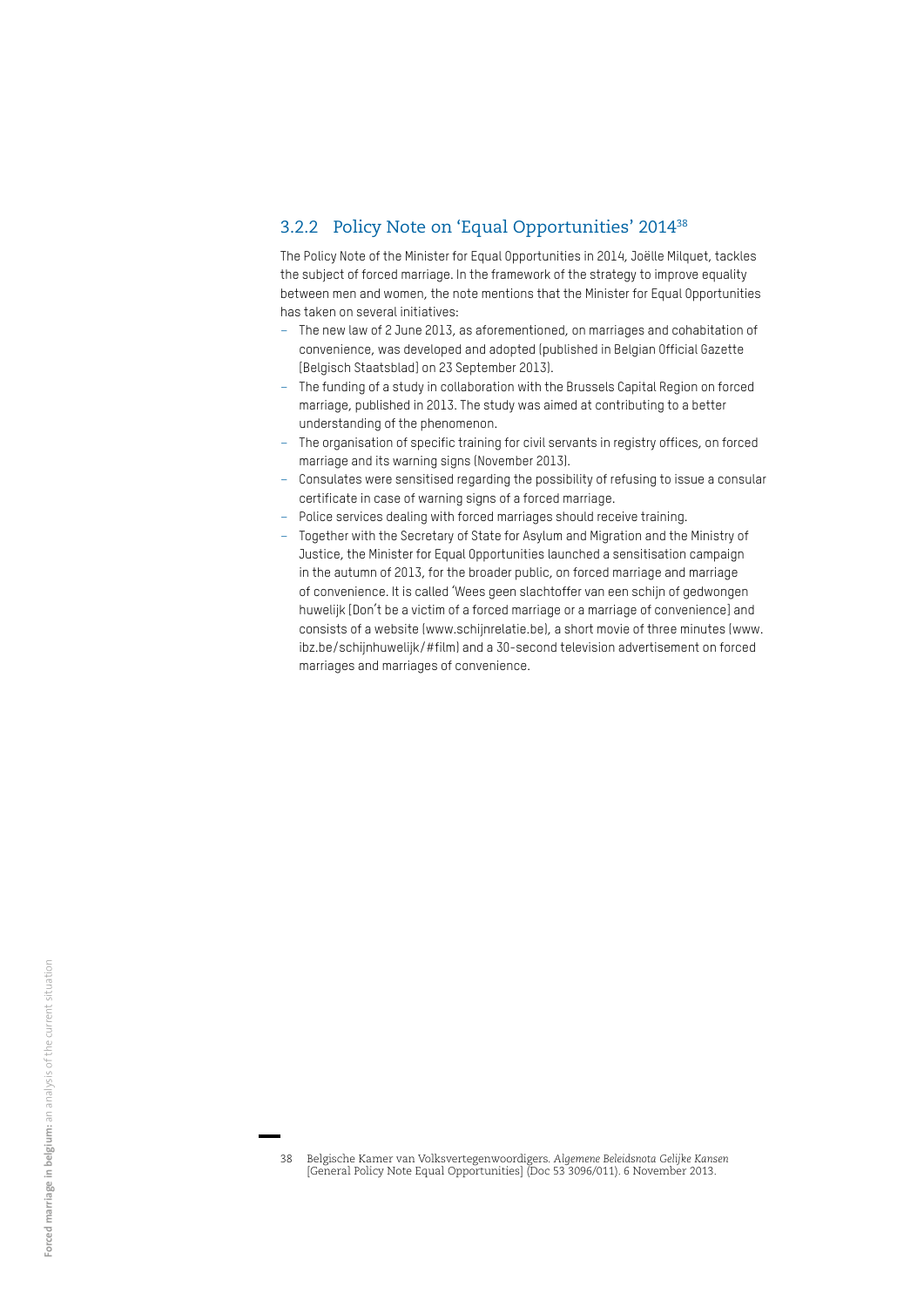

qualitative research among professionals on forced marriages in belgium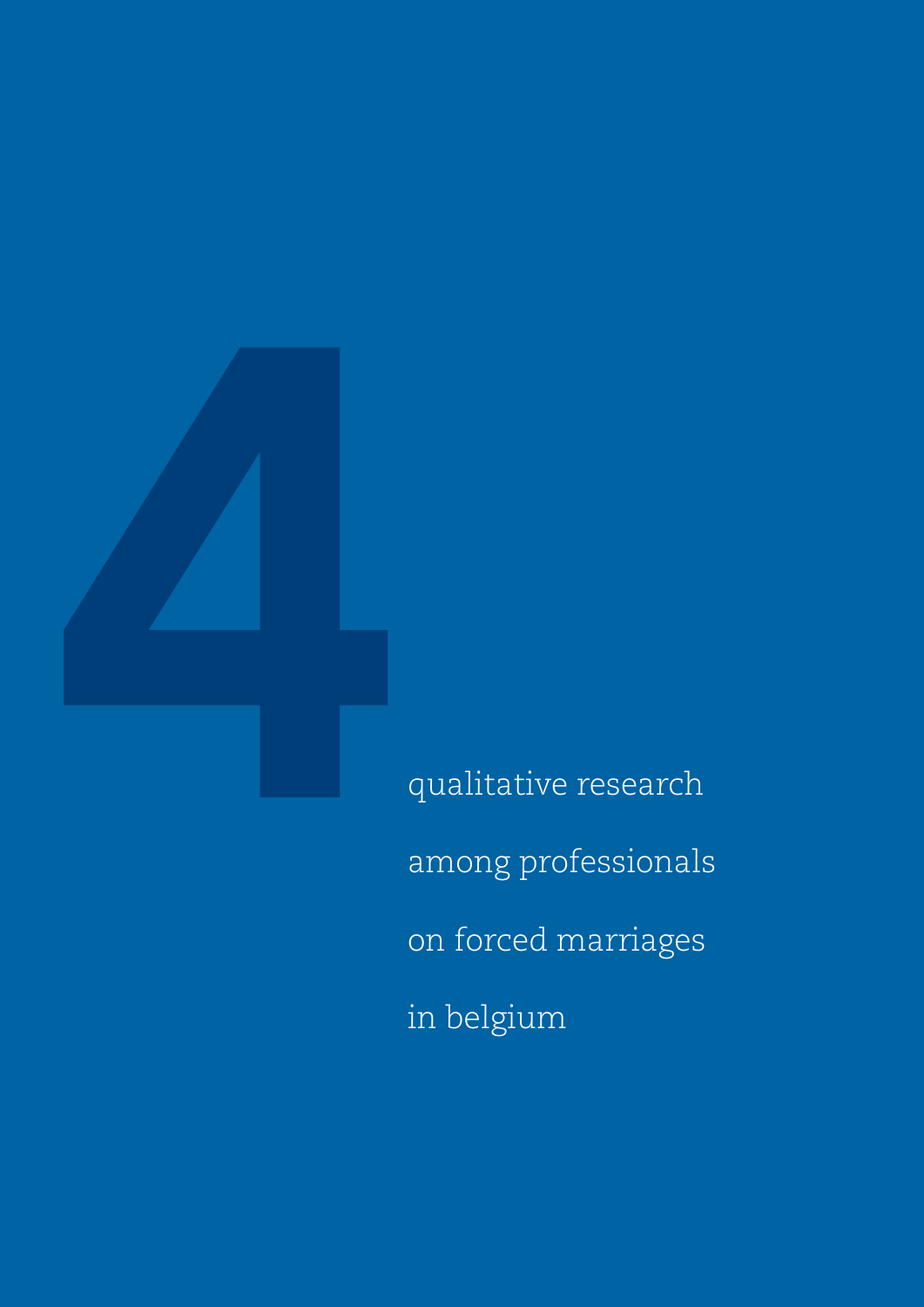#### 4.1 THE MAGNITUDE OF THE PROBLEM OF FORCED MARRIAGE IN BELGIUM

This chapter explores interview responses regarding available data on the occurrence of forced marriages in Belgium, supplemented by figures provided in previous studies on this subject.

There are no prevalence figures on forced marriages available in Belgium. This was confirmed by some of the respondents. In the past, some attempts were made to grasp the magnitude of the problem of forced marriages in Belgium, but these are limited to specific geographic areas, and/or specific ethnic communities.<sup>39</sup> Given that these studies have methodological shortcomings (different population groups, using different methods, etc.), no conclusions can be made regarding the total number of victims, or potential victims, of forced marriage in Belgium. As a result, trends over time are impossible to assess.

Seeing that forced marriages are recognised as a specific crime in the Criminal Code since 2007, data on forced marriages in the judicial system should be registered.<sup>40</sup> However, one respondent said that cases registered in the judicial system were few:

*'Normally, reports to the police are in the database of the police. With respect to the public prosecutors, there is a database of the College of Prosecutors. That is for all criminal offences, as forced marriage is in the Criminal Code, so there are two different databases – they are not identical. Normally, cases should be quite easy to retrieve since 2007 (when the law on forced marriage was adopted), provided that they are coded appropriately. […] It's true that we did not have many cases, and it might be interesting to see why.'* 

NGOs and other organisations that work on forced marriage and keep records of their interventions relating to this subject indicate that forced marriage is (highly) present in their area of work.

A project in Mons, the Honour-Related Violence [and] Forced-Marriage Project, a collaboration between the victims' assistance unit of the police and an NGO, has kept records of cases of forced marriage since its creation in 2011. It indicates that since 2011, it has dealt with 20 cases of forced marriage, with nine of those in 2013. The respondents also said that in 2013, cases were reported either directly to the police, by a friend, public social welfare centres, or schools.

Rea, A. and Bensaïd, N. *Rapport relatif à l'étude portant sur les mariages forcés en région de Bruxelles-Capitale. [Report regarding the study on forced marriage in the Brussels Capital Region]* Université Libre de Bruxelles, 2012.

40 These figures have been requested, but have not been received.

<sup>39</sup> See, for example:

Surkyn, J. *Het gezins- en waardenonderzoek bij Turkse en Marokkaanse vrouwen in Vlaanderen en Brussel, Working Paper. Etnische Minderheden in België [Study on family and values among Turkish and Moroccan women in Flanders and Belgium]* VUB & UGent, 1991 (nr. 3, 17). Zemni, S., Casier, M. and Peene, N. *Studie naar de factoren die de vrijheid van keuze van een echtgenoot beperken, bij bevolkingsgroepen van vreemde oorsprong van België,[Study on determinants limiting the choice of a spouse, in population groups of foreign origin of Belgium]* Gent/Brussel: UGent/Centrum voor gelijkheid van kansen en racismebestrijding. 2006. Descheemaker, L., Heyse, P., Wets, J., Clycq, N. and Timmerman, C. *Partnerkeuze en huwelijkssluiting van Allochtone mannen. Een kwantitatieve en kwalitatieve analyse van het partnerkeuzeproces en het huwelijk van Marokkaanse, Turkse en sikhmannen [Partner choice and marriages of foreign men A quantitative and qualitative analysis of the partner choice process and the marriage of Moroccan, Turkish and Sikh men]*. Instituut voor de Gelijkheid van Vrouwen en Mannen. Brussels, 2009.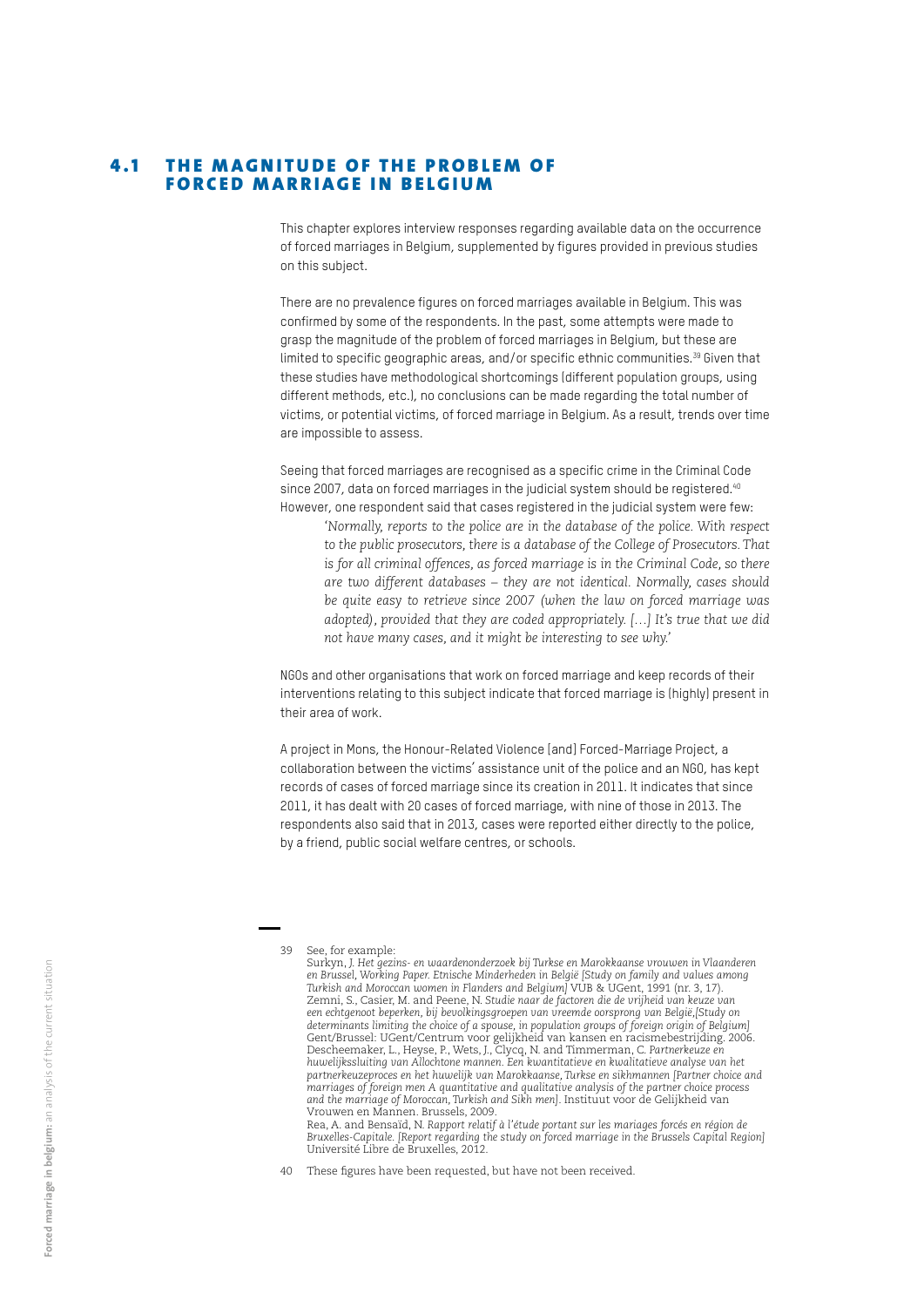A survey conducted in a school in Mons in 2007 also demonstrates that forced marriage is a reality for more than a quarter of its students:

*'I have done a survey in [a school for nurses]. Of 260 students, there were 27% who had heard about forced marriage in the family or among friends. It's enormous.'* 

An NGO employee working with migrant women in Brussels stated that she personally dealt with ten cases of forced marriage in 2013. At the same time, she was also providing advice and taking phone calls on forced marriage, which are not registered. This respondent also indicated that many cases of forced marriages are not registered as such, but are registered as partner violence or intrafamilial violence:

*'I receive a lot of telephone calls and a lot of requests for advice on this issue. Some are referred to other organisations and some don't go further, but I cannot always follow up on these situations. […] Most probably, there are many more cases than the figures actually reflect. What we also witness is that many young girls do not go all the way once they've initiated something – they are too afraid. Some withdraw, some don't know, so we are also somewhat powerless, but what I see is that many cases of forced marriage are not registered as such, as they are often registered under something else. They decide to register it as intrafamilial violence, and not as forced marriage.'* 

The support team for refugees in one city indicated that it has five to ten cases a year, whereas one NGO (not providing first-line care) indicated that it received five calls regarding 'dramatic forced marriage' situations over a period of four years.

A number of respondents indicated that what is registered as forced marriage is only the tip of the iceberg, and that the issue is underreported.

*'Weekly, we have someone who is threatened to marry and who has to deal with partner violence as a consequence. […] I believe it is much more prevalent than we all think, but that is just the same as with partner violence – it occurs much more than we know. […] I'm convinced we only see a minority of the victims in our service.'*

In 2013, a shelter for abused women registered two child marriages, six arranged marriages, one forced marriage and one threat of forced marriage. In 2012, 26 of the 57 women in the shelter were in arranged marriages. Issues relating to arranged marriage seem to be more common than forced marriage. This was indicated by one respondent, who stated that forced marriage is not as prevalent as arranged marriage, for example, there are ten cases of forced marriage compared to 30 cases of arranged marriage per year. Another respondent indicated that in his/her centre for general welfare, s/he mostly encounters arranged marriages:

*'I do not really have a percentage on the people we help with forced or arranged marriage. Arranged marriages are many – about 60% – but people have no problem with this, so service delivery is not necessary here.'* 

Respondents working with the Roma community indicated that most marriages concluded therein are arranged, and all of them are child marriages. For example, out of the 60 families that these respondents monitor, five families had an imported bride who was also a minor.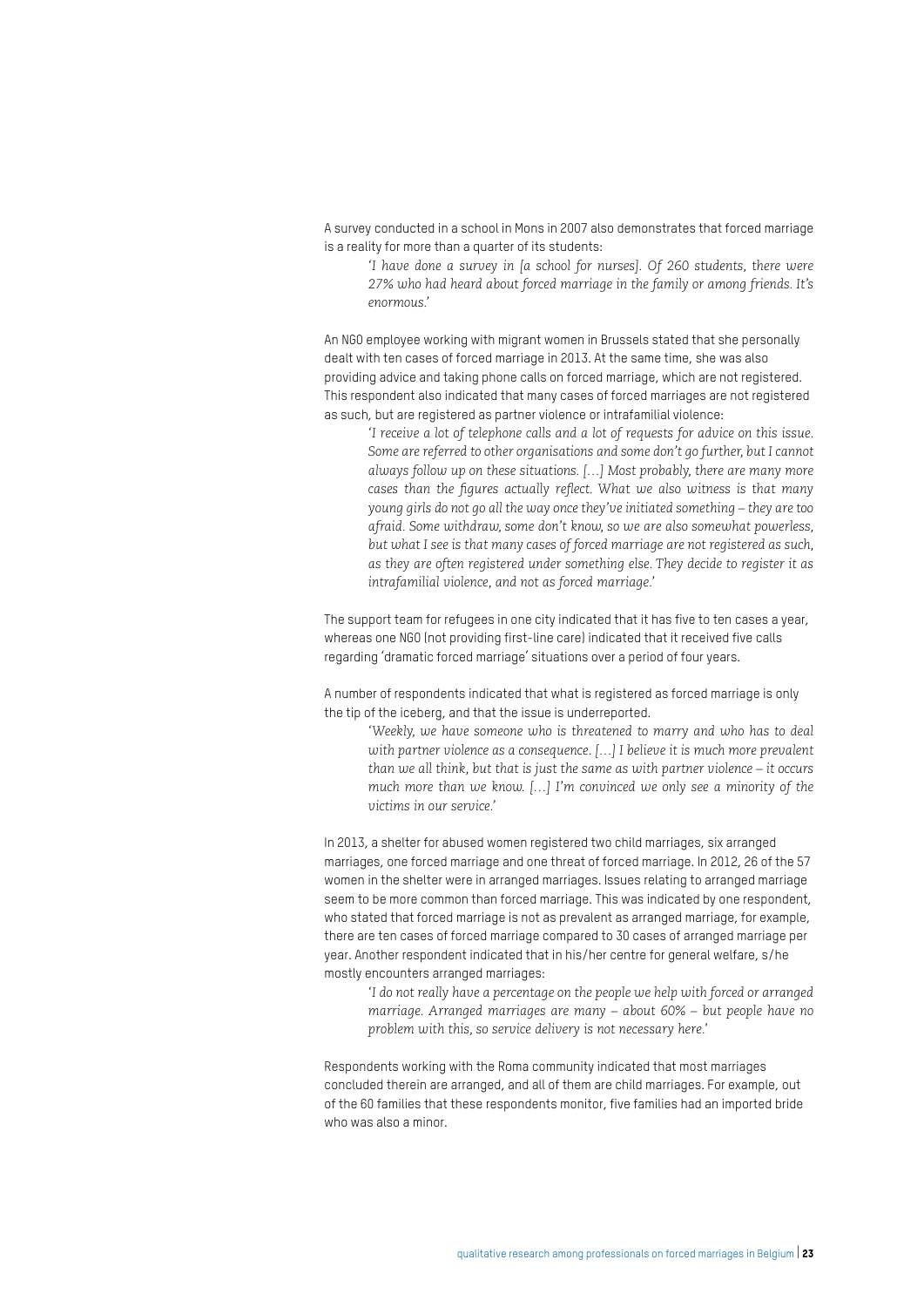Respondents confirmed that forced marriage is rare:

*Most marriages in the Roma community are arranged marriages. […] In one year, I did not receive any requests to help people with forced marriages, but after they married, I heard that the spouses had not been informed about the upcoming marriage.'* 

Finally, a special unit on forced marriage in a Brussels neighbourhood witnessed a small increase in the number of victims and explained why the number of complaints to the police remains low:

*'I've been with the police for 15 years, and in the past six years I've been working for the forced-marriage unit in an area in Brussels. In the beginning, I never heard of forced marriage. To me, it was something far off. It all began*  with the complaint of one girl, and I started to broaden my knowledge on *it. I asked permission from my boss to start a special unit, and that's how it began. In the beginning, I had one complaint. Now we have about eight [people] who've filed a complaint – not very many, I know, but we have to start somewhere. […] A lot of these forced marriages are categorised as marriages of convenience, intrafamilial violence, etc. That is the easiest thing. Forced marriages are considered a "dirty thing" for many, so we support organisations, other police services, lawyers, victims, etc.'*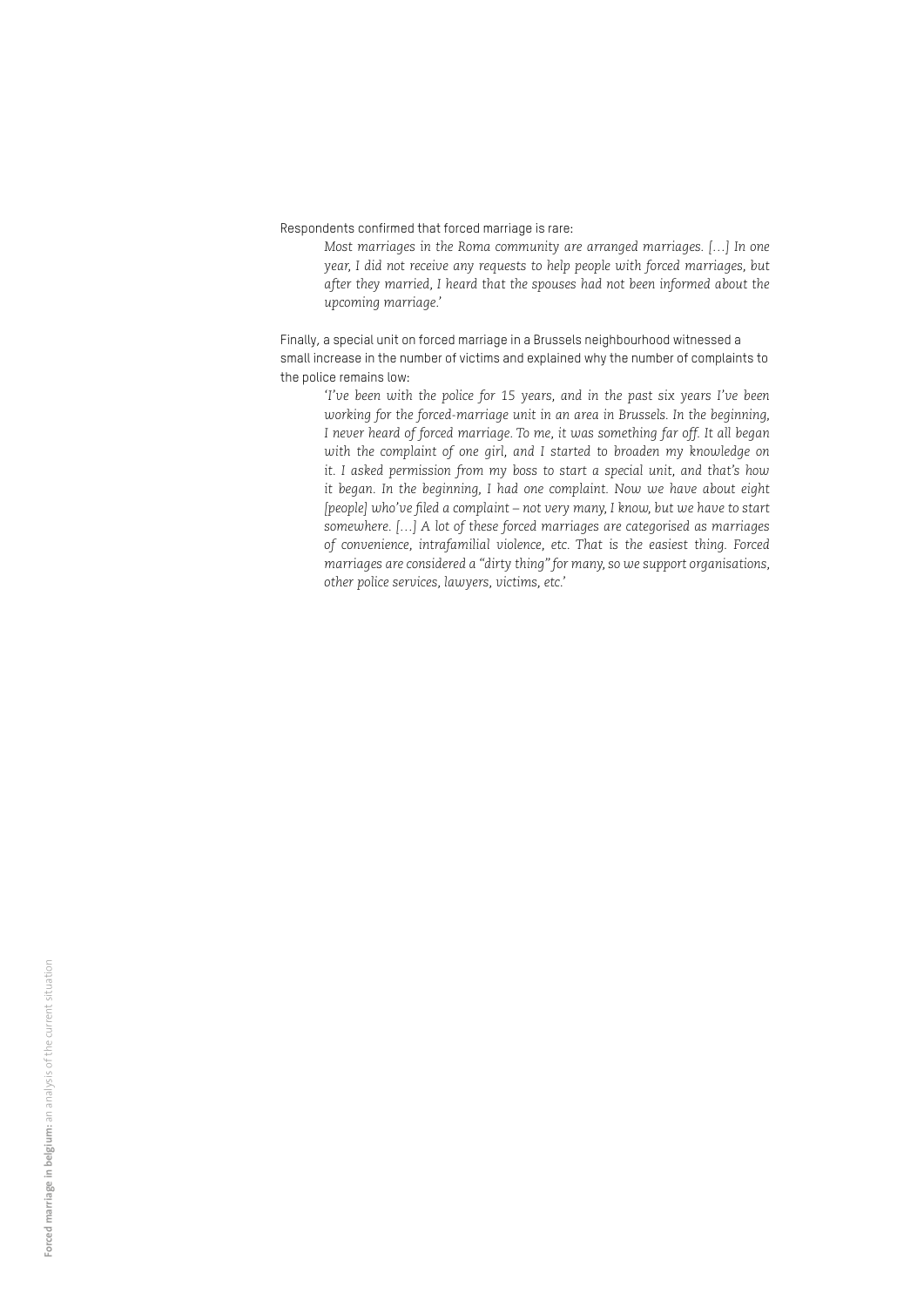#### 4.2 THE PROBLEM WITH DEFINING FORCED MARRIAGE AND ARRANGED MARRIAGE, AND THE DISTINCTION **BETWEEN THE TWO**

This section shares the insights of respondents with regard to defining and classifying forced marriage and arranged marriage.

Not many respondents have a definition of forced marriage on which they can rely when working with the people affected, except for those working in the juridical sector and policymakers, as they refer to the definition as stipulated in the law:

*'Well, I'm employed by the police, so I cannot but follow the law when it comes to the definition, and in the Criminal Code, Article 391 sexies, a specific criminalisation was added in 2007 on forced marriages, which says [respondent cites the law literally, as aforementioned].'* 

Some respondents consider child marriage, i.e. concluded under the age of 18 years, as forced because it involves a child, while others believe that minors can effectively consent to marriage. In the case of child marriage, some respondents thought it was easier to intervene:

*'In our family-planning centre, you have to determine what [the marriage] is based on – the history, on what people tell you, if it is or is not problematic. If it is problematic, we intervene. If it is not, we do not intervene, and for marriage among minors, we have the law. The law says it is 18 years, be it in Belgium or in the country of origin, so a marriage concluded before 18, for us, is an illegal marriage. So we can intervene.'* 

However, in day-to-day practice, defining a forced marriage can be problematic. Making a clear distinction between arranged marriages (not illegal) and forced marriages (illegal) is not always easy, and it is more complex than what is defined by law:

*'For me, it is difficult to draw the line between what is forced and what is not, to put a finger on it, because the issue of loyalty is very strong, and youngsters are very susceptible to this, as well as adults. Sometimes, people – at the beginning of the therapy [session] – will tell me that they chose their partner freely, but further on in the process of therapy, people say that actually, they were promised as children to be married by their parents. It was a promise. So this comes up after half a year of therapy, otherwise, no one would have known that the marriage was actually forced. This is sometimes difficult to discover.'*

Those working with people affected by forced marriage stipulate that, in order to define the problem, the victim's story is key:

*'Definitions have their limitations. What is important for me is to listen to the person who is coming to us, to understand his/her demands. Maybe we will find ourselves within the strict interpretation of the law, or maybe not, but if for that person this is a burden […] then we will try to see together what can be done.'*

Arranged marriages are not necessarily perceived as problematic. Respondents mentioned that often youngsters agree with the choice made by their parents (or others), as they trust their judgment:

*'It's a thin line, and there is no guarantee that a marriage will succeed or not. I have met a lot of youngsters who were very grateful because their marriage was arranged because, for them, it meant that their family – father, mother, uncle, aunt – was taking care of them. They feel supported in this because they are often also vulnerable and think that they would not have taken any steps to find a partner, as this is very difficult for them.'*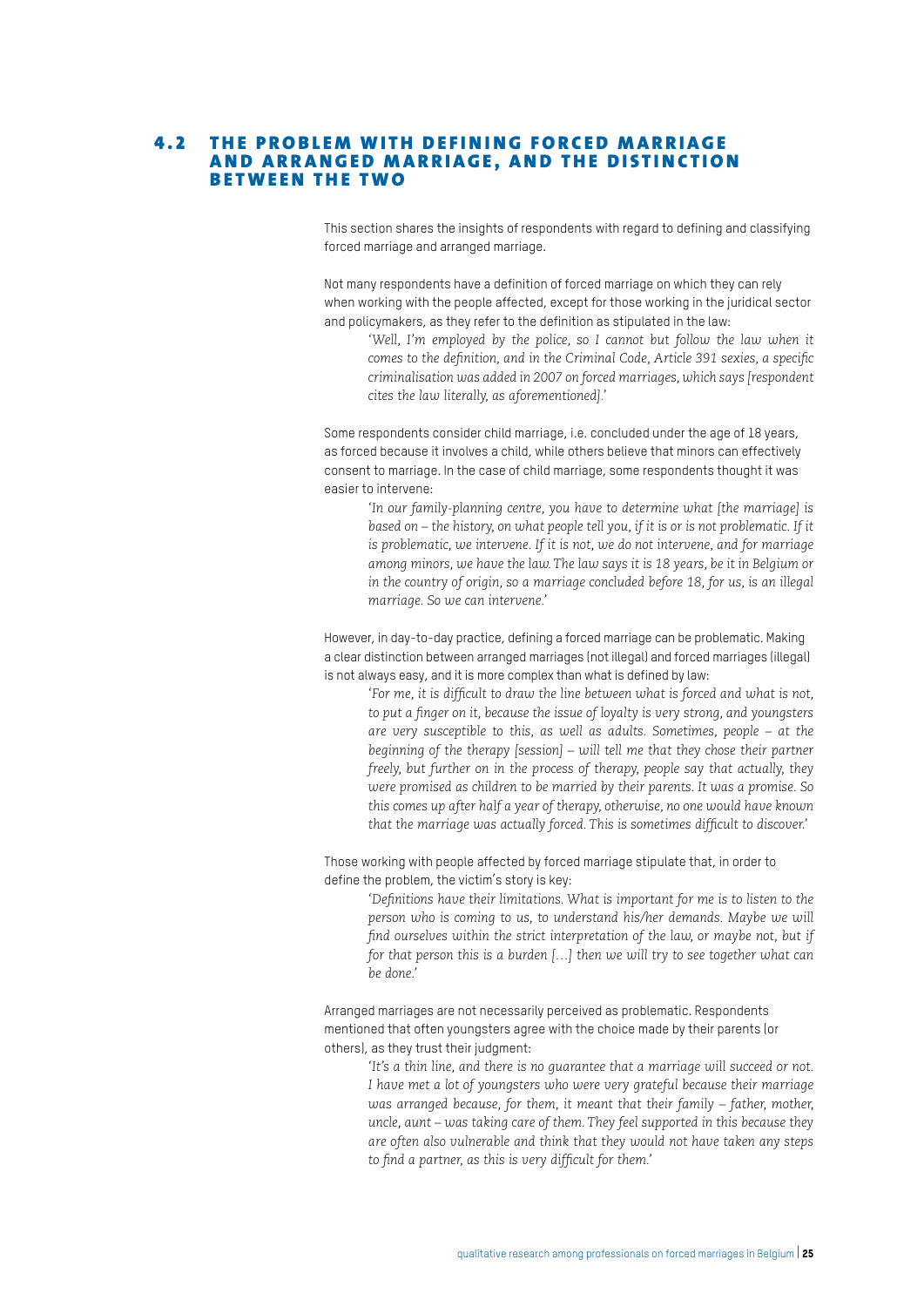Respondents alluded to indicators that can assist in defining whether or not a marriage is forced. These include:

- If a person has no choice, is imported, has no social network, and/or is isolated: *'For me, a forced marriage is when people are obliged to marry, if they have no choice of their own, who are often imported here, who have no social network whatsoever, and who have to live with the family of the partner with whom they are married, and they find themselves totally isolated here.'*
- If the person who marries is harmed in any way:

*'I work in a private practice, on my own, so I do not have an official definition. For me, I always look at it from the angle, "What is the possible damage to that person?" So, for me, there can already be a forced marriage when pressure is put on a person, if they say, "It's time you get married." For me, that is already a forced marriage.'* 

- If girls or boys are sold:
	- *'[In order to define it] I'm going to use a very ugly word, but it is a result of our experience, and that is that girls or boys are sold – because boys are equally involved in a marriage. That is how we have often described it among teachers and colleagues. As a consequence, sometimes girls themselves admitted that they are sold. I see it as a bargain that is concluded.'*
- If one of the two persons was forced and put under pressure, be it physical or psychological.

An important element mentioned by many respondents, was that forced and arranged marriages are situated in a spectrum of differing levels of consent, pressure and negotiation space. This continuum can range from absolutely no freedom of choice in refusing the proposed marriage partner (forced), to negotiating the possibilities of partners who are suggested (strongly arranged), to a marriage where both partners consent to the partner who is proposed to them (a fully consented arranged marriage).

Another striking finding from the interviews is that victims' perceptions of their marriage can evolve over time. It might be that an individual has agreed to a marriage in order to be able to migrate, but once in Belgium, the marriage is not what s/he expected or does not turn out to be good (for example, due to violence or the threat of violence in that marriage):

*'Some will say, years later, and especially when the marriage is not very good, that they were actually not free, that they were forced, but that they, at the moment of marrying, did not feel it that way. So the perception on what is forced and what is not changes over time due to the positive and negative experiences of that person.'*

Some other forms of marriage were also mentioned. One respondent mentioned a particular form of arranged marriage, the 'hasty marriage', concluded when migrants return to their countries of origin for their holidays:

*'During holidays, when people with a migrant background return to their countries, to Turkey, to Morocco, youngsters are presented to each other – young boys that live over there, the young girl from here, or the other way around – and this marriage is, generally speaking, concluded very quickly. During the holiday, the meeting is set up, a party is organised, and then the marriage is concluded and a young girl or young boy arrives in Brussels. This is not a forced marriage, it's an arranged marriage […] but it is a marriage that is not concluded on a solid basis, as the youngsters did not have the time to get to*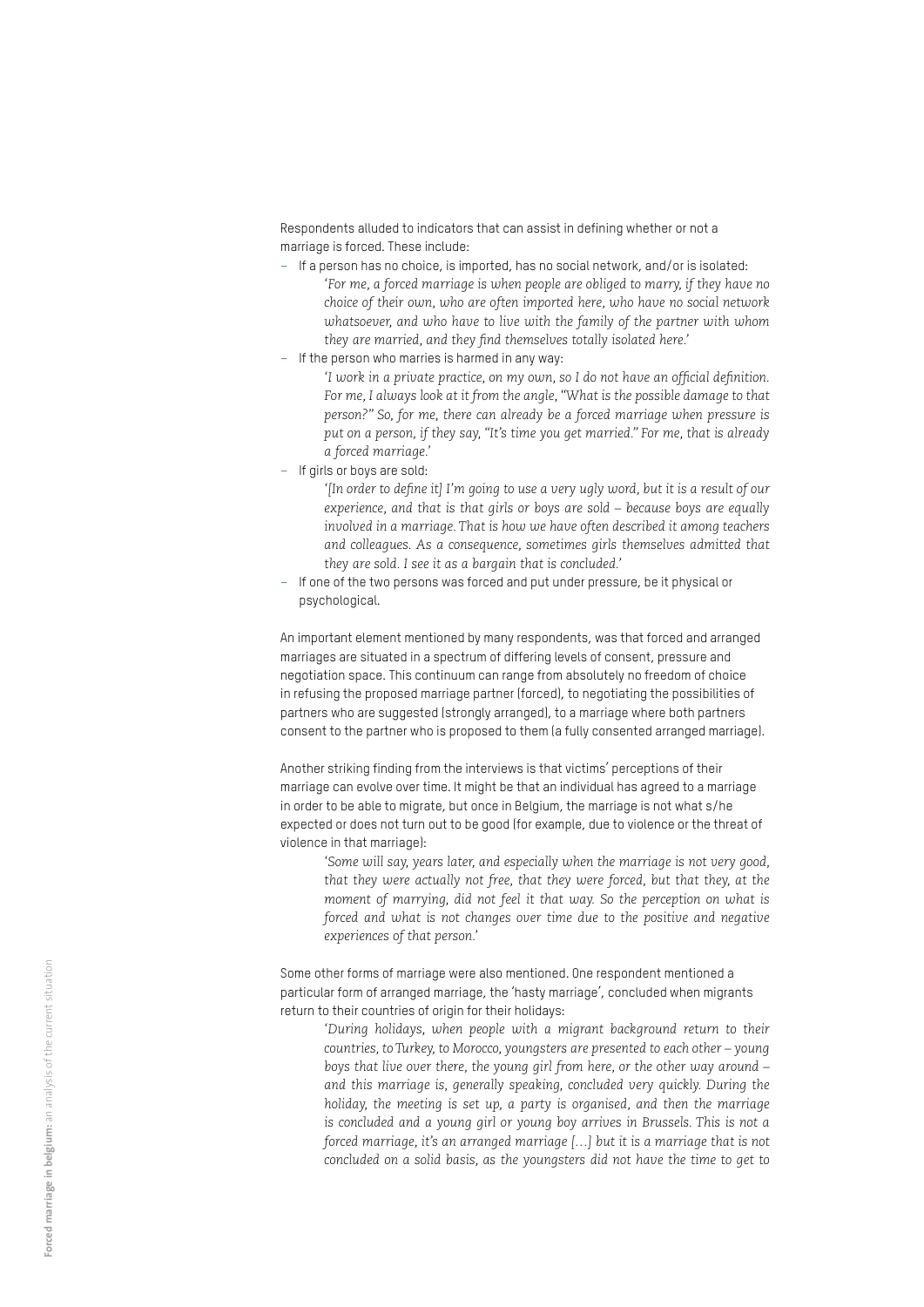*know each other, and the young boy or girl does not know the life in Brussels. So this marriage very often becomes problematic afterwards, but initially, we cannot qualify it as a forced marriage.'*

Another issue that was raised in defining the character of the marriage was the problem of determining if it is a marriage of convenience:

*'Marriages of convenience are equally the subject of the Criminal Code, but the categories are blurry, and there is a problem with finding proof.'*

One respondent noted that there is a difference in defining forced marriage in Belgium. In Wallonia, forced marriage is regarded as a concept on its own, whereas in Flanders, forced marriage is more often defined as honour-related violence:

*'It's a bit difficult to distinguish between forced marriages and honour-related violence. It's true that at policy level, in Flanders, honour-related violence is much more talked about, whereas in the francophone part, people mainly talk about forced marriages, and not so much about honour-related violence, but anyway, dealing with the phenomena is a bit the same.'*

One respondent stipulated that it should be taken into consideration that as norms regarding marriage differ in other parts of the world, it is important not to stigmatise communities when trying to define the problem. In this respect, another respondent stated:

*'Violence should be punished, but what do you do with definitions that are not OK, or that threaten to exclude people or stigmatise them or criminalise them? It's difficult […] and I do not have an answer readily available.'* 

We also asked respondents if they saw forced marriage as a form of gender-related violence or, rather, as interpersonal violence. Some respondents saw it as a form of gender-based violence, while others classified it as interpersonal violence, or believed it was both:

*'It is not either gender-based violence or interpersonal violence, it's both. It is not purely gender related, as boys and men are [also] affected, but the interpersonal aspects, the expectations of the environment, and the responsibility for the education of children that is put on mothers makes mothers encourage and discourage certain relationships.'*

One respondent mentioned that forced marriage should be considered from different angles, as it is an issue of migration, as well as a gender issue and a sociocultural issue, and s/he suggested using the intersectionality perspective: <sup>41</sup>

*'I consider forced marriages as both gender violence and interpersonal violence, definitely when you look at it from an intersectionality perspective. […] In the so-called "white" women's organisations, gender is often prioritised, but gender affects migrant women differently than "white" women. It is very important to take into consideration the different ordering principles, and those principles will define the position of each on those axes differently.'42*

<sup>41</sup> This concept interlinks several aspects of an individual, including gender, ethnicity, racism and discrimination, social division and inequalities, and could be useful in capturing the complexity and diversity of forced marriage, and could help in better translating issues related to forced marriage, to policy and recommendations for service provision.

<sup>42</sup> Respondent refers to two axes: the gender axis and the ethnicity axis.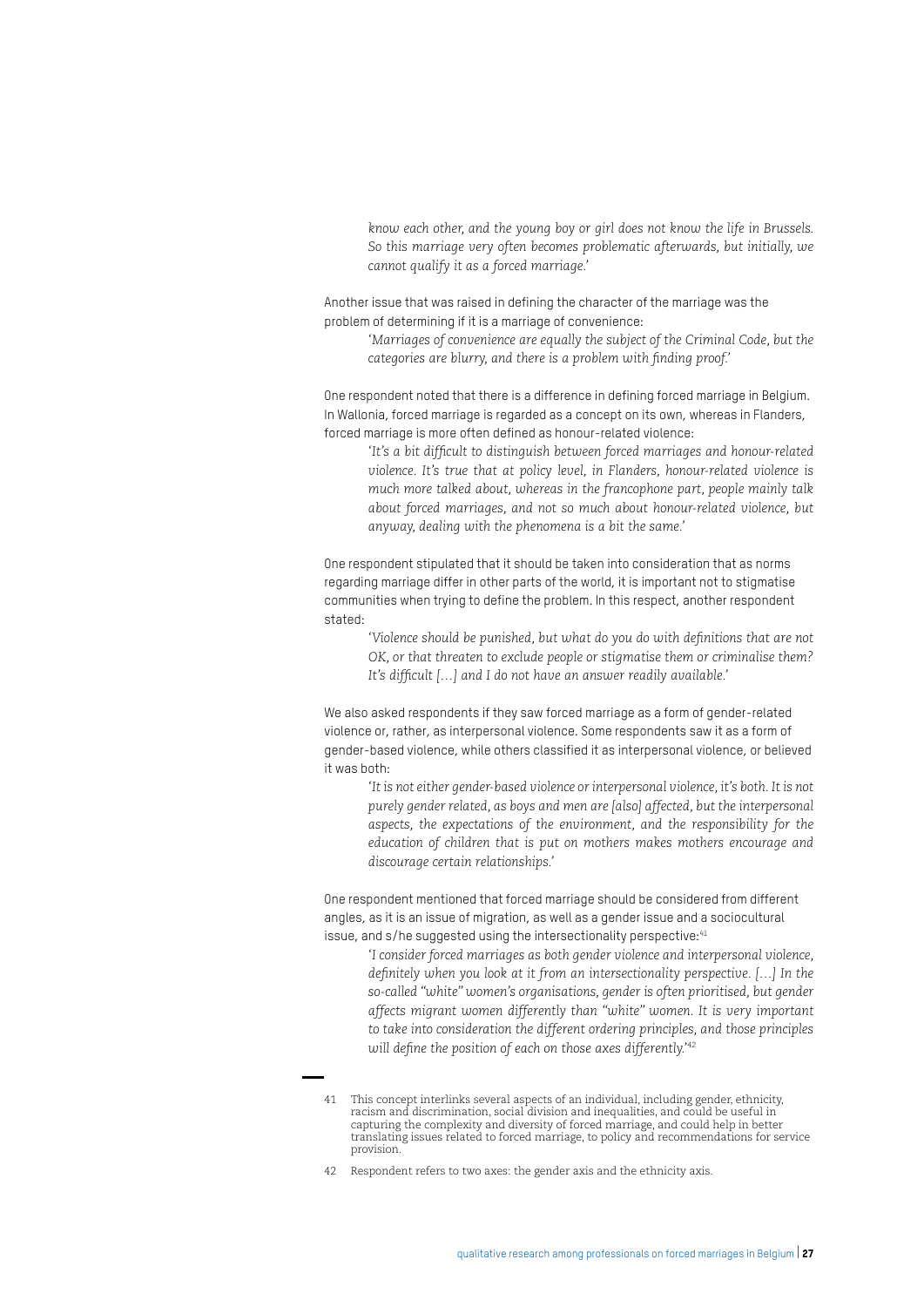#### **4.3 CHARACTERISTICS OF FORCED AND ARRANGED MARRIAGES<sup>43</sup>**

This section examines stakeholders' perspectives on the characteristics of forced and arranged marriages.

#### 4.3.1 Some characteristics of practising communities

We asked about the **ethnicities** that professionals encounter when it comes to issues relating to forced and arranged marriages. These communities are comprised of Afghan, Albanese, Algerian, Armenian, Bangladeshi, Belgian, Bulgarian Turkish, Chechen, Chinese, Indian, Italian, Kosovan (Roma), Kurdish, Lebanese, Maghrebin, Moroccan, Pakistani, Roma, Russian, Serbian, Sicilian, Thai, Tunisian and Turkish ethnic minorities.

When it comes to **gender**, some professionals mentioned that both boys and girls could be confronted with forced and arranged marriages, while others stated that only girls are forced into marriage. It was, however, mentioned several times that the situation for boys is different than that of girls:

*'Especially for men, other things apply. Men have more freedom of choice, they have more rights. More is tolerated from men than from women, so often the women have less freedom of choice.'* 

With regard to **age**, one respondent noted that girls are sometimes married at 16 or 17 in their countries of origin, and are then brought to Belgium with false documents:

*'I had some cases of child marriages, but often papers are falsified so that people appear to be adults when they come here, for example, when the birth certificate has been changed: they were 16 or 14 when they married in countries of origin, but come here under another date of birth.'* 

*The marriage of minors was referred to in Roma and Afghan communities. A respondent detailed that within Roma communities, 18 is already too old to get married. A girl's 'value' decreases with age. When she is 18 and not yet married, the bride price decreases, according to one of the respondents. In addition, it was revealed that girls in Roma communities are engaged at as young as ten to 13 years, followed by marriage at 13 or 14 years.* 

#### 4.3.2 Decision-makers

In most cases, respondents mentioned that the family, and particularly the parents, were the main 'matchmakers'. One respondent mentioned that mothers play a key role in this:

*'If your principal role in life is being a mother, and you have no job or some kind of career, you only have household chores, and your responsibility is the education of the children, then this will be tightly linked with your own identity and your own well-being. And if you are judged on that by your community […] I think it is something very difficult, on a psychological level, for mothers. It makes them very vulnerable.'* 

<sup>43</sup> As mentioned earlier by respondents, it is difficult to draw the line between forced and arranged marriage, and they should rather be viewed as a continuum ranging from limited pressure (e.g. marriage candidates who are proposed on a regular basis but to whom refusal is possible) to no room at all to refuse or negotiate marriage candidates. As stated by professionals working with people affected by these phenomena, the point of departure is when the person indicates that there is a problem, hence the reason(s) why the analyses do not distinguish clearly between forced marriage or arranged marriage, but rather should be situated in this continuum.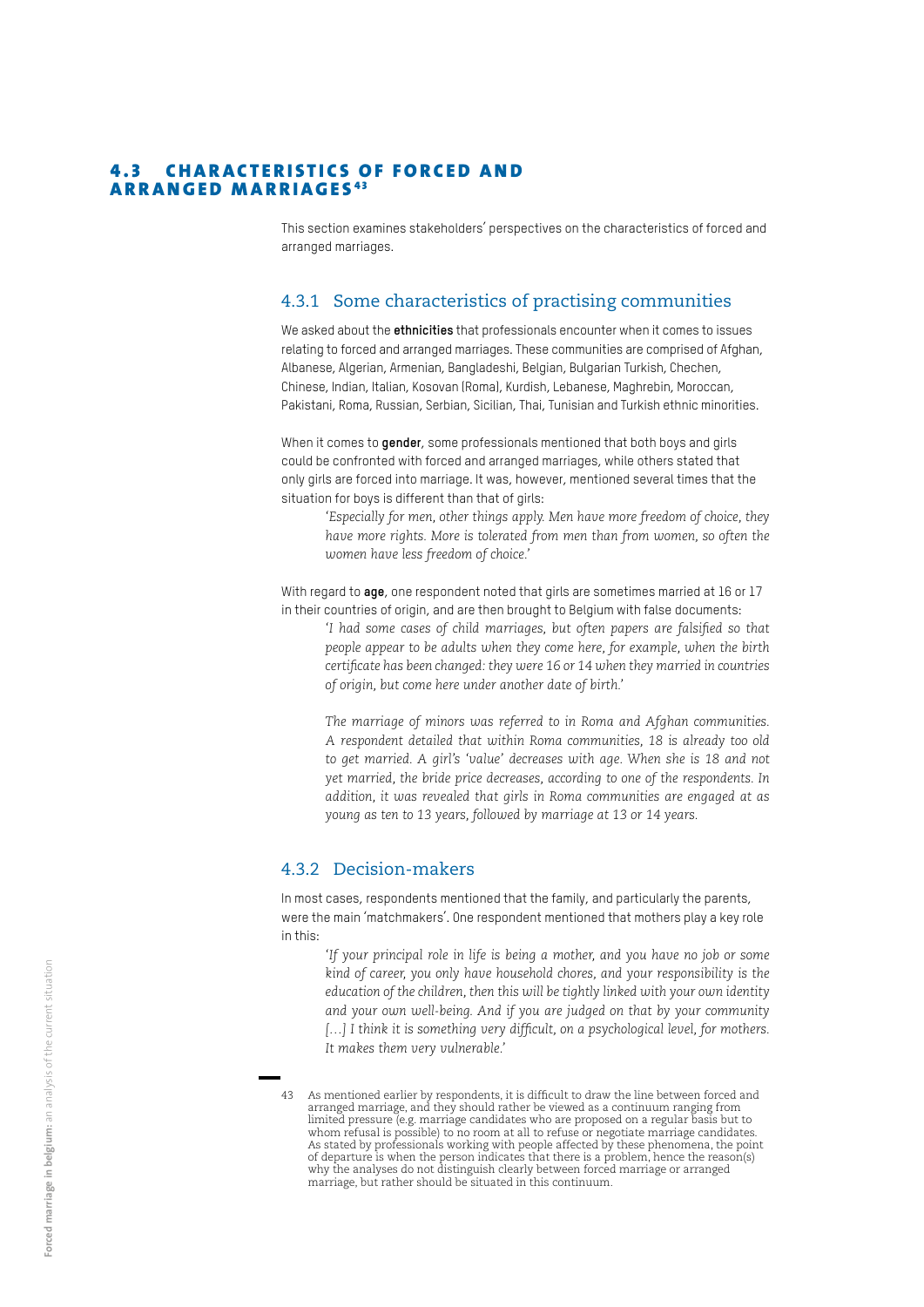Another respondent alluded to the fact that the influence of parents as matchmakers has diminished within the group of second- and third-generation migrants.

*'In the Roma community, parents still play a very important role, but there are cases in which youngsters say that they do not agree, but the majority will resign. We had cases here of youngsters rebelling, who took steps through school or through the unit 'society', and who mentioned they were to be forcefully married, and then police and justice came in. […] The second generation will still try to choose a partner from their own ethnicity because they hope to safeguard part of their culture, but the children who grow up here […] I think it's wishful thinking from the parents, but the children are articulate enough. They know their way.'* 

It was also mentioned that decision-making is influenced by the Internet, and that victims are sometimes lured to Belgium:

*'Most of the time, I think it's the parents who arrange the marriage between them, but it also happens that people – from Thailand, for example – get to know each other through the Internet and are lured to Belgium under false pretences, and have to live a totally different life here than they imagined, but they came here by free will.'* 

#### 4.3.3 Pressure, control and freedom of choice

Pressure, or duress, is key in forced and arranged marriages. During interviews with the stakeholders, some insights were shared about this aspect.

Respondents mentioned that pressure could emanate from the whole community, not only from the family. It might be that pressure also comes from the family in the country of origin. The freedom of choice to refuse a marriage candidate can depend on the characteristics of a family, i.e. whether the family is 'open and modern' or, rather, 'conservative'. So-called 'closed communities' are putting people under pressure to marry:

*'Freedom of choice [differs] from one person to another. There are families who are very open and modern, and where a decent dialogue is possible, but there are also families where it's really a monologue, where the father or mother says, "This is the candidate, and you will not find any better. This is with whom you have to cope." […] It has to do with family structure, regardless of the Turkish, Italian or Moroccan culture, and also what parents are used to'*

Pressure is situated on a c**ontinuum of freedom of choice**, and it is sometimes difficult to define whether or not force is involved:

*'Some youngsters feel it coming and refuse to go on holiday because they say, "OK, there is no pressure, but I simply do not like it that candidates are proposed every time." Is that pressure? Yes and no. No, because they have the choice to say yes or no, and yes, as they have to deal with it every day.'*

The pressure experienced is mostly **psychological**, although physical force is also used in some cases. Duress or pressure might be expressed as a means of controlling a girl, or by the community punishing a family (for example, half of the community not showing up at the wedding of one of the children of a particular family that let their daughter marry someone not accepted by the community). It might also be experienced by youngsters who realise that they will have to break with their family if they continue the relationship with the partner they have chosen: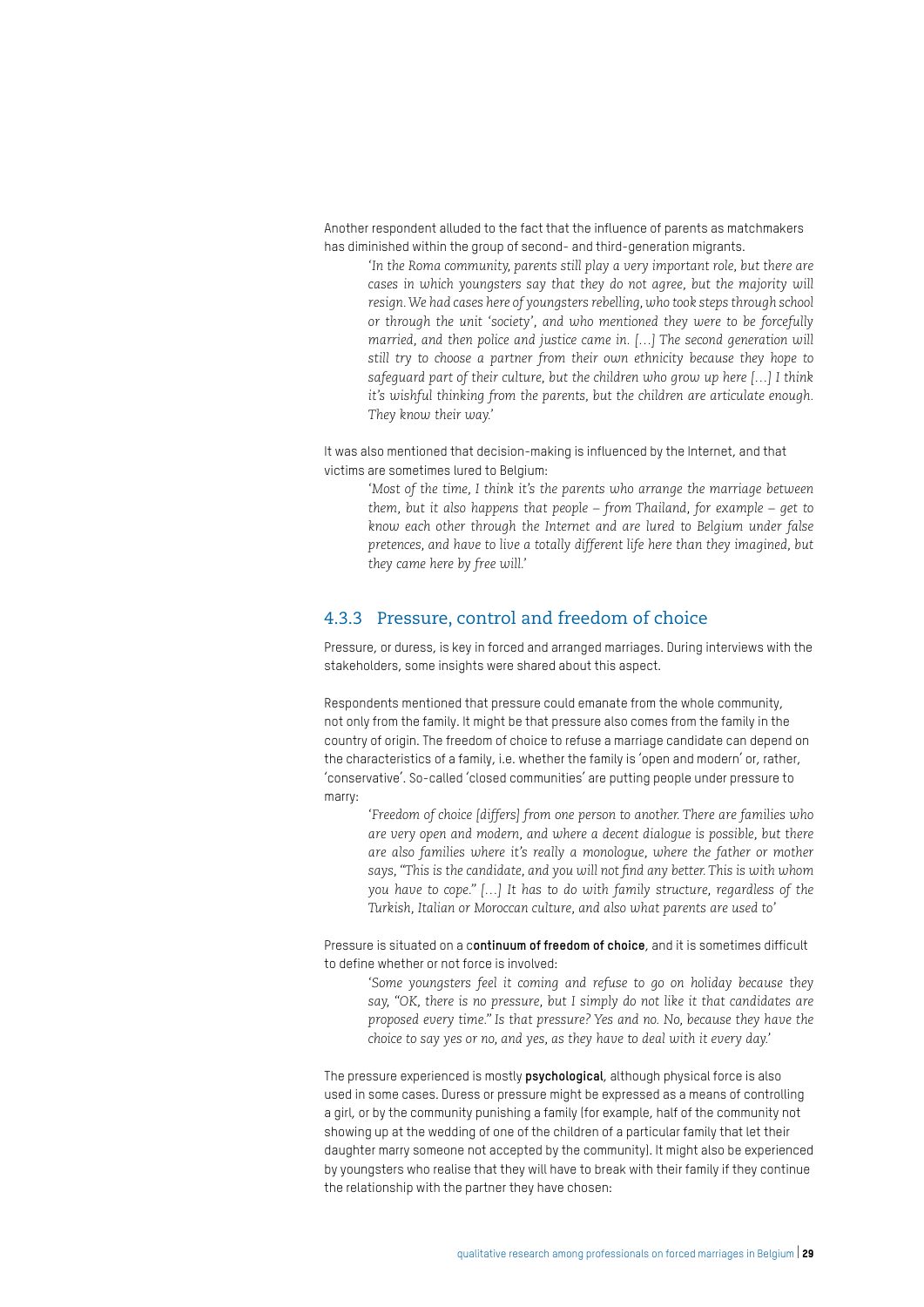*'There were a couple of girls who were removed from their families and taken to a shelter, but the girls experienced a lot of stress because of the separation*  [...] and those girls said, "If I leave now, then I will no longer be a member of *the family, then I do not belong to the community any more." And then they often go back and succumb to their faith, so to speak, because that's the way it should be, and the parents have experienced it – the grandparents, too.'*

Pressure also occurs in cases of inter-ethnic relationships:

*'When you live in a society where Islamophobia is very big, then you create a countermovement – if we are not good enough for you, then you are not good enough for us. These kinds of elements of mutual racism and prejudices also play a role. […] These are inclusion and exclusion mechanisms that play a role and have an influence on the behaviour of people. We also saw reversed racism – some young women were not welcomed by the Flemish parents of their boyfriends.'*

One of the reasons mentioned for putting up with pressure was the **fear of being expelled from the community and family**, and the fact that it is very difficult to leave the safe environment of the family. Therefore, youngsters are scared to act against the family and break with them. Youngsters who have undergone this serve as an example, and as a deterrent:

*'The fact that such things happen is an enormous deterrent for other youngsters to even think about starting a relationship with someone who is not Moroccan or Turkish.'* 

*'I think there are quite a few youngsters who believe they have the power to break with their family, who do it, but who, after X weeks, regret it and prefer*  to return to the family cocoon. They need it too much. They are very young, they *are poor. […] To be independent from your family demands a lot of courage and power.'*

People also do not want to disappoint parents and scandalise the family's name. **The aspect of loyalty** is a vital element here:

> *'Forced marriage limits the freedom of choice. Pressure can be very subtle, but can be very convincing. One of the main characteristics is loyalty to the family ties and the loyalty conflict. […] The majority of the cases of forced marriages or arranged marriages find their origin in being stuck between the partner and the family of origin. There is a conflict between the partner they did not choose themselves and the family that proposed the partner. To me, it is obvious that this is a major source of conflict between the man and the woman, but also of internal psychological problems (anxiety, depression). People are stuck between what parents want, what they want, and what their partner wants.'*

#### 4.3.4 Reasons for forced marriage and arranged marriage

Respondents disclosed a number of reasons for forced or arranged marriages. These reasons are summarised and further detailed as follows: avoiding dishonour, 'therapeutic' reasons, material or financial reasons, residence papers, protection against exterior influences or the protection of one's own culture, and the care of elders.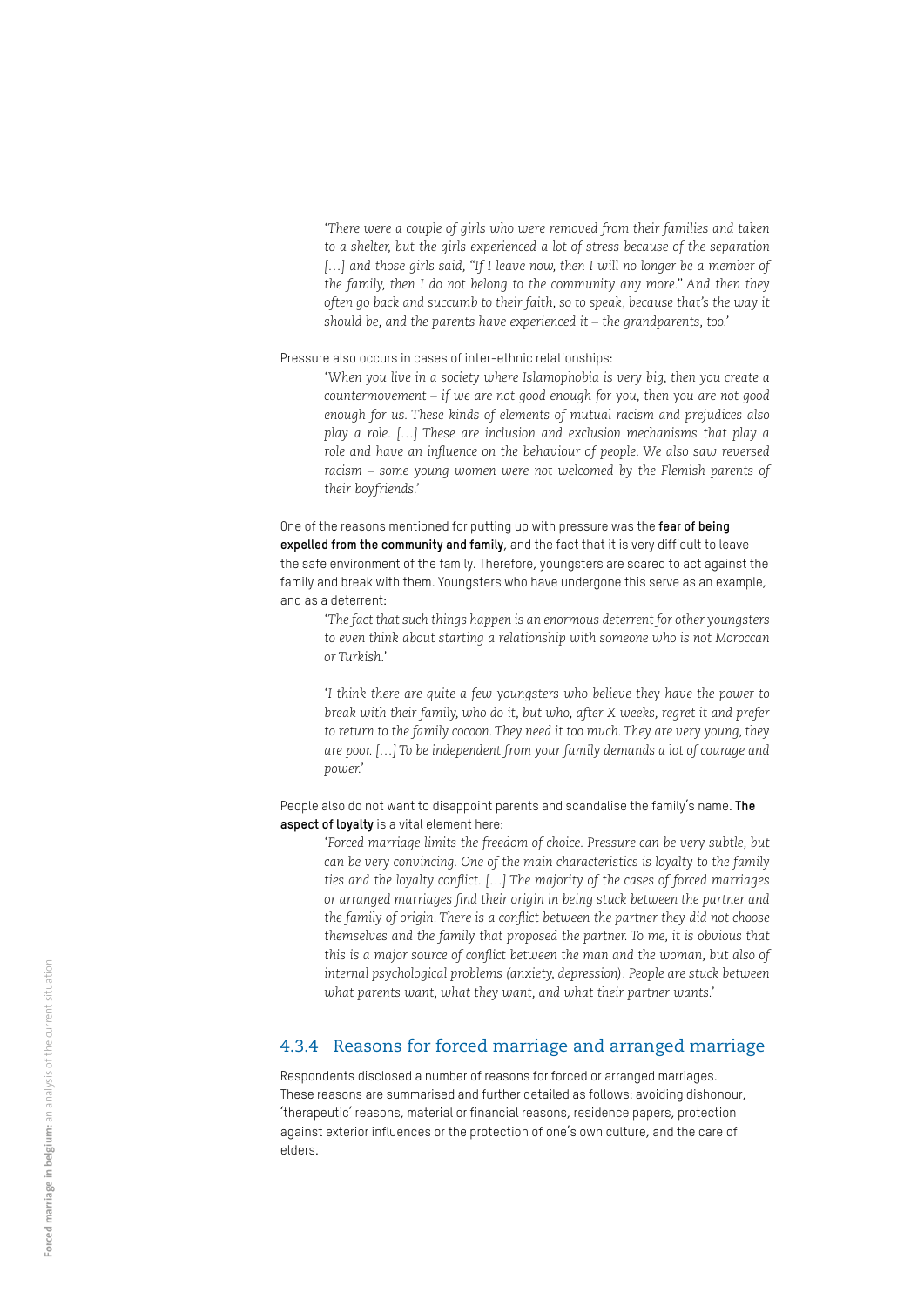#### **Honour**

Many respondents mentioned the aspect of **honour**. At the onset of puberty and when the first signs of femininity appear, marrying a girl off preserves the honour of both the girl and her family. In Roma communities, there is a great deal of social pressure to marry young and to accept the proposed partner in order not to dishonour the family. Sometimes, promises regarding marriage are made between families when children are very young. Such promises cannot be broken. One respondent mentioned that a case of honour killing caused more forced marriages in the Indian community:

*'We had periods where we experienced more cases of forced marriage. For example, three years ago, an Indian girl was killed here, and because of that killing, a lot of Indian girls were forced to marry because the families were afraid that their daughters were going to do the same [the girl that was killed fell in love with an Indian boy from a different caste]. At that time, we received a lot of questions about that issue.'* 

Dishonouring the family can be caused by having an inter-ethnic relationship that is not accepted by the parents, or by displaying an attitude that is considered too Western. The family honour is also affected when youngsters go against the family rules, for example, in cases of homosexuality or 'problematic' youngsters (drug abusers, problems at school, criminal history, having had (multiple) relations prior to marriage). In such cases, a **'therapeutic' marriage** is proposed, or imposed, to 'cure' the person and put him or her on the 'right' track again:

*'There is freedom of choice, as long as it's a Muslim, or if the person has the same ethnicity, but from the moment it's an inter-ethnic marriage – for example, between an Italian and a Flemish [person] – then it becomes more difficult. Then I notice that a lot of parents are interfering, and that parents think it's not good because they want their grandchildren to have the same religion […] and so they try to convince the youngsters.'*

*'The Turkish community is quite closed and relatively small. A girl has a boyfriend, and another one, and a third one, and the latter does not work out either. […] In the end, her reputation in the community has already been damaged, and then it's often the reality that those girls have to find a partner in Turkey because their reputation is less of an issue over there, or that she – because she has a visa or residence papers – is used as an intermediary to find someone over there. For me, that is also a marriage with limited freedom of choice.'*

One respondent mentioned that boys and girls from their respective countries of origin are sometimes perceived as better marriage candidates:

*'We noticed that girls had very negative perceptions about boys of the same origin living in Belgium and vice versa, especially among girls: the boys are losers, they do not finish school, they will not be able to support a family, they have no sense of responsibility, especially that, "When I look at my environment, those boys are not serious. They just hang around in gangs."'*

#### **Financial and material reasons**

Marriages are also concluded for **financial and/or material reasons, or for residence papers**. This refers mainly to a marriage that is considered a financial transaction, whereby parents 'sell' girls, as one respondent put it. This has to do with financial difficulties in which families find themselves, whereby parents do not see any other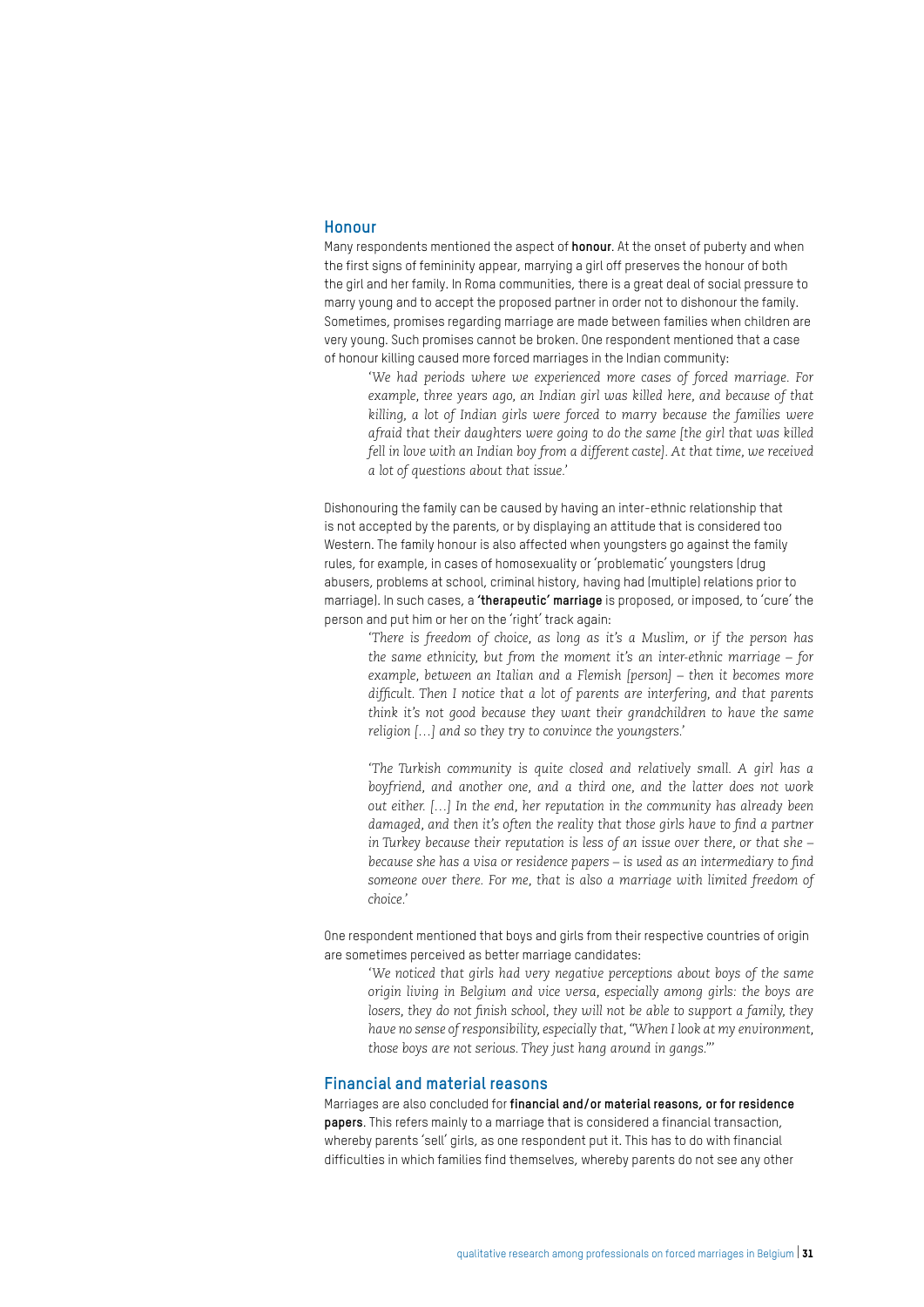way out, other than a forced or arranged marriage. A bride price is then seen as a solution to this financial problem. Respondents cited amounts between € 750 and € 10,000:

*'A lot of families experience financial difficulties and all the problems this brings about. Traditionally, in a Roma marriage, a bride price should be paid, and the marriage celebration also costs a lot of money. Presents must be given. So, I think, for a family that has difficulties, marrying can be a serious financial burden. I dealt with a family with financial problems, and the grandmother considered that the solution to their financial problems was to sell her granddaughter.'* 

One respondent mentioned that in order to increase the value of a Roma girl, a physical deficiency (her eye) was operated on. Another respondent remarked that the Kurdish community is very clan oriented, and that marriages are concluded within the same clan in order to protect land and property. Marriages are also concluded to obtain residence permits, and this causes several problems, as respondents pointed out.

Seeing that is increasingly difficult to enter Belgium, marriages to obtain residence permits are a reality. One respondent mentioned that this is the only way to get to Europe/Belgium for non-EU residents, as economic migration is no longer possible. Marriage is then used deliberately to obtain residence papers. When partners are sought in the home countries, mainly because they are thought to be less emancipated (in the case of girls) or more capable of caring and providing for the family (in the case of boys), youngsters with marriage ambitions often doubt the intentions of someone in their home country, finding it difficult to know whether or not the candidate only wants them for the 'papers'.

#### **Protecting cultural values**

Marriages can be imposed to protect one's own values against foreign influences: *'They [the Roma] have good arguments as to why they marry their children by force. They want their daughter and son to marry as soon as possible. They think that we, Western people, have a very loose life, running from one boyfriend or girlfriend to the other. They think this is not permitted. They ask us how we raise our children, "from the age of 15, 16, having one girlfriend after the other, drugs, alcohol". They think this is not acceptable, whereas we think they do not give their children opportunities.'*

Marriage among the Roma is therefore seen as a form of protection against 'the others', against a 'hostile outside world', as one respondent put it. Another mentioned that such marriages are concluded to avoid something happening to their girls. This fear is inspired by the paedophilia cases and Catholic Church scandals in Belgium. Parents want to secure their expectations for their girls by arranging or forcing them to marry.

One respondent mentioned that having to give up the daughter that you raised, once she's married, to another family (that of her husband) means that this experience of loss will be even greater if the girl marries someone from another religion or even another socio-economic bracket. Forced and arranged marriages within the same ethnic communities are also concluded to protect their culture and values. Parents might be concerned that their frame of reference, values and language will not be passed on to the next generation(s). In the case of refugees, as one respondent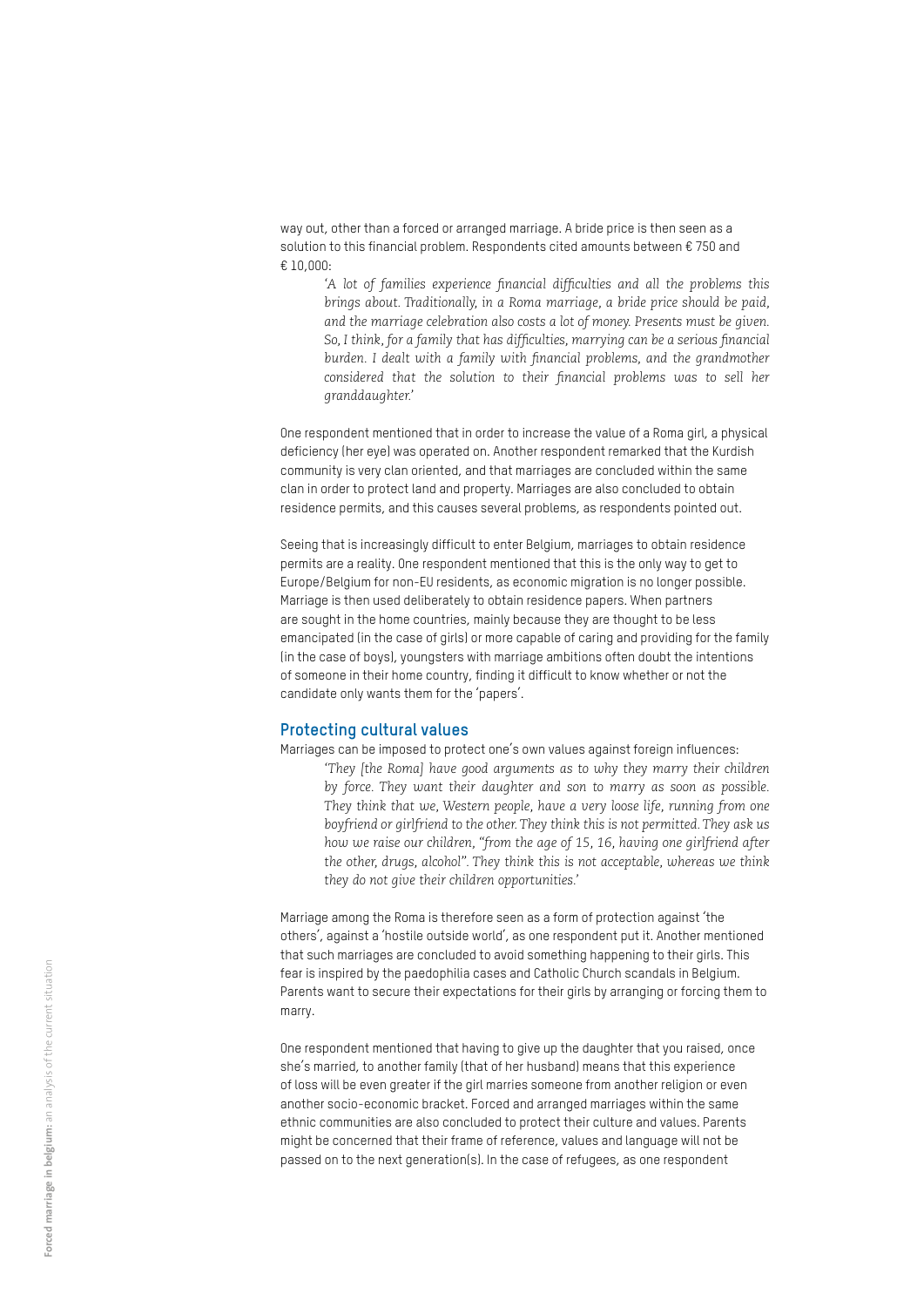mentioned, marrying their children to partners from their own community, even against their will, is a means of preserving their culture.

#### **The care of elders**

Finally, one respondent mentioned that forced and arranged marriages could also be linked to the care of elders. Senior migrants do not go to residence homes for the elderly, as is common practice in Belgium:

*'One thing we [the police] have observed is that more and more women are lured to Belgium in the framework of a forced marriage in order to help the grandparents, to help the family-in-law. Migrants in Belgium grow older, and most of them do not return to their countries of origin. […] There are no specific institutions for elderly people of migrant origin, so they stay at home, and then, the eldest son, who sometimes has a problematic lifestyle, or not, has to marry a girl from the country of origin. They arrive here and they are a bit like Cinderella […] sometimes treated like slaves.'* 

#### 4.3.5 Consequences of forced marriage

The professionals brought up the numerous consequences of forced and arranged marriages. These include psychological problems, early pregnancy, early schoolleaving for both boys and girls, financial repercussions, problems with integration, intimate partner violence, extreme isolation, and repudiation from the community. These are examined in more detail, as follows.

#### **Psychological problems**

Psychological problems occur when victims find themselves in a marriage that does not work out, and when divorce is not an option. People often remain with the abusive partner so as not to lose their residence permit, seeing that marriage cannot be dissolved in the first three years, according to the current legislative framework. This can lead to a range of problems, including depression, damage to self-esteem, feelings of guilt and shame, and problems with sexuality. The pressure that is put on victims to accept marriage candidates can have serious consequences, affect normal functioning in daily life, and eventually lead to victims breaking under that pressure. Psychological stress or violence in relationships can also lead to suicide, as one professional mentioned:

*'I had a case of forced marriage, of a man who was forced by his parents to marry a particular girl, but who was in love with another woman. Besides his marriage, he kept on seeing that woman. He dreamt of a life with her, but he had promised his parents to marry the woman of their choice and wanted to keep that promise. At a certain point in time, he felt trapped because of his divided loyalty to the different parties, and he became chronically suicidal. The only way out that he saw was death.'* 

#### **Isolation**

Situations of (extreme) isolation were identified in women and men who migrated to Belgium for marriage and were completely isolated from Belgian society. Often, they are not prepared for the radically different lifestyle and habits of the partner. This can result in isolation, and even violence. Isolation and loneliness were also noted after divorce, due to a lack of social networks. The aspect of isolation was also mentioned in the provision of care, when there is no follow-up once a girl turns 18. These girls find themselves in total isolation, as they no longer have a network in the community: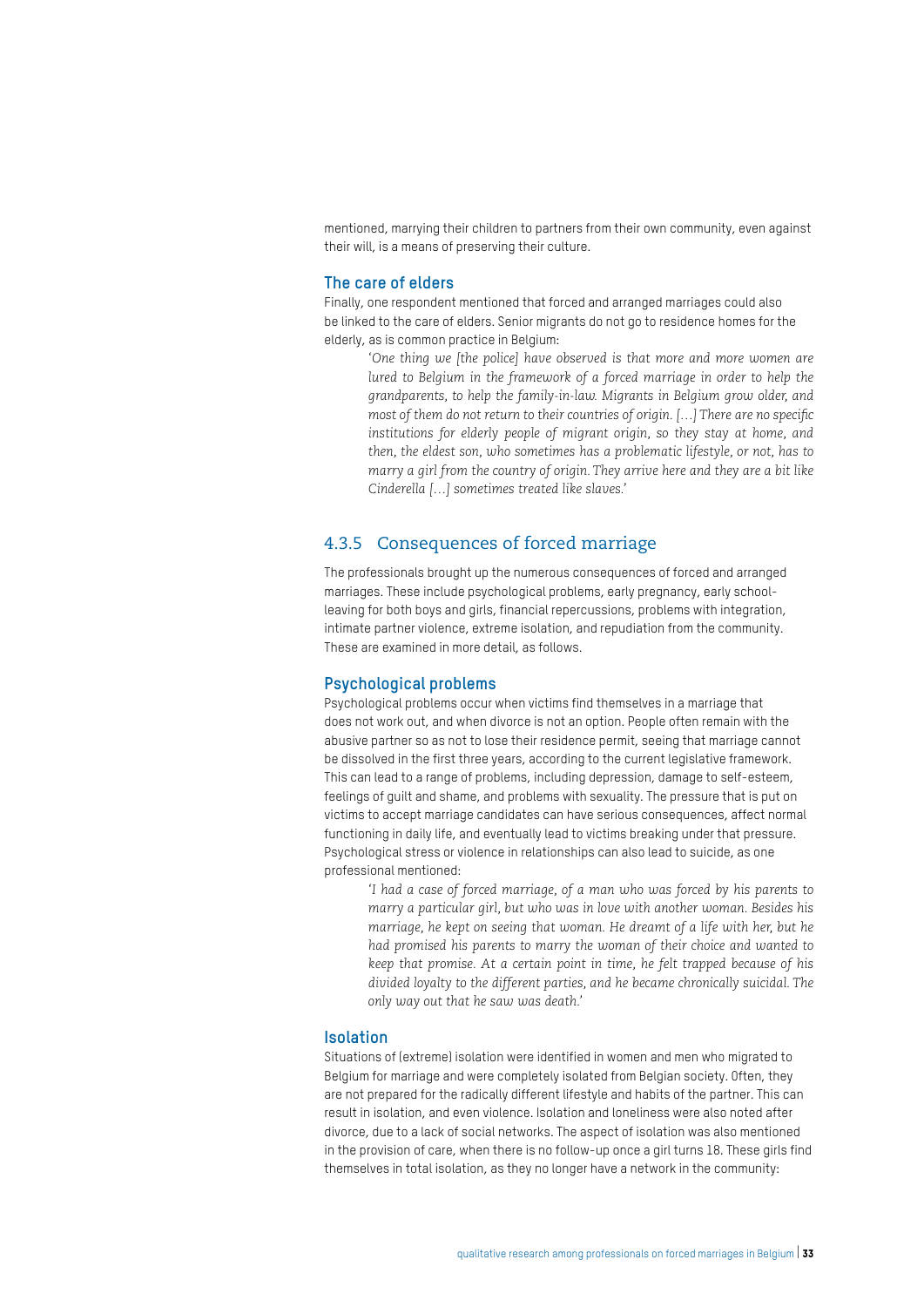*'We see more and more women who have never left their homes and who, after several years, find themselves thrown out on the street. They come to the police station, for example, we had a woman who was in Belgium for three years, but she did not even know where she lived. All of a sudden, her husband threw her out of the house. She could not tell us her address.'* 

#### **Violence**

Violence is one of the issues often mentioned as a consequence of forced and arranged marriages:

> *'I had a case of an Afghan woman who had to marry at 16, with an Afghan man who lived here for many years. Apparently, the family of the man was very influential in Afghanistan, so the woman came here at the age of 16 with false documents – her marriage certificate and birth certificate were falsified. There was severe partner violence and child abuse in that marriage. She had a number of miscarriages due to her husband. She sought help and provided evidence, but she did not want to report to the police because she and her family were threatened. The family of the woman in Afghanistan was severely threatened, even physically, for example, her mother was stabbed with a knife. Her husband said that if she ever told someone about what happened in his house, he would make sure that her family in Afghanistan was going to be harmed. He is also trying very hard to get her back to Afghanistan, but she knows that if she goes back, she will be labelled as a very bad woman.'*

In many cases, such marriages are not concluded on a solid basis and the marriage becomes problematic, leading to (threats of) violence and intimate partner violence. Sometimes, partners are ignorant of the difficulties, relationships or children from the past of the partner in Belgium, which can lead to violence. Differences in education, norms and values regarding parenthood and how to raise children can cause struggles between a partner born and raised in Belgium and a partner from the country of origin.

One professional stated that when there are migration problems, marriage troubles undoubtedly follow. Expectations and promises that were agreed upon prior to the marriage are not met, which can lead to intimate partner violence. Moreover, partners from abroad are often in a much weaker position than the partner from Belgium, as the latter knows the language, already has a residence permit, and knows his/her way in Belgian society. Violence was also noted among minor Roma girls, who enter into the family of the husband. They are abused, must do all the difficult physical and dirty work, do not have the opportunity to use contraception, and have to obey the elder women in the family:

*'Once they are married, they enter the family of the man. The one who arrives, the last in that family, has to do the work. So this girl was very good in our school, she knew the [Dutch] language very well, she was a girl with a future, and she was forced to marry, and then she was very much abused in that*  family. She had to do all the dirty work, really heavy work. She got pregnant *immediately, as she did not have the chance to use contraception.'*

Extreme expressions of violence include the threat of murder, as well as being expelled from the community. Cases in which the victim's life was threatened were mentioned by a professional who works with the Indian community: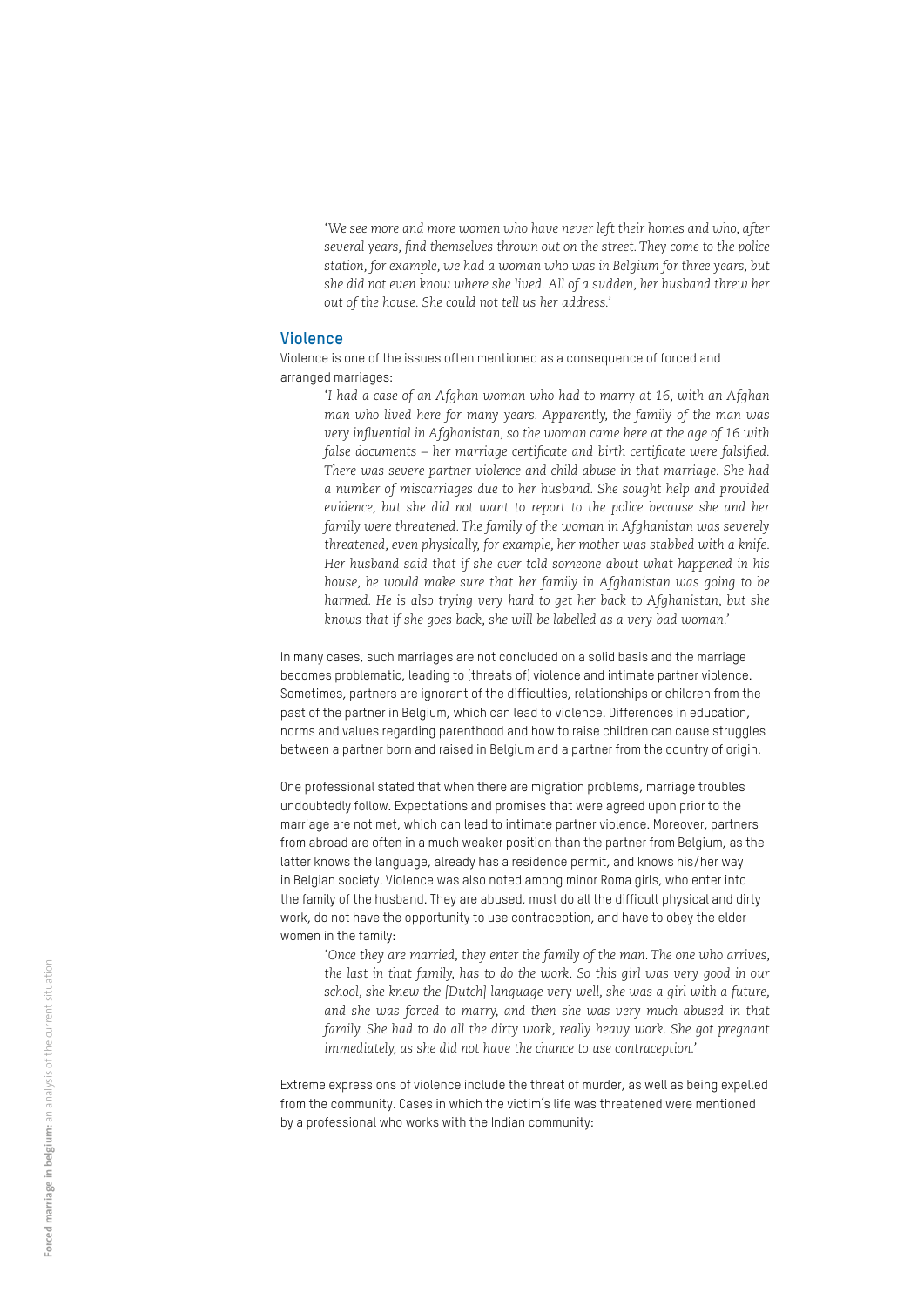*'Women who fear they will be forced to marry or who fear for their life are welcomed in our shelter. It's closely related to honour violence and honour killings, but it strongly depends from community to community. Especially in the Indian culture, women really fear for their lives, and then they seek shelter.'*

Being expelled by the community was recounted more often. Refusing a marriage, in particular, incurs a heavy emotional burden: one is seen as dirty, less valued by the family and the community, and it leads to expulsion from the community. This is the case among the Roma. One professional stated that it is really difficult to take any juridical steps in cases of forced marriage, as the victims are expelled from their community and end up quite isolated:

*'When asked what women would think if their daughters would come home with a non-Muslim, a lot of these women said they would no longer talk to their daughter, and that they would break all contact for years, in order to avoid shame by the community. These are real dramas.'*

#### **Migration and integration issues**

Marriages concluded between a partner who lives in Belgium and a partner who is migrating from a home country can work out, but can also cause problems due to issues related to migration and integration:

*'The marriage is concluded quickly, and not on a solid basis, so the partners do not really know each other very well. When one partner migrates, this poses issues relating to integration. This person might have imagined his or her life differently, and this all might burden a marriage, and this pressure can be expressed through violence.'* 

The person migrating to Belgium could face racism and discrimination, a lack of job opportunities, and/or poor labour conditions, any of which can cause disappointment and homesickness.

#### **Early school-leaving and early pregnancy**

Early school drop out within the Roma community was one of the problems mentioned. Marriages are concluded in a traditional way, at a young age (before the age of 15). Once married, girls and boys drop out of school. The girls have two to four children and need to take care of them. As a result, they have no time to go to school. Girls also know this, and they do not see the point of attending school if they are to marry in a few years' time, with the care of the family and household on their shoulders. Boys also drop out of school because, as the man of the house, they have to provide money and have to work:

*'In the Roma community, it is a problem that when they marry, they do not go to school. Girls are kept at home, especially those coming from abroad. Sometimes, girls who attended school for eight or nine years and who get married drop out of school. This is really not good for the future generation.*  It's a waste of time. Everything we do in schools is somewhat lost when girls *remain at home after they marry.'* 

Early pregnancy is closely associated to early school drop out within child marriages. Professionals also mentioned cases in which minor brides, upon arrival in Belgium, get pregnant immediately in order to obtain their residence permit more rapidly (if they have a baby).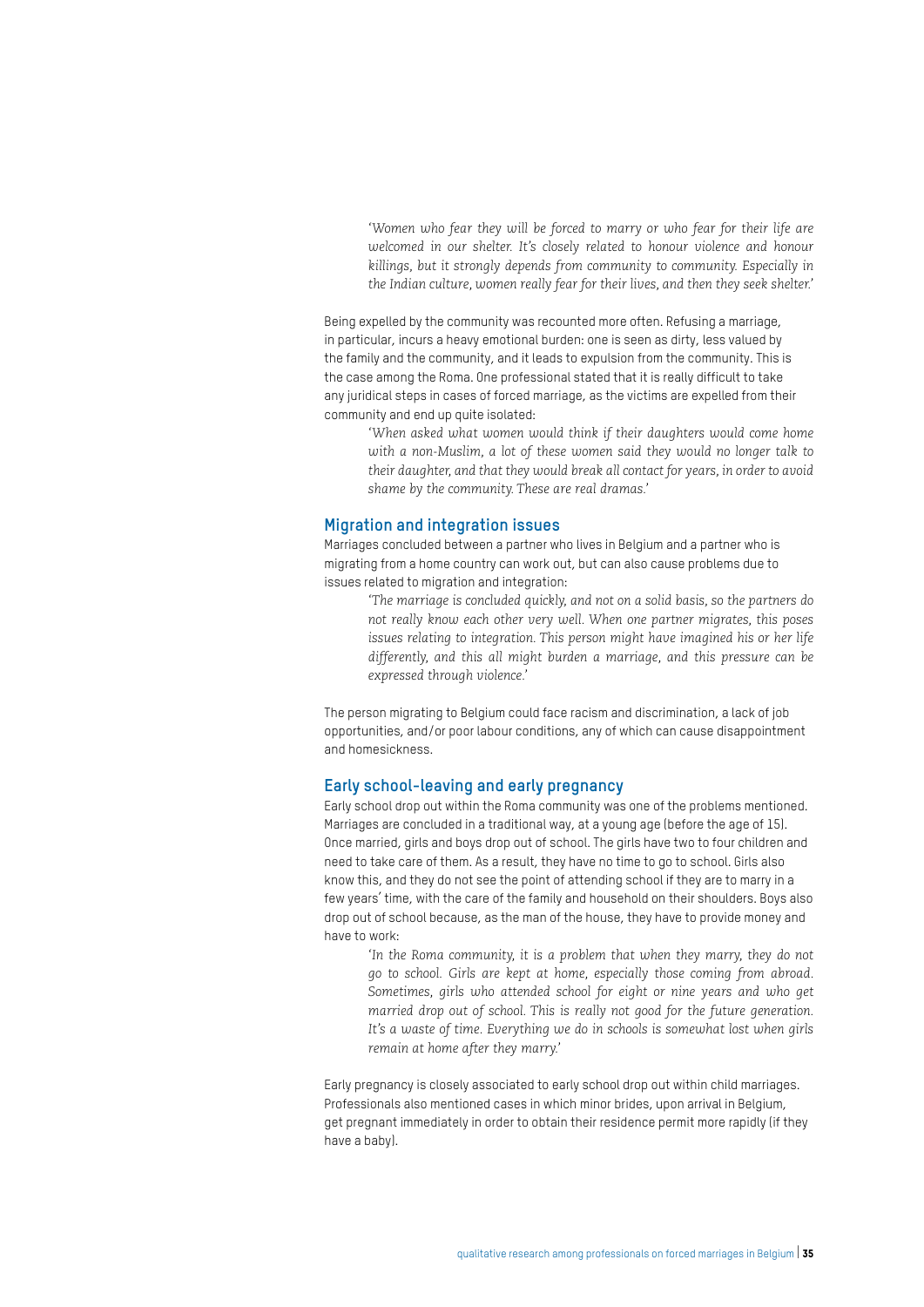#### **Financial problems**

Financial issues relating to forced or arranged marriages cannot be underestimated. Especially when a bride price is involved, it puts a serious financial burden on partners to remain married. On the other hand, the bride price can also help solve financial problems in a family. Such financial issues can cause considerable stress:

*'For example, in the case of a man, he can take out a big loan in order to marry because a bride price is often paid in cash, or gold has to be bought for the marriage, so it concerns thousands of euro. Sometimes, the family in rural areas has sold land for this, as collateral for the loan, so the marriage is an investment for the whole family. On top of that, the man is not prepared for life in Belgium. There is pressure to pay back that money as soon as possible. He has to find a job quickly. So there is financial pressure, the expectations of the family, the obligations that it brings about.'*

#### 4.3.6 Escaping a (threat of) forced marriage and coping mechanisms

There is, of course, the option to **submit a complaint to the police**, after which point a woman could be **referred to a shelter**.

Most respondents, however, mentioned **divorce** as a way out, and several issues relating to divorce were brought to the forefront. In Roma communities, divorce is not an option. Issues relating to honour and the bride price prevent people from divorcing. Another aspect that hinders divorce is that those who enter Belgium within the framework of a marriage must remain married for three years. This means that they have to endure the situation before they can request a divorce. When the marriage is abusive, respondents – understandably – consider it problematic:

*'Most of the time, girls accept the situation, and accept a candidate. They try to endure the situation for two to three years, after which, they request a divorce. In this way, they have the advantage of living in a Western society, they obey their parents, the family honour is saved, and the honour of the girl is preserved. That's what people tell these girls, but most of the time, by the time they can divorce, they have three children and the husband is abusive. Getting out of such a marriage is not that simple. […] Moreover, after the divorce, a finger is going to be pointed at the woman because she's the one who divorced.'* 

One way of escaping the threat of forced marriage is by r**efusing to go on holiday** to the countries of origin in order to avoid pressure to accept marriage candidates. One respondent also mentioned **prolonging schooling** by deliberately failing exams as a way out. This offers the girl the opportunity to mature so that she is in a stronger position to withstand family pressure.

Among the Roma, **abduction** is sometimes used to escape a forced marriage. This happens among youngsters who want to be in a relationship that is not accepted by their parents/family. The girl is abducted by the boy, and as the community/family assumes that she is no longer a virgin, the youngsters can get married, as the girl's value has been damaged.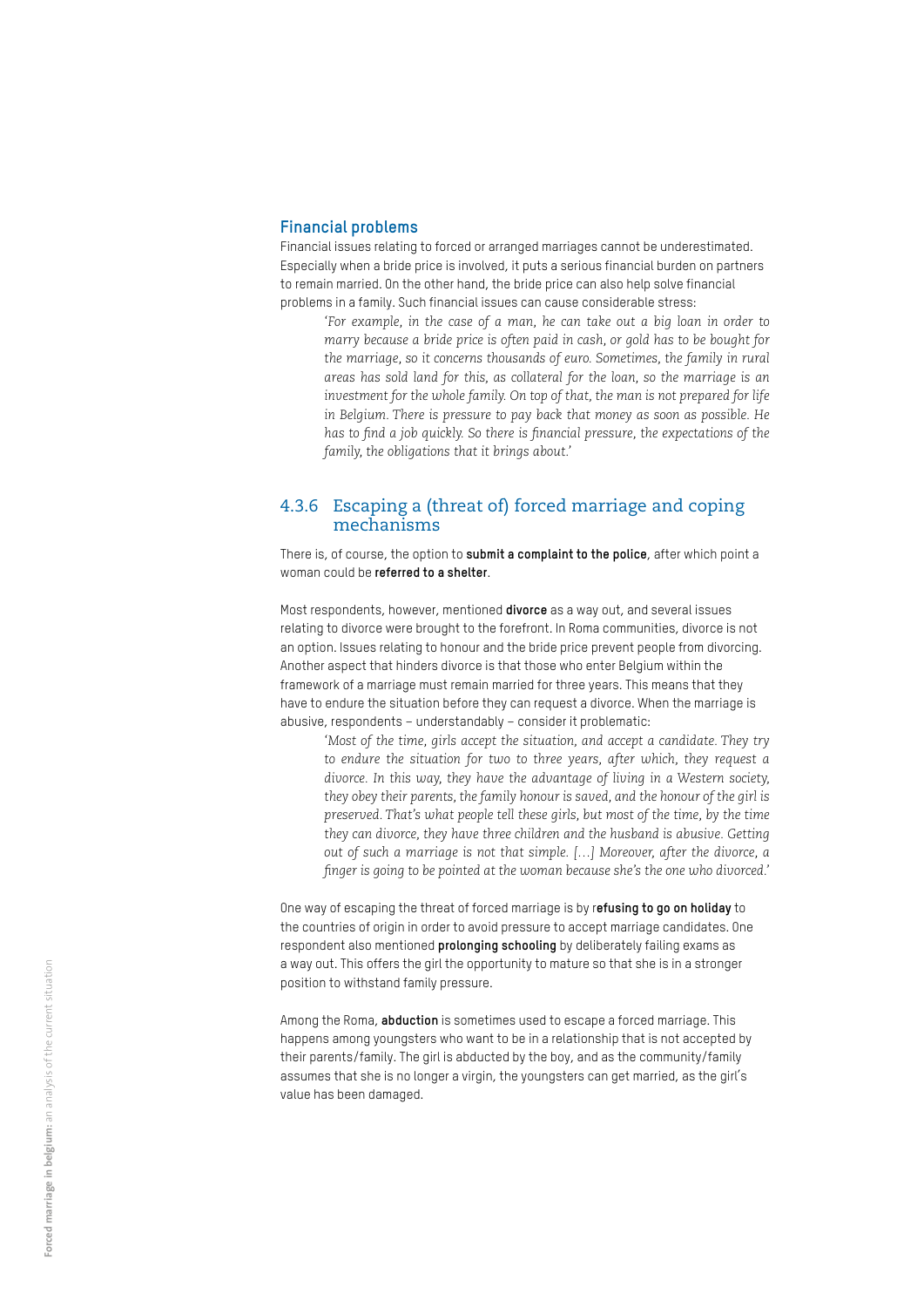*'We dealt with a Roma family where promises had been made to marry off their children, but the children tried to stop it through abduction. We hear that more often from the age of 15 years onwards. In the Roma community, a girl can be abducted by a boy. They have to try to stay away for a couple of days and then the family considers that the girl is no longer a virgin. When she returns, the family allows the marriage to go through to safeguard the honour of the family.'* 

One respondent mentioned that opportunities to escape or to cope are better for men than for women:

*'As the honour of the family passes through the woman, the woman must walk the straight and narrow, whereas a man can have a double life beside his arranged marriage. […] So men complain less, as they know they can have a life alongside their marriage without this causing too much of a problem.'* 

**Psychotherapy** seems to offer valuable support in coping with psychological problems due to a forced or arranged marriage, for both men and women:

*'It's certainly advisable that people receive psychotherapy in their mother tongue. In 90% of the cases in my practice, it's related to marital problems – not many cases regarding an upcoming marriage, but more cases of people who have been married for a couple of years, cases of arranged marriages and marriages with partners from home countries who are experiencing problems due to differences in norms and values regarding the education of children, differences in how they were raised. […] I have people who divorce and end up being very lonely. When they arrive here due to migration, they don't have their own network. After divorce, they are expelled from the community and experience detrimental psychological problems. […] I also witness a lot of single mothers who have difficulties because they are not remarried. […] It's remarkable to me that people are surprised that there is a possibility to act with respect for their family, but also with respect for themselves. It is really possible to find a way out.'* 

#### 4.3.7 Trends

We asked respondents if they had any indications that forced marriage or arranged marriage had changed over time. Positive and negative trends were both mentioned.

#### **Positive changes**

The most apparent change that was mentioned was a notable **difference between first- and second-/third-generation migrants**, in terms of more scope to negotiate, more freedom to choose the marriage partner, and more openness to discussing the issue.

One respondent stated that the migration context and society have changed considerably over the last ten years, and that the social mobility of Turkish and Moroccan communities is much more advanced than that of the newly arrived migrants, such as those from Chechnya, Pakistan or Albania. For that reason, there is more openness to discussing these issues, including inter-ethnic marriages, among Turkish and Moroccan communities. The Turkish and Moroccan migrants of the first generation were often illiterate, whereas the second and third generation went to school. This factor – education – gives more scope for negotiation regarding interethnic marriages. Another respondent confirmed this: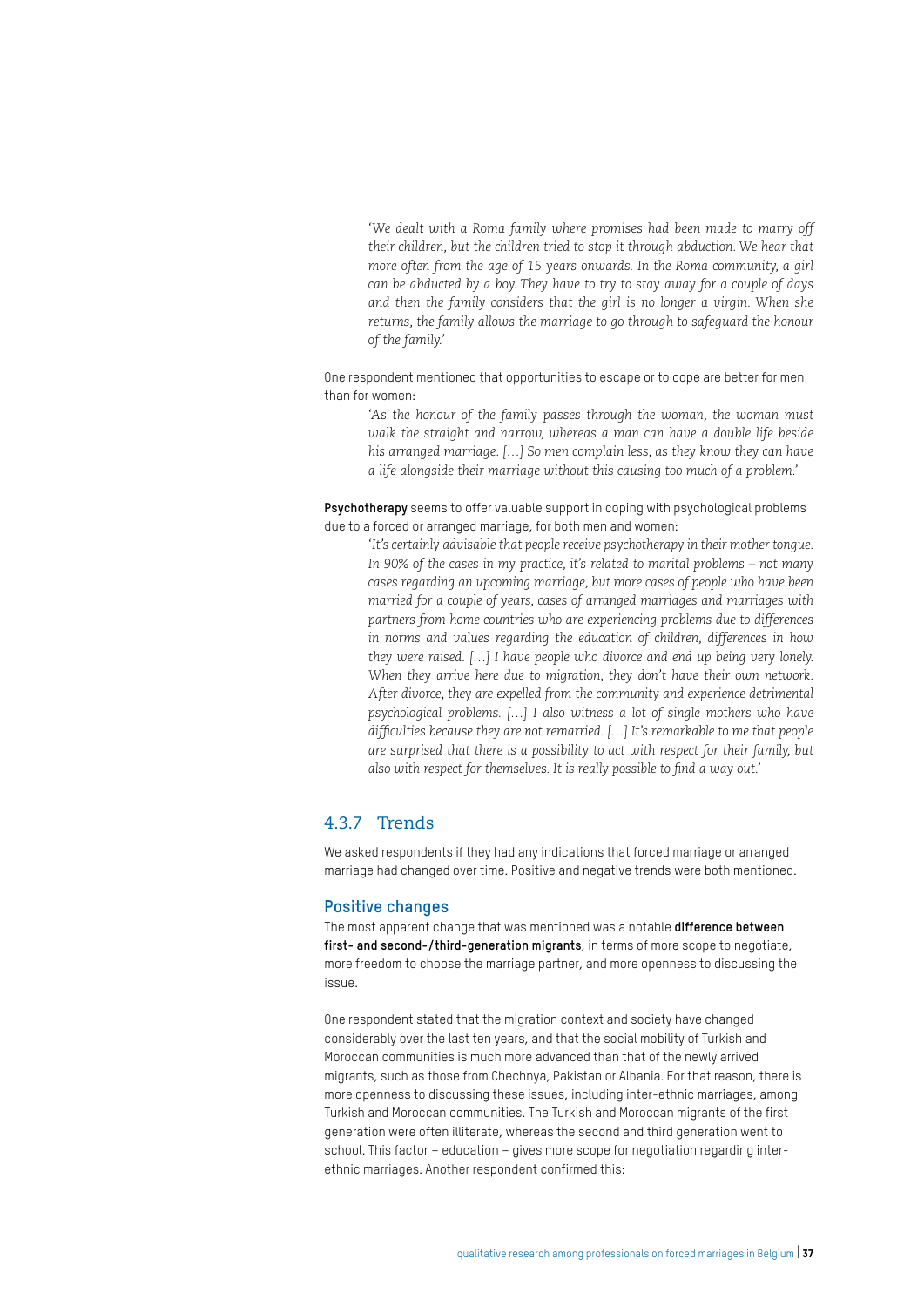*'Some families among the Turkish community obtained degrees in higher education and have climbed the social ladder. They belong to the middle class. They want to get rid of the interference of their environment, and they move to the suburbs, just outside the city, where they live in a mixed environment – and where they can do what they want as a nuclear family.'* 

This evolution, from a traditional family towards a nuclear family, which focuses on its members' own needs and desires, and in which marriage partners are equal, was brought up again by another professional. Concerning the Roma, one respondent mentioned that Roma born in Belgium have more freedom of choice, and that some girls stay in secondary school and get married at a later age.

A second, important, positive change is that there is **more openness** regarding forced and arranged marriage. This is reflected in the increasing requests for support and information. One respondent believed that because people are more open and have learned from the past regarding migration and marriage, there is more freedom of choice, and youngsters oppose family pressure more often and have more knowledge about what to do in such cases, for example, going to the police.

The fact that the helpline 1712 exists is also considered a factor that makes psychological violence more visible, including violence linked to forced and arranged marriages. Even at policy level, forced marriage seems to be on the agenda, as one respondent stated by referring to the specific chapter on forced marriage in the National Action Plan, and the increasing number of initiatives taken. However, one respondent claimed that such attention only comes after dramatic events:

*'These issues have always existed, and suddenly they are on the agenda. It's the same with domestic violence that was discovered ten years ago. It's horrible, but it's the way it is. It's the political agendas and it is how our society functions that determine which issues are prioritised.'*

Because of the increasing openness within the Turkish community, **more men find their way to psychotherapy** with problems relating to marriage, amongst others. The role of the media (the Turkish media in Turkey) in breaking the taboo surrounding seeking help when experiencing psychological problems is crucial:

*'I do see a change in my [psychotherapy] practice. For example, in the beginning, mainly women came, and nowadays, very often, men feel the need to talk because they find it difficult to tackle certain subjects in their own network. I also see a change in the Turkish culture in Turkey, as well as here, to the extent that it is less and less a taboo to go to a psychologist, a psychotherapist. I do see that the media plays a major role in this. It is a very media-centred culture, and people watch a lot of TV, and in talk shows, you see psychologists. In radio programmes, you can call a psychologist to ask a question. […] It's less of a taboo now.'* 

**Changes in the characteristics of forced marriage** are also occurring, as noted by several respondents. The ages at which marriages are concluded seem to be slightly increasing among the Roma, although forced marriage remains common in this community. In the Turkish community, however, there is a trend towards more arranged marriages and fewer forced marriages. Other changes include the slow recognition that services and communities need to collaborate, and the fact that women in abusive relationships are increasingly being supported by their families to leave their abusive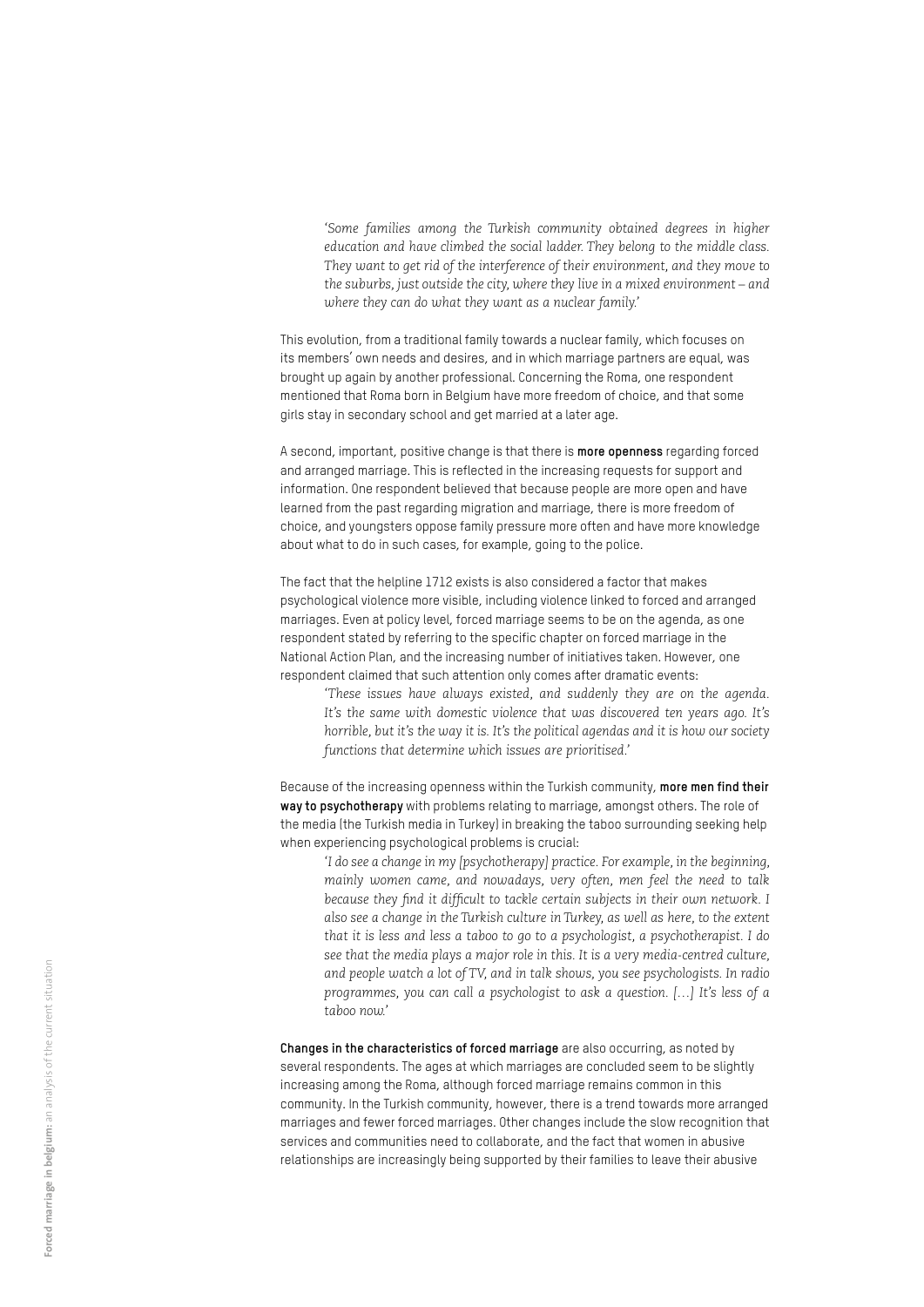husbands. In some Roma communities, respondents saw a positive trend regarding school-related issues. More parents come to the contact moments organised by the school, and there are fewer absences.

One respondent stated that there is an **evolution going on in the Roma community**:

*'With regard to freedom of choice, there is an evolution among the Roma community. There was a case of parents who had to go to the police for marrying off their children. This was a strong signal to the rest of the community. The other parents definitely do not want to find themselves in that same situation, to have to go to the police, to court, to justify themselves, and they are very afraid that their children will be taken away. That is their greatest fear.'* 

#### **Negative trends**

Negative trends were also mentioned. The **right-wing discourse** in Belgium, which has been gaining more attention over the past few years, has not helped to solve the problem. Contrary to what is written in the previous section, some respondents even noticed an **upward trend in the number of cases** in the past ten years, as well as an increase in pressure on youngsters:

*'I have the impression that the issue of pressure on youngsters by families is*  increasing, at least according to what they tell us. Often, when we carry out *sensitisation activities, there are 20 youngsters between 15 and 18 years, and we ask them, "If you had to marry tomorrow, would you be able to choose the partner you want, or would you have to argue with your parents?" And many of them tell us that they would have to argue with their parents.'* 

One respondent noticed differences between the first, second and third generations of migrants when it comes to marriage:

*The first and second generation belong to a closed-community structure, where respect for the family is vital and marriages are concluded based on that respect. […] Many of these marriages were 'collective', i.e. grandfather, grandmother, aunts and uncles all living together […] but nowadays, when it concerns marriages for migration, there is this "dream of Belgium" in countries of origin, whereas here, in Belgium, they have a "deep-freeze mentality", as if everyone in the countries of origin still lives in that closed-community structure, with that respect for the family, and here, in Belgium, all daughters are whores and all sons are trash because they want their children to marry someone from the countries of origin.'* 

Finally, a negative trend was noted among the civil services in municipalities. In earlier days, these services were ignorant of issues relating to marriages of convenience, whereas nowadays there is a trend towards non-recognition of any marriage, based on false or wrong assumptions that the marriage is suspicious.

*'There is another aspect at civil/state level that is very important, and which is very recent. It concerns the attitudes of the civil services in municipalities, who haven't dealt with this issue in the past. Now it has become total madness at times. In certain cases, these services refuse to acknowledge a marriage in Belgium if they consider, be it wrong or right, that there are certain suspicions of a marriage of convenience in which the two are involved, or that one is trying to get the other one over here.'*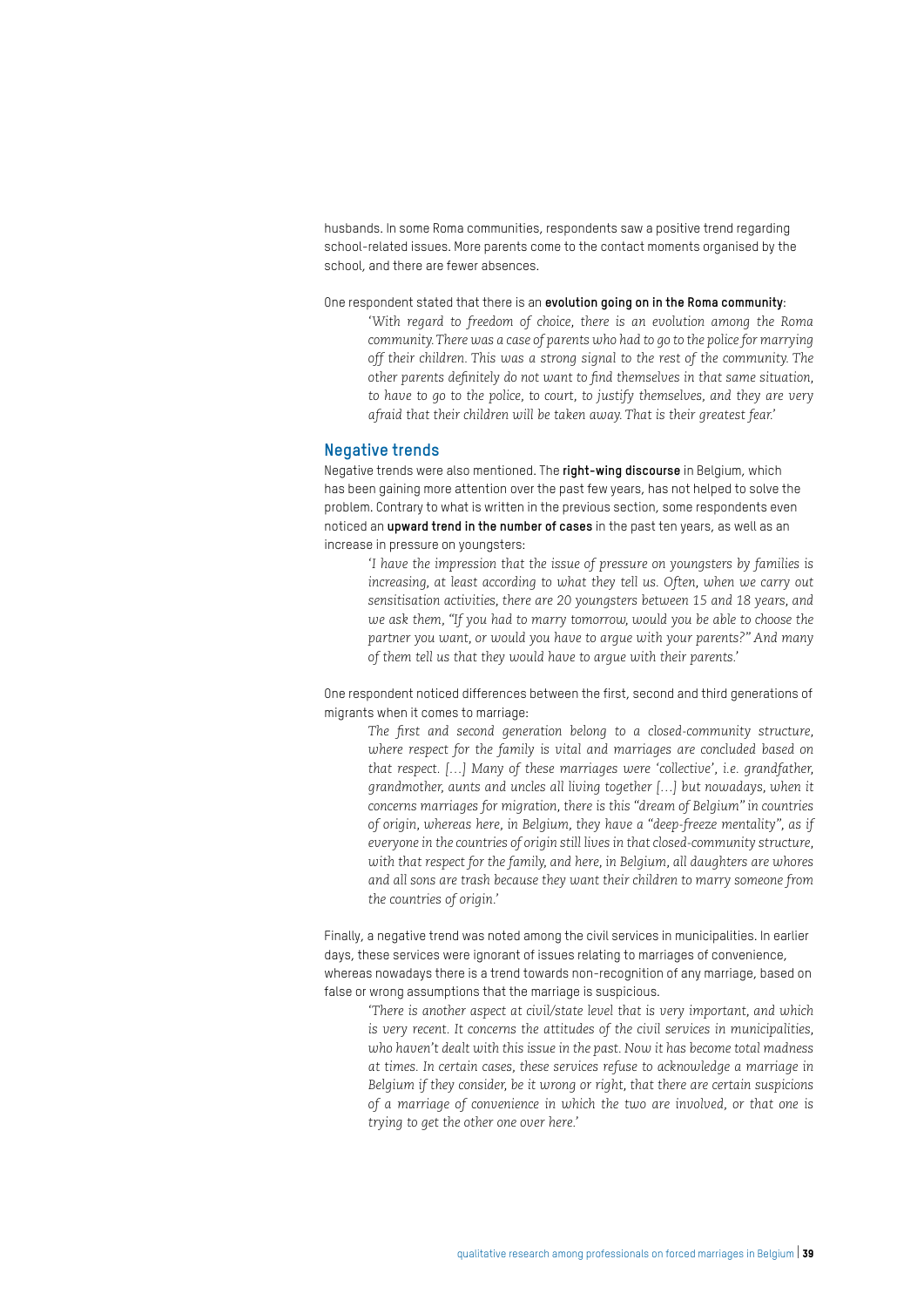#### **4.4 HOW FORCED AND ARRANGED MARRIAGES ARE DEALT** WITH IN BELGIUM: CHARACTERISTICS OF THE STAKEHOLDERS' WORK

This section provides insight into the work of stakeholders dealing with forced and arranged marriages, particularly relating to prevention, protection, prosecution, provision of services, policymaking and research. Three other aspects of particular importance are also highlighted: the reporting of cases, the feelings and attitudes of stakeholders, and the importance of partnerships.

#### 4.4.1 Prevention

The prevention of forced marriage focuses on several aspects: **sensitisation**, capacitybuilding of professionals as well as victims, outreach, the provision of advice and referral, mediation, financial measures, and social networks. Each of these issues is explored in more detail, as follows.

One of the main activities in the prevention of forced marriage is sensitisation. This is mainly done by spreading information through posters, flyers, websites, colloquia, documentaries and films (for example, a documentary made by the Turkish community about people who migrated to Belgium for marriage), a theatrical play, an educational toolkit *(Marriage Return Ticket: Brussels-Turkey)*, brochures (for example, *Holiday Time, Marriage Time*), etc.

*'We created a theatrical play that explored arranged marriage in the Belgian community, in the aristocracy. This was a setting where arranged marriage occurred frequently, as there was the issue of the family property, and that is why meetings were organised among youngsters of aristocratic families, balls were organised. […] We tried to broaden the debate and not to stigmatise migrants by stating that it is always youngsters of migrant origin who are confronted with this. It happened in our history, too, and it still exists, so we wanted to stimulate the debate within communities with this play.'*

**Target groups for sensitisation efforts** include schools, newly arrived migrants, and the police/magistrates.

- Sensitisation in schools is preferably organised before the school holidays. One initiative provides sensitisation on partner choice, on recognising pressure and providing mechanisms to deal with it. Another project explores marriage migration, communication, sexuality, etc., and is targeted towards youngsters, couples and individuals. In a school in a Flemish city, a particular project was organised for 11 to 12-year-olds in order to sensitise them about marriage, relationships, and free choice of partner. In that project, all stakeholders received training, support for pupils was provided, and referrals were done when necessary.
- One respondent mentioned that the assimilation course provided to **newly arrived migrants** is necessary, in order to provide information on organisations dealing with marriage issues.
- Information is also provided to **police officers and magistrates**, to inform them about the issue of forced marriage.

Two respondents suggested **capacity-building** aimed at professionals. For the past few years, one city in particular provided capacity-building on forced marriage for police officers. A training manual was developed to accompany the course. Another respondent mentioned that they tried to provide a framework in which service providers can operate: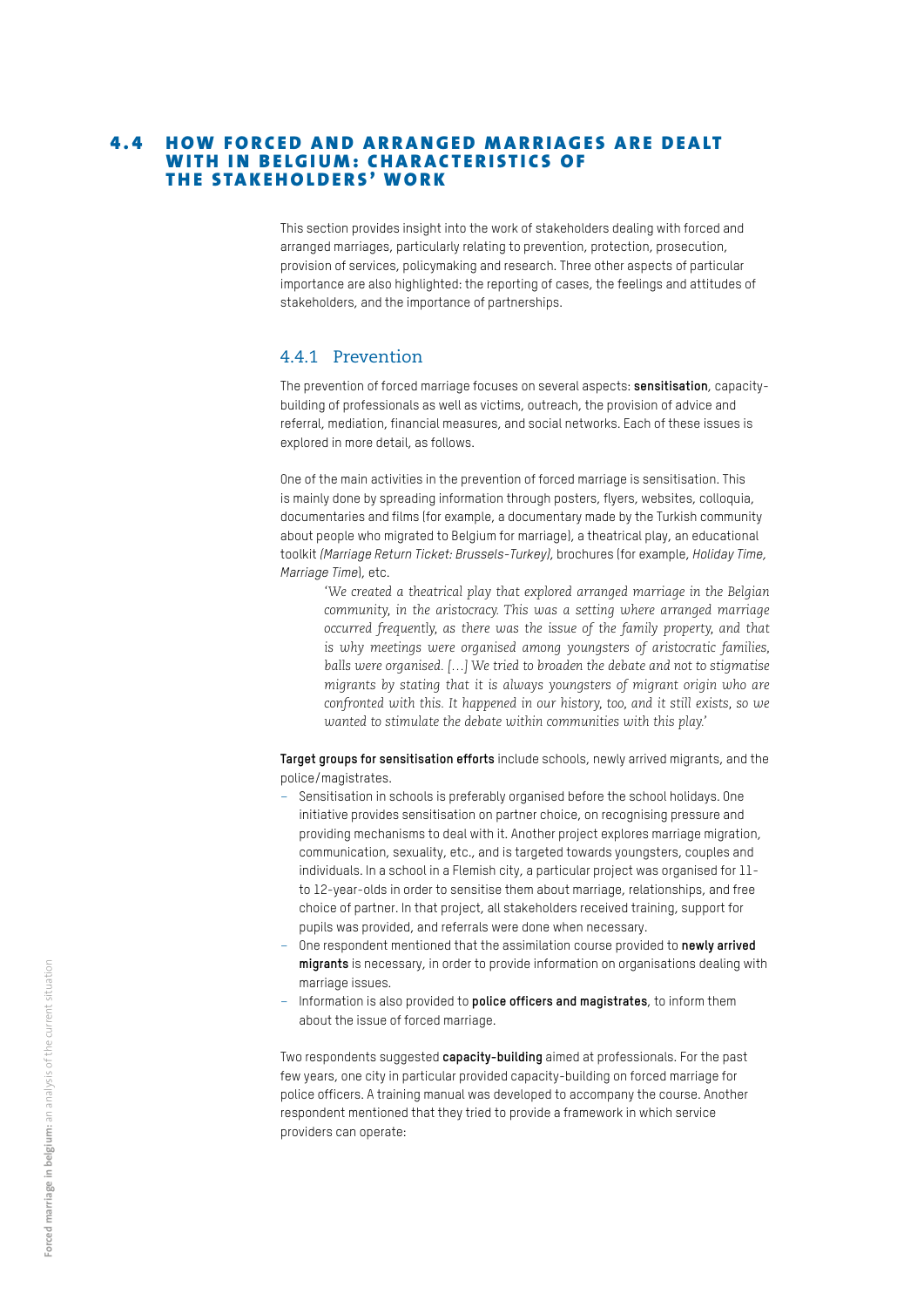*'There is a right-wing discourse around the issue of marriage and migration.*  [...] We are astonished during meetings about the very right-wing, extreme*right way that civil servants and others discuss this. […] This is not really solving the problem. Of course, abuse should be tackled – violence, definitely – but the bottom line is left untouched, and that is what we try to do. We work with groups, with service providers, with empowering people, trying to show them and to explain that these are the boundaries, the legal framework in which we have to live and work, and that is not easy, as it is a private matter.'*

**Outreach**, especially to the Roma community, was mentioned as a way of building trust with this community, with particular families, which is much needed in order to raise issues relating to the school attendance of Roma children. It is very difficult for youngsters to attend school once they are married and have children, but outreach workers try to motivate parents to send their children (mainly girls) to school, at least for a couple of weeks or at regular intervals. They also try to find alternatives to get these children to school. One respondent mentioned, however, that the issue of forced marriage is not really taken up:

*'We are keeping out of this, at the moment, I think. It is really a family business. Personally, I think that marriage is not really a problem. Of course, I do not know the opinion of the girls. Our problem, in our line of work, is the fact that they do not attend school. That is much more important to us. […]*  We try to pass on the message that it is important to provide a better future *for their children by letting them attend school, so that they have the option of continuing their education, finding a job, etc., but I think we still have a long way to go. […] Other organisations say that we have done so much in the past to try to diminish that problem [forced marriage] without results, so maybe we need to focus more on small children. Everyone sees education as the key to the future.'*

**Mediation** within communities is often used as a strategy. It is done, for example, by the police, teachers (equal-opportunity teachers) or cultural mediators towards parents, or via the family, the imam, or a person trusted by the victim.

Another way of dealing with the high school absenteeism of Roma children was the **withdrawal of study bursaries or other financial advantages**. Although this did have an effect on non-authorised absences from school among the Roma, making parents pay back study bursaries was also problematic.

*'For non-authorised absences from school, we collaborated with the police. If there were several non-authorised absences, the file was sent to the police and the police made a house call. The uniform made some kind of impression, but it did not have a lot of impact because they only received a warning. The measure that did have an impact – I believe it was an initiative by Pascal Smet – was the withdrawal of study bursaries, or the reimbursement of bursaries in the case of too many absences. This had an influence, yes. So, after a certain number of warnings, the files were sent to the Ministry of Education, who then sent out letters that bursaries had to be paid back, but the bursary was already paid and the reimbursement was a big problem, seeing that they have large families and most of the time, the money was already spent.'*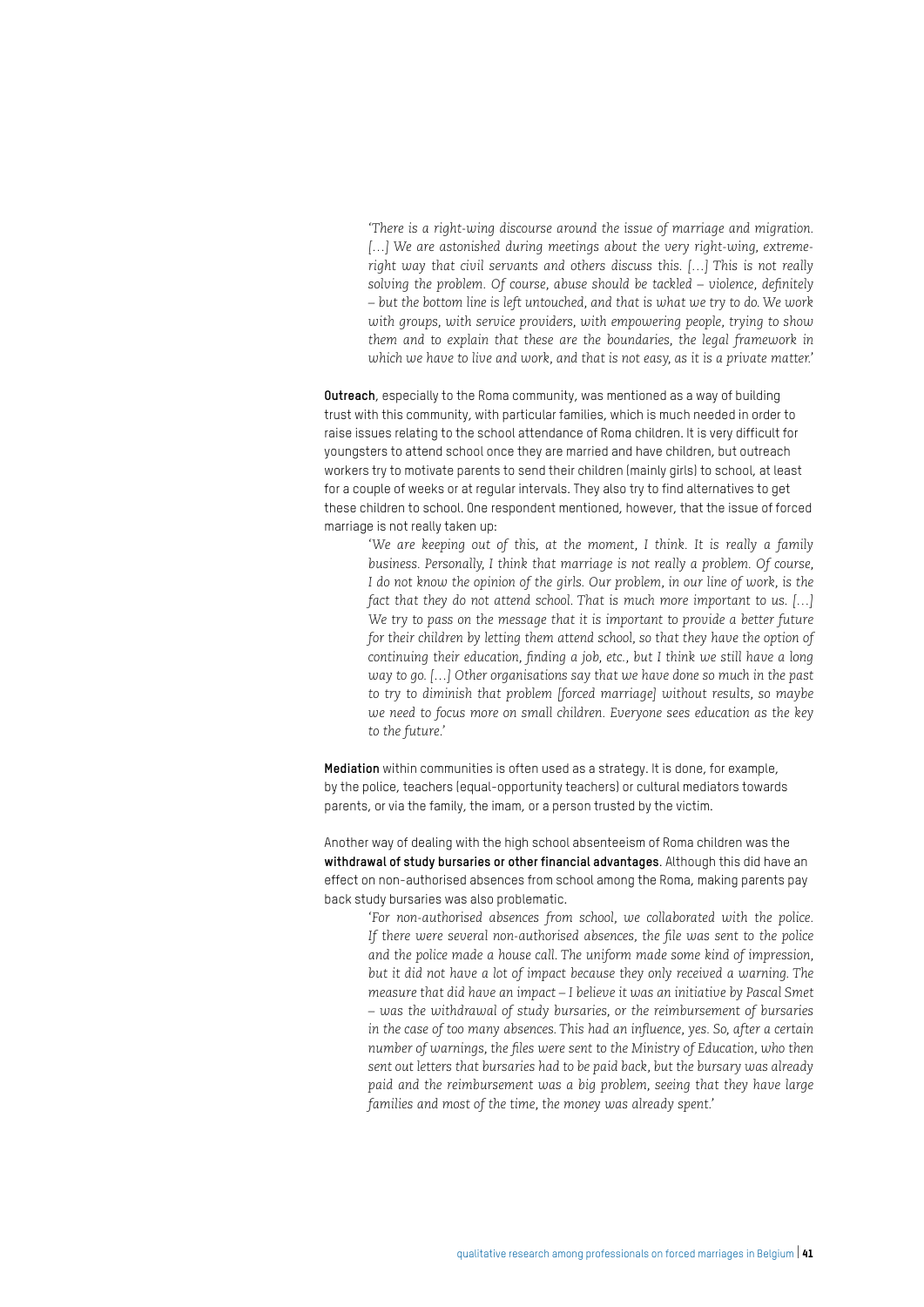Another measure (although not often used, according to the respondent) was making support from the municipal social-service department conditional, i.e. that financial support would only be provided if the children attended school.

The **violence helpline 1712** is considered too new to draw any conclusions. According to a respondent, it is not yet sufficiently profiled, however, because it has a low threshold, reports are coming in from the Afghan community. (Migrants who are more integrated know their way to other services much better than members of the Afghan community.) However, another respondent thought that this helpline, despite its low threshold, was not yet specialised in multicultural issues.

When victims contact services, **advice, counselling and**, if necessary, further **referrals** are provided. Information is offered on the rights of the victim and the (dis)advantages and risks of each possible step when considering the refusal of a marriage.

#### 4.4.2 Protection

In protecting victims of forced and arranged marriage, respondents thought that police, shelters, and schools and teachers play a key role. The police force in a city in Wallonia (Mons) has extensive experience in dealing with forced marriage, and it pays particular attention to genuinely life-threatening situations in cases thereof:

*'When a girl comes to the police, the actions we will undertake are quite similar to those of victims in general, and to victims of intrafamilial violence or intimate partner violence. However, we do pay particular attention because we know there is a real life-threatening situation. In other cases, this is not so apparent. […] There is a specific procedure that allows us to know when we need to activate the unit for assistance to victims. In cases of intrafamilial violence or interpersonal violence or other situations, colleagues will wait to fax us a paper asking us to get in touch with certain people, whereas in the case of forced marriage, they have to call the service immediately. […] This is the flow chart for police officers, and this means that even if a person calls 101 and has the dispatcher on the phone, based on key words that have been encoded in the information system, the operator can decode it and the procedure will appear on the screen so that we know what to do in these situations.'* 

Two respondents mentioned that such **special police units** also exist in Antwerp, Ghent and Brussels, where there are reference personnel who have received special training on these issues.

**Shelters** also provide protection, such as in the case of intrafamilial violence. Women are given a security plan if necessary, or a personal alarm system can be installed on their phone at home if certain criteria are met.

**Schools and teachers** also play a role in protecting victims. One respondent mentioned that schools and the police collaborate on issues relating to forced marriage. Another respondent mentioned that there are warning signs to which one can be vigilant and that function as indicators, for example, when the behaviour of a child changes, when a girl is being more controlled and is not showing up for activities like she used to do, or when a woman is beaten up a lot but keeps going back to her husband, or if a woman is not going out. One respondent noted, however, that before going to the police, victims initially seek protection from close relatives, in Belgium or in their countries of origin.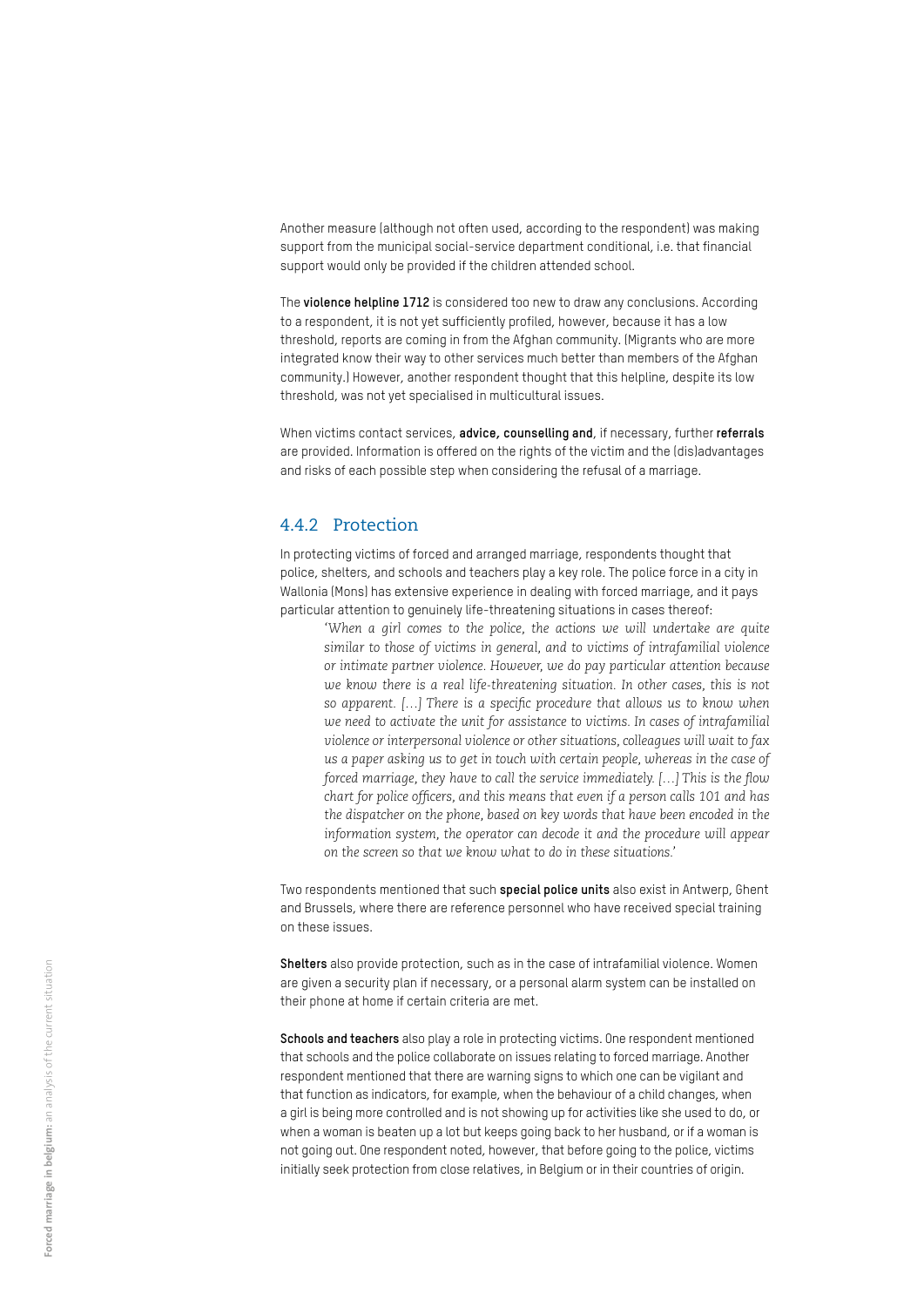Possible protective measures brought up by respondents include putting minors in institutions and referring (potential) victims to specialised organisations or shelters for abused women. One respondent mentioned that working with minors is similar to working with adults when it concerns forced marriage: the issue is complex, and there is a need to analyse on a case-by-case basis. However, if minors are involved, the need to take protective measures might occur, even if there are no sufficient juridical elements by which to punish the parents.

One respondent mentioned that s/he developed a protocol for cases of forced marriage:

*'I made this protocol following a case where I ran into a brick wall time and time again: the police did not want to cooperate, people did not know the rights of the victim, there were genuine threats to the life of minors, who needed to be referred. […] On the basis of all the information I collected at that time, we created a protocol. We also made a brochure for youngsters who fear being taken abroad to be married. In that brochure, youngsters are provided with information to make certain agreements with a person of trust. For example, when the youngster is going abroad and he or she does not get in touch with the person of trust any more, or if he or she calls and speaks a code word, then this is the signal that a procedure should be initiated in Belgium.'* 

**Reports of forced and arranged marriages** come from schools, the police, social workers, teachers, family and friends, welfare departments, centres for pupils' counselling, care providers and health services. Many respondents agreed that victims seldom report cases of forced marriage. It is difficult for victims because, although they do not agree with their parents, they remain loyal, and this loyalty conflict makes it very difficult for them to denounce their parents or family and to make a formal complaint.

#### **Prosecution**

In cases of forced marriage, juridical proceedings can be instigated. Victims can report to the police, although respondents stated that this is not often the case, as aforementioned. When a forced marriage is reported, an official report is made and the prosecutor is informed. Court cases might be initiated, and legal actions might include imprisonment or conditional freedom. Evidence is often provided on the basis of assault and harassment, as this is much easier to prove. Depending on the situation, the judge might suggest a divorce, or in violent situations, the victim might demand recognition for that violence.

In Brussels, a special forced-marriage unit in the police has been in operation for six years. This unit deals with a very mixed ethnic population (150 nationalities) in a deprived area of the city. The unit is confronted with the most poignant situations. Also, once the police hear about a forced marriage, it is often too late to stop it, as the victim might be abroad and her papers taken from her, or the victim has no money, is isolated and controlled, terrified of her in-laws as well as her own family, becomes pregnant quickly and is often abused.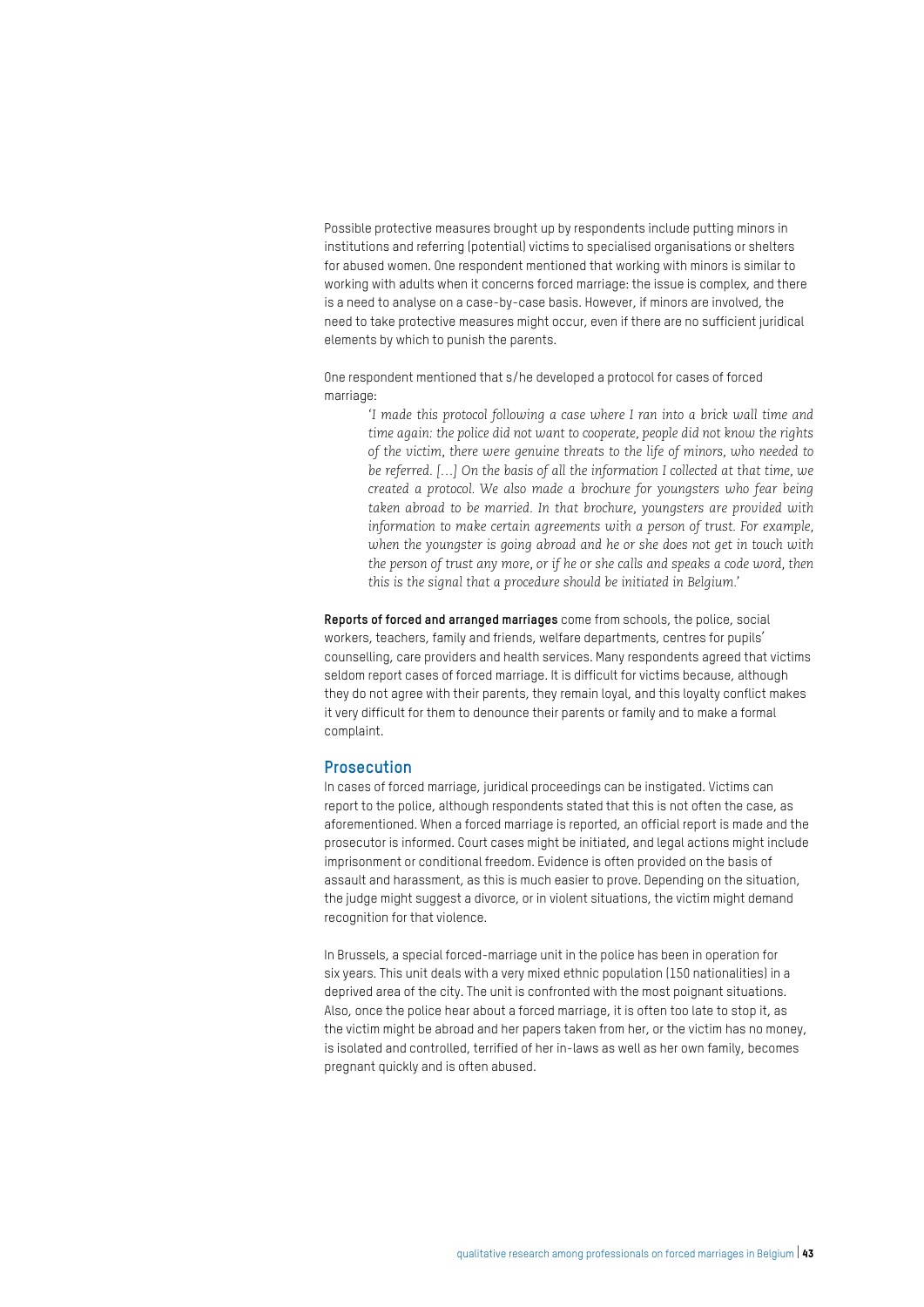*'Our first case involved a girl who realised that the marriage was forced, and that the marriage took everything from her. She loved to give dancing classes to children, but all of sudden, she wasn't allowed to do that any more. Her fiancé did not want her to leave the house, so her family locked her up, as they were already promised to each other. In that scenario, we cannot do anything any more. When we [the special police/forced-marriage unit] hear about a forced marriage, it is often too late. Identity documents have been taken away. They leave for a trip abroad, and when the girl calls us, we have to tell her she cannot do anything without her documents. She then has to go to the embassy, but that takes time and money, which she does not have. […] Don't forget, she's all alone! […] Another case involved a girl who was not allowed to leave the house any more once she was married. She became pregnant within three months, and then we got a call about domestic violence and she had bruises all over. That hurts. […] She did not want to make a complaint because she was terrified of her in-laws and her family.'*

In addition, the special police/forced-marriage unit provides support to organisations and other police departments, offers (telephone) advice to lawyers, victims and police officers as well as organisations, and provides information to schools and prosecutors. Another respondent mentioned that his/her organisation provides support for victims during legal proceedings, such as finding a lawyer and accompanying the victim to court.

#### 4.4.3 Provision of services

When asked about the services provided, respondents shared insights into their work with victims, on shelters, mediation, referrals, reporting, training and sensitisation.

**Working with victims**: One respondent from an NGO mentioned that it was one of the few organisations that follows up and provides long-term support for victims. Its work consists of an extensive intake conversation to assess the situation, the needs of the victim, how the family is functioning, and to evaluate the risk and danger of a particular situation. A vital element in this work is the dialogue with the victim, to discuss the situation, the options and consequences of each option (for example, breaking with the family or not). Psychological and social support is also provided, for example, support in dealing with financial difficulties, with the divorce process, with juridical issues, with finding a job, etc. If necessary, victims are referred to other services or shelters, or housing is provided.

One respondent provides psychotherapy in the victims' native language (Turkish). In cases of marital problems (the majority of patients), the therapy treats the damage done by forced or arranged marriages, such as loss of self-confidence, feelings of guilt and shame, how to face failures in life and its financial consequences, sexuality problems, etc. The fact that this therapy is provided in the mother tongue of the patients is very important, according to this respondent.

The use of peers in working with victims and communities was used successfully as a strategy in Ghent. Women who were former victims are now experienced experts who assist victims in making decisions. These peers are highly credible from the victims' point of view. They are role models because they demonstrate that a stable life is possible, even after choosing their own partner.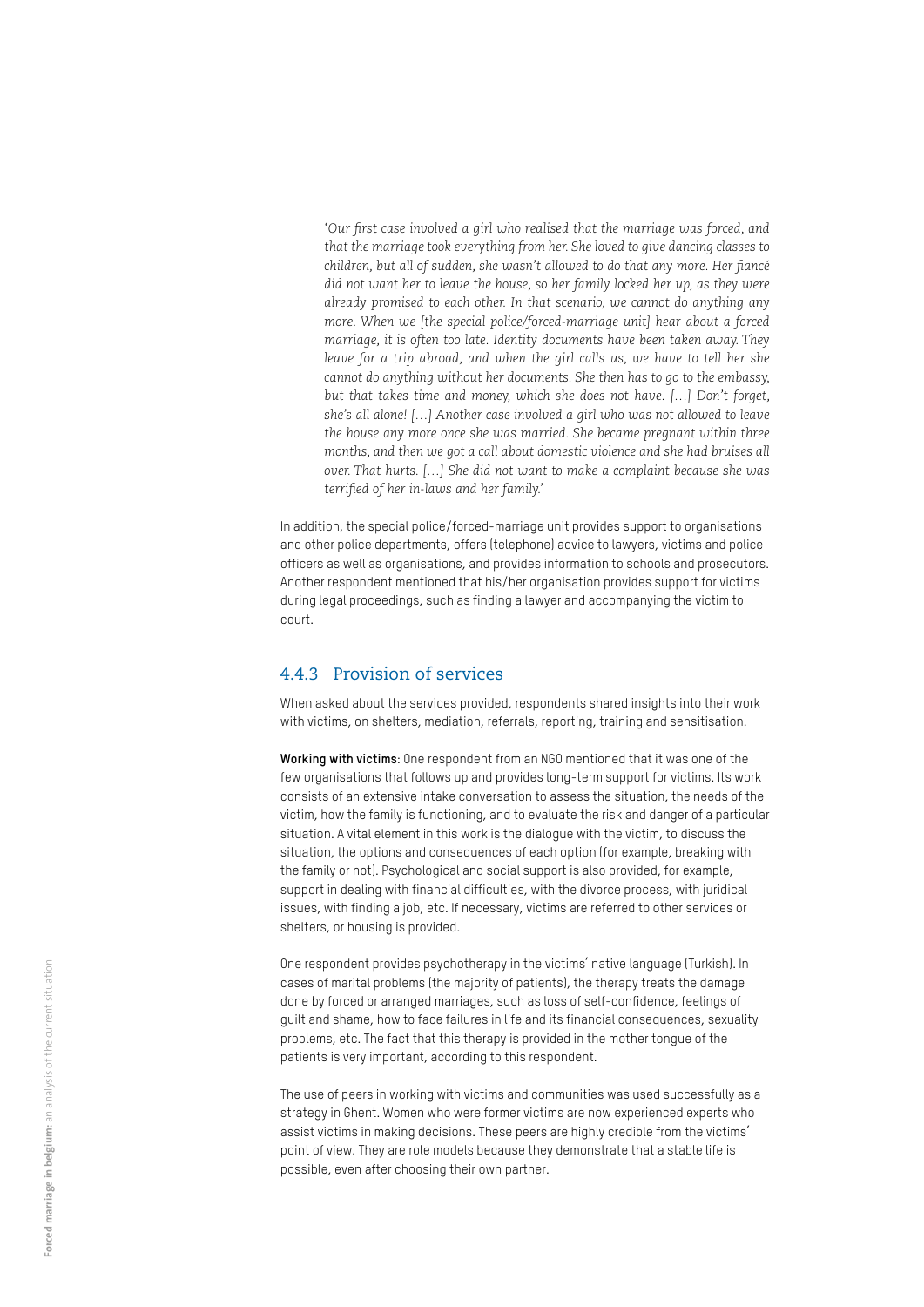**Mediation**: This is utilised by many of the respondents who deal with victims. However, respondents use it with caution. Mediation will depend on the situation, and as a strategy, it can work, even in cases of resistance to inter-ethnic marriages because of the low threshold for people seeking help. However, a respondent pointed out that one must remain vigilant, so as not to cause the opposite effect. Most of the time, youngsters do not ask for mediation. Seeing that it is considered paramount to always proceed based on the needs and requests of the victim, mediation should not be done when the victim does not want it. Another respondent endorsed this, and said that individuals should never be persuaded to engage in mediation when they do not wish to. Options and consequences should be explored, and framed in a human-rights context.

*'If we are in a situation of violence, I am not in favour of mediation. For me, mediation must be a balanced dialogue between parties, and when we talk about violence, and especially if we are in a continuum of violence, I do not think that this is the path to choose.'* 

**Shelters for abused women and their children** receive victims of forced and arranged marriages. According to a respondent, the work is the same for all clients, regardless of whether they are victim of forced marriage or not. Shelters provide support for a maximum of three months, according to a respondent. The services provided therein include mediation, couples' counselling, socio-psychological counselling, providing a security plan for women and children, assisting in reintegration and working with children.

A few respondents mentioned **training**. This comprises training for schools, the police, support services and municipal officials who are confronted with forced marriage. One respondent mentioned that at policy level, it was decided that all municipal officers who could potentially be confronted with forced marriage should receive training.

One respondent stated that the r**eintegration of victims**, after seeking help to escape a forced marriage, is non-existent in Belgium. Another said:

*'Before we can reintegrate victims, victims need to be identified and protected, and we need to reflect on how this can be done in the best way, with what budget, and in which cases.'* 

Others identified reintegration initiatives such as referrals to appropriate organisations or services (for example, financial monitoring, housing under monitoring), following up with a victim when she is referred to a shelter, encouraging victims to undertake Dutch-language and social-orientation classes, and reintegration into the family through mediation and follow-up.

#### 4.4.4 Partnerships

Partnerships have been built to share knowledge and expertise, both at international and national levels, and also among professionals when dealing with individual cases.

Experiences, successes and difficulties have been shared with organisations from abroad. For example, one respondent said: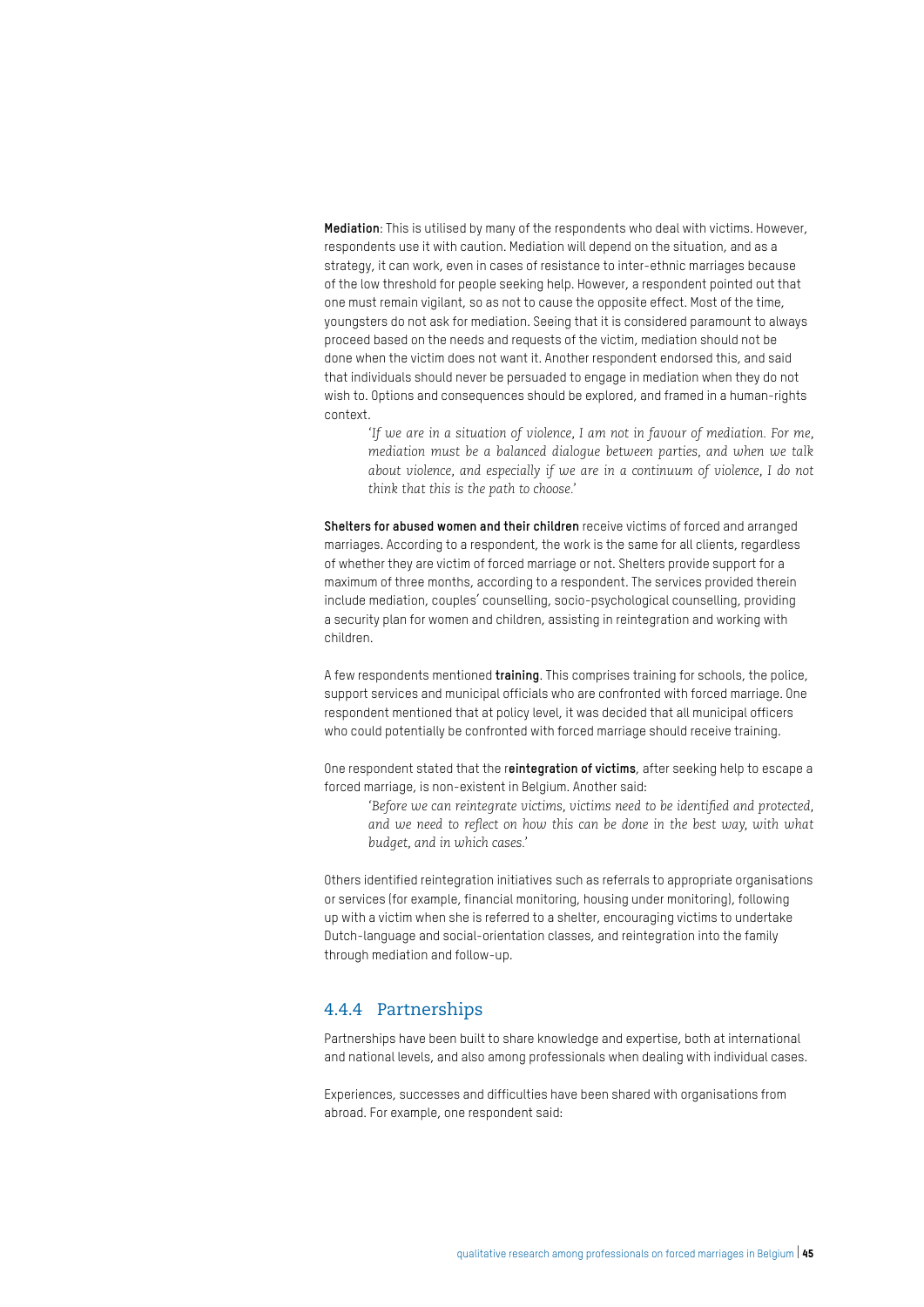*'I went to a colloquium organised by Réseau Mariage et Migration that was really interesting, seeing that there were many people from abroad. For example, someone from the Forced Marriage Unit in the UK explained how they worked. Belgium could not work like that, particularly regarding the repatriation of victims to Pakistan. The UK is an ancient colonial power and they can accomplish certain things, whereas we cannot. Then there was a person from Berlin, from Papaya, who shared their experiences, their problems. Another interesting thing was that the French participants shared their experiences with developing a system of sheltering victims within families.'* 

Working together on cases of forced marriage creates bonds of trust and knowledge among professionals and the other stakeholders involved, and it will help to identify the objectives that have to be reached, according to a respondent.

Another respondent mentioned the critical role of equal-opportunity teachers, who have regular meetings with other stakeholders, such as social workers, school directors, and centres for pupils' counselling, to discuss cases of children who are absent from school and to decide if home visits are necessary. These teachers also collaborate with the police when there are too many cases of absenteeism.

#### 4.4.5 Policymaking

Two respondents involved in policymaking mentioned that the following activities took place in the area of forced marriage: responding to parliamentary questions on forced marriage (very few), implementation of government policy (for example, the National Action Plan), providing subsidies for local sensitisation projects, evaluating and testing policy initiatives, and centralising all information.

Again, one respondent stressed the different realities in Flanders and Wallonia when working with victims. In Flanders, contacting services is easy, through the centres for general welfare, whereas in Wallonia, it depends on the provincial coordinators. Another respondent mentioned the existence of an action plan in Brussels that deals with training programmes for professionals who interact with victims of forced and arranged marriages.

#### 4.4.6 Research

Respondents mentioned a number of research studies on the subject of forced marriage that were carried out in the past, as well as an upcoming study that will evaluate the specific law on forced marriage, specifically to assess whether or not the specific criminal law influences people's decisions.

#### 4.4.7 Feelings of stakeholders

Some professionals mentioned **feelings of powerlessness, disappointment and fear when dealing with forced marriage**. They feel powerless because, in the end, the choice remains with the victim to return to the family/husband or not. Disappointment sets in when a girl is forced to marry despite the work that the professionals have done. Fear was also mentioned, as forced marriage involves life-threatening situations: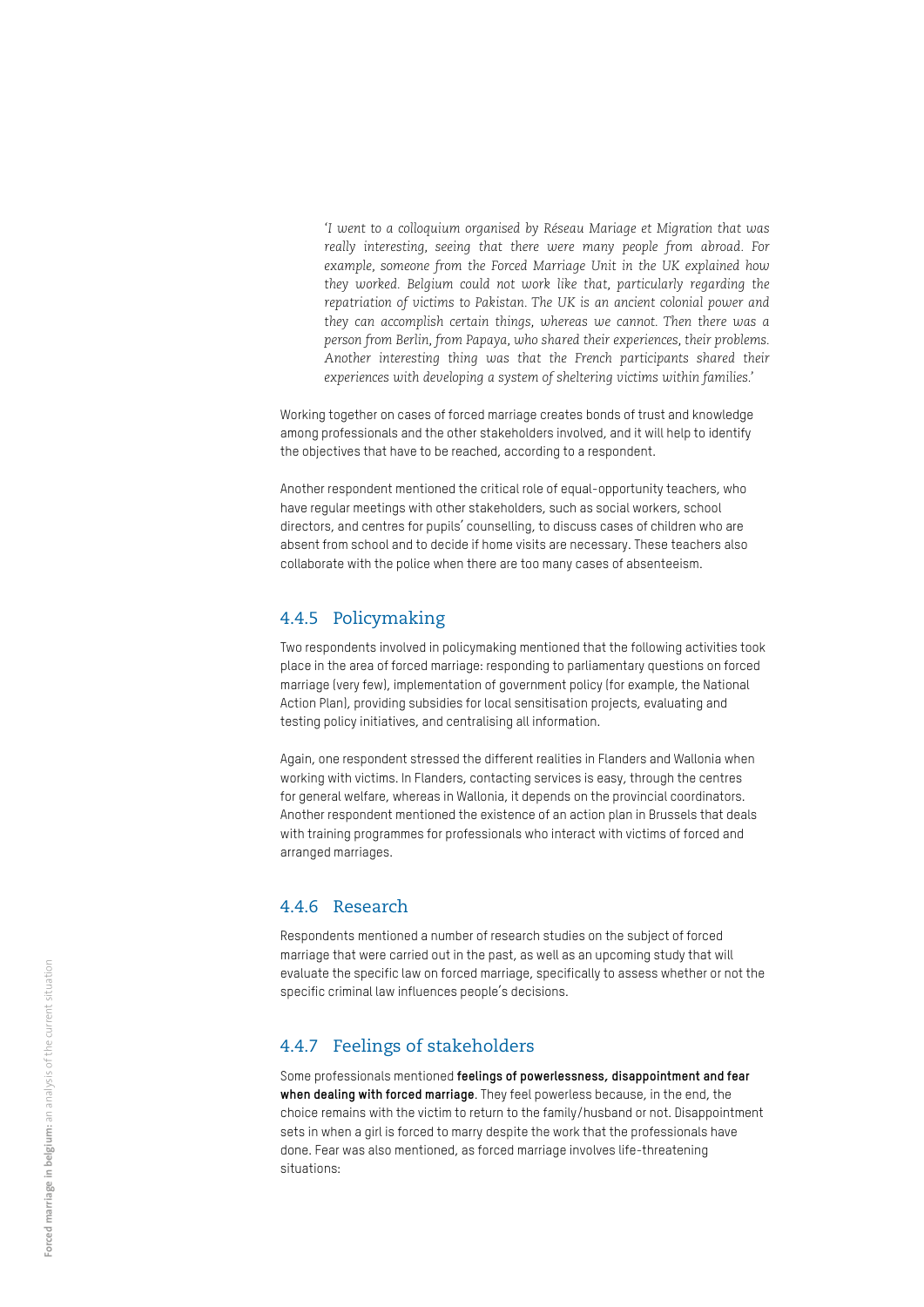*'In such cases, you are a bit powerless. That is the case with all forms of partner violence. It remains the choice of the one sitting in front of you, to follow you or not. […] We have to deal with questions such as, "Should we report to the police or the prosecutor?" or "Are we not jeopardising her security?" To what extent are we also responsible for the eventual death of someone? It is really very hard to consider what to do.'*

#### One respondent working with victims in Brussels said that social workers **often do not act, out of fear of doing something wrong, out of respect for culture, or because they do not know what to do because they lack confidence**:

*'The difficulty that I encountered is the fear of doing wrong among many social workers. It is good to ask questions, but it is not because you have a situation of forced marriage, because you have these young girls from foreign origin, that many do not know how to intervene. I tell them, "Act as you would do with any type of violence." Of course, the family context can have consequences or aggravate the situation, but I do not understand why they hesitate so much. They – I'm sorry to say so – "racialise" the question too much. […] When it comes to minors, you have to look at the well-being of the young girl, what is best for her, and not put yourself in the family's point of view.'* 

Another respondent referred to **stereotypes** among some professionals about other cultures that influence service provision. It was also mentioned that the relationship of trust with the victim and issues relating to **professional secrecy** make it difficult to act.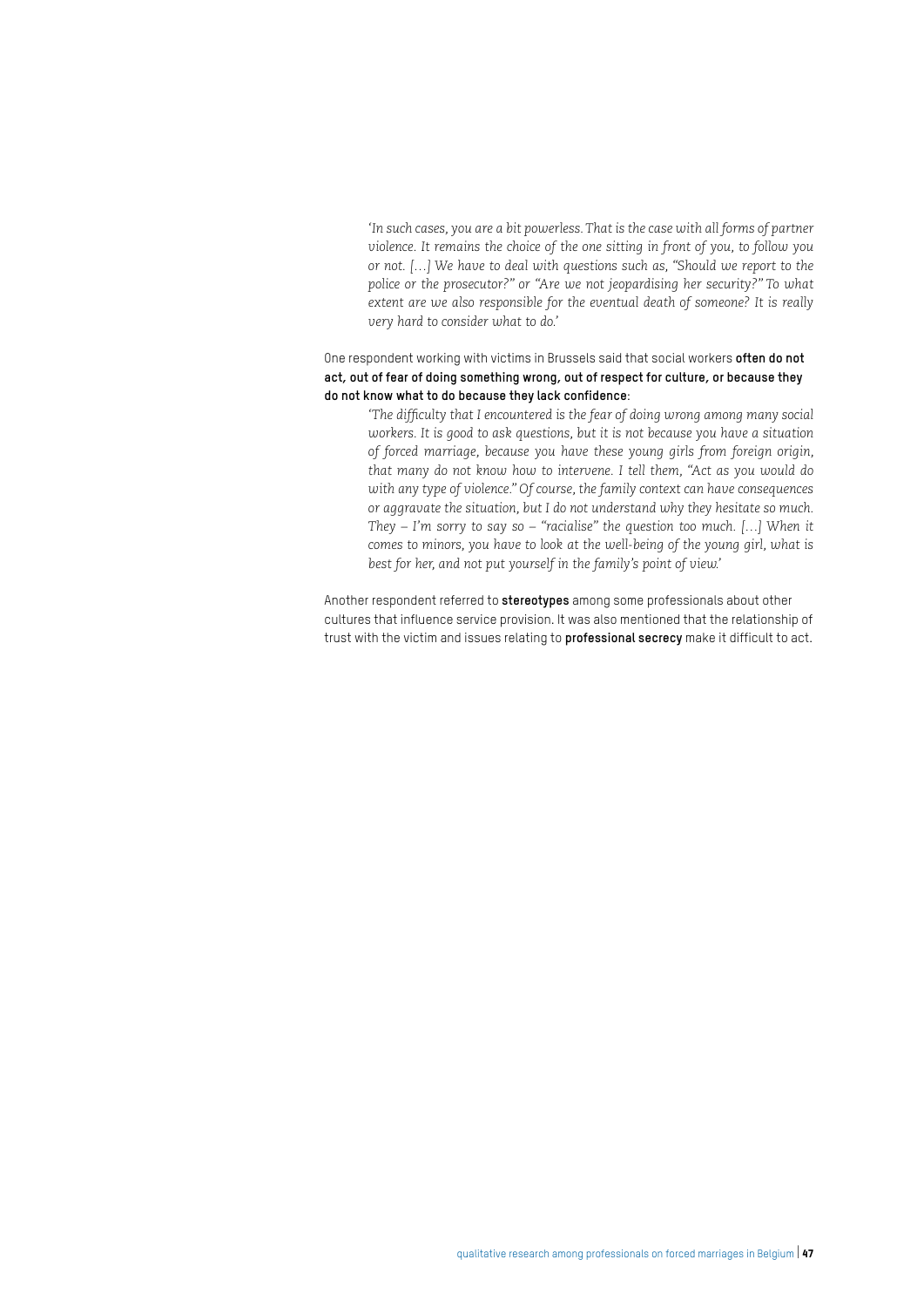#### 4.5 FACTORS INCREASING THE RISK OF FORCED MARRIAGE

Stakeholders were asked if they could identify factors that increase or decrease the risk of a forced or arranged marriage. The answers can be categorised by factors associated with the characteristics of families and communities, individuals, service provision, and context. These are explored in more detail, as follows.

#### 4.5.1 Factors associated with families and communities

Some respondents mentioned that **ethnicity** is a risk factor. Some ethnic communities are more at risk than others. In the Indian community, there is enormous community pressure and control, whereas in the Moroccan community, only the Berber region is affected by this practice.

Some stakeholders identified **financial difficulties** as a factor that can increase the risk of forced or arranged marriage. This was mentioned in scenarios where women are 'sold' by their parents for financial profits, or among communities where a **bride price** is common practice (for example, Roma communities). Financial difficulties are thought to increase the willingness to marry off girls in order to receive a bride price.

The **lack of gender equality** in some families and communities was also considered a risk factor, especially in communities where women and girls lack decision-making power, cannot express their thoughts, and are seen as the preservers of culture. The education of girls and their sexuality, according to one respondent, 'are controlled, with the aim of perpetuating the traditions and values of the group'. Mothers are held accountable for the continuation of traditions through the education of their girls. The aspect of **honour** is vital here.

*'The Serbians, Chechens and Afghans that we met, those are mothers who have been indoctrinated to safeguard traditions. The men tell them, "If your girl is not following tradition, it's your fault," and these threats are backed up by reprisals.'* 

The **integration of a family or community** was mentioned several times as a factor in determining the risk of these types of marriages. The following aspects increase the risk: being a 'traditional' family (for example, families where grandparents live with the family and respect for the family is very important), families that are isolated from the rest of the population (some respondents called these 'closed' families), families that have recently arrived in Belgium, and families that maintain close ties with their countries of origin.

The **socio-economic status** of a family or community was frequently brought up as a determinant for the risk of forced marriage. Respondents referred to families in their countries of origin (for example, partners coming from deprived families who have high expectations of life in Belgium/Europe), as well as those in Belgium.

#### 4.5.2 Factors associated with individuals

Some respondents pointed out that a **girl's age** increases the risk of forced marriage, for example, when she is approaching the age of marriage or reaching puberty, or when the first signs of femininity are visible.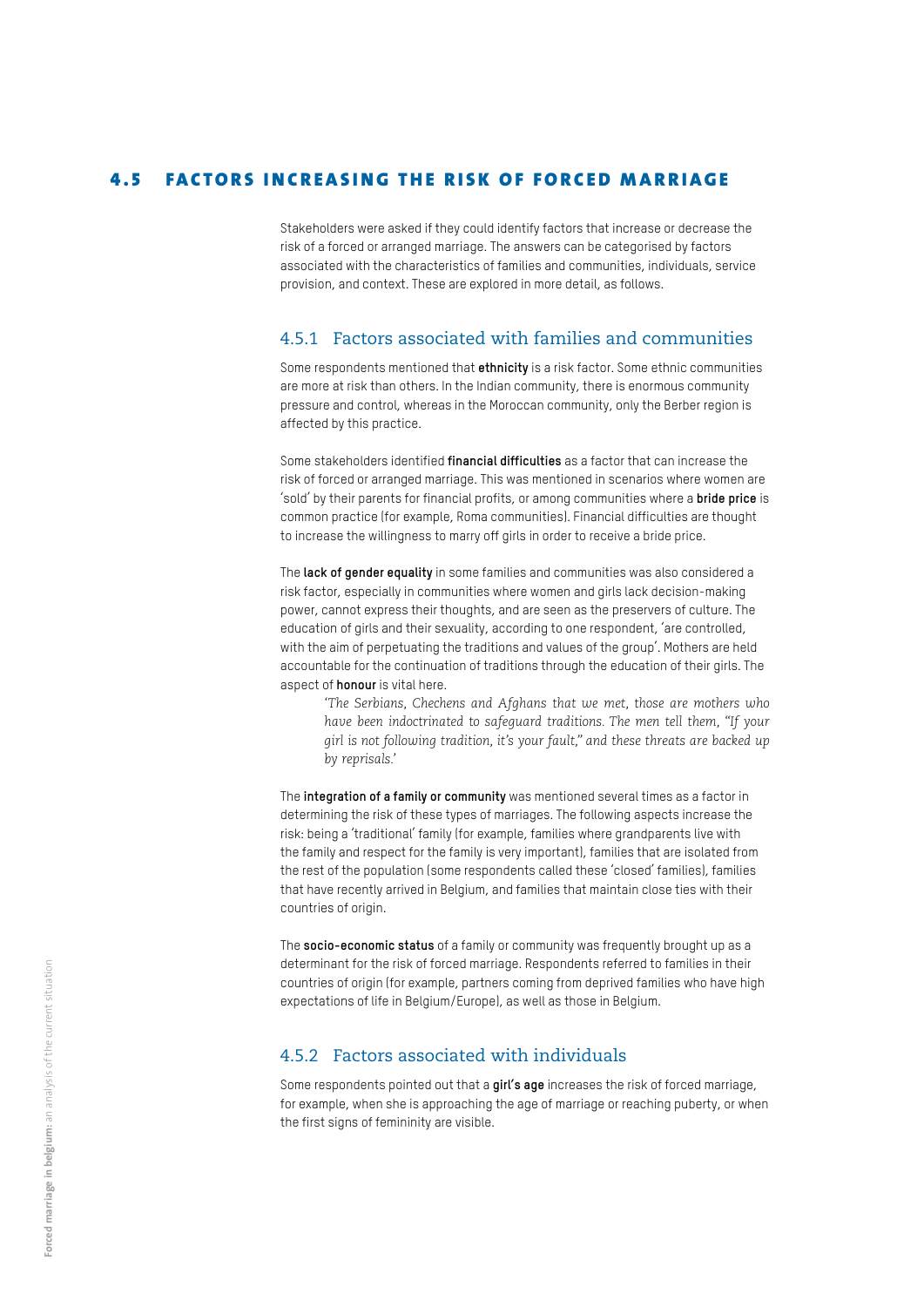Another aspect that was frequently mentioned was the **level of dependency** on the family. When youngsters depend strongly on the family, both emotionally and financially, and are raised in a protective environment, it is more difficult to detach from their parents' expectations. At the same time, girls who have a certain level of independence and who express their opinions might also be at risk.

The characteristics of an individual, such as **being gay, being naive, or having low educational levels and/or learning difficulties**, were all considered likely to increase the risk of forced marriage.

One respondent also mentioned that being a **first-generation migrant** might increase the risk, when there is less awareness of the norms and values predominant in Belgium. The **lack of a social network** was also brought up as a risk factor.

Finally, one respondent mentioned that girls **without official documents** are a particularly at-risk group, especially in certain Roma communities:

*'Within some Gypsy groups, I know there are parents who smuggle girls of 13 to 14 years into Belgium to marry them off. They earn a lot of money with getting these girls over here. These girls are not registered in Belgium, so nobody knows these girls are here. They do not attend school, and they get pregnant very quickly.'*

#### 4.5.3 Factors associated with service provision

Some respondents thought that the **high threshold of services** could deter (potential) victims from seeking help, as they are afraid that this will cause the situation to escalate. It was also mentioned by one respondent that shelters are not part of the normal living environment of Roma communities, and that this increases the risk of forced marriage. Finally, this respondent also referred to the **scarcity of support mechanisms** as a risk factor. More issues relating to service delivery are detailed in Section 4.7.

#### 4.5.4 Factors associated with context

Some respondents mentioned contextual factors that could increase the risk of forced marriage: **the socio-economic status of migrant communities, issues relating to poor performance in education, and higher rates of unemployment** within migrant communities. This, however, does not diminish the importance of tradition and identity.

In addition, the **strict migration laws** in Belgium were also cited as a factor that increases forced marriages:

*'Nowadays, the only way for a number of third-country nationals outside the EU to come to Belgium or Europe is through marriage. Either you can request asylum, but that has become very, very strict. It is no longer a possibility to come here as an economic migrant, so marriage is the only way in, and that can put pressure on certain types of marriage. […] The second factor is integration in the*  host country. I think that the more integrated communities become by finding *work, by having decent housing, and by their children following the whole school trajectory, the more these communities will advance. If these conditions are met, I believe this will diminish the factors of identity and tradition.'*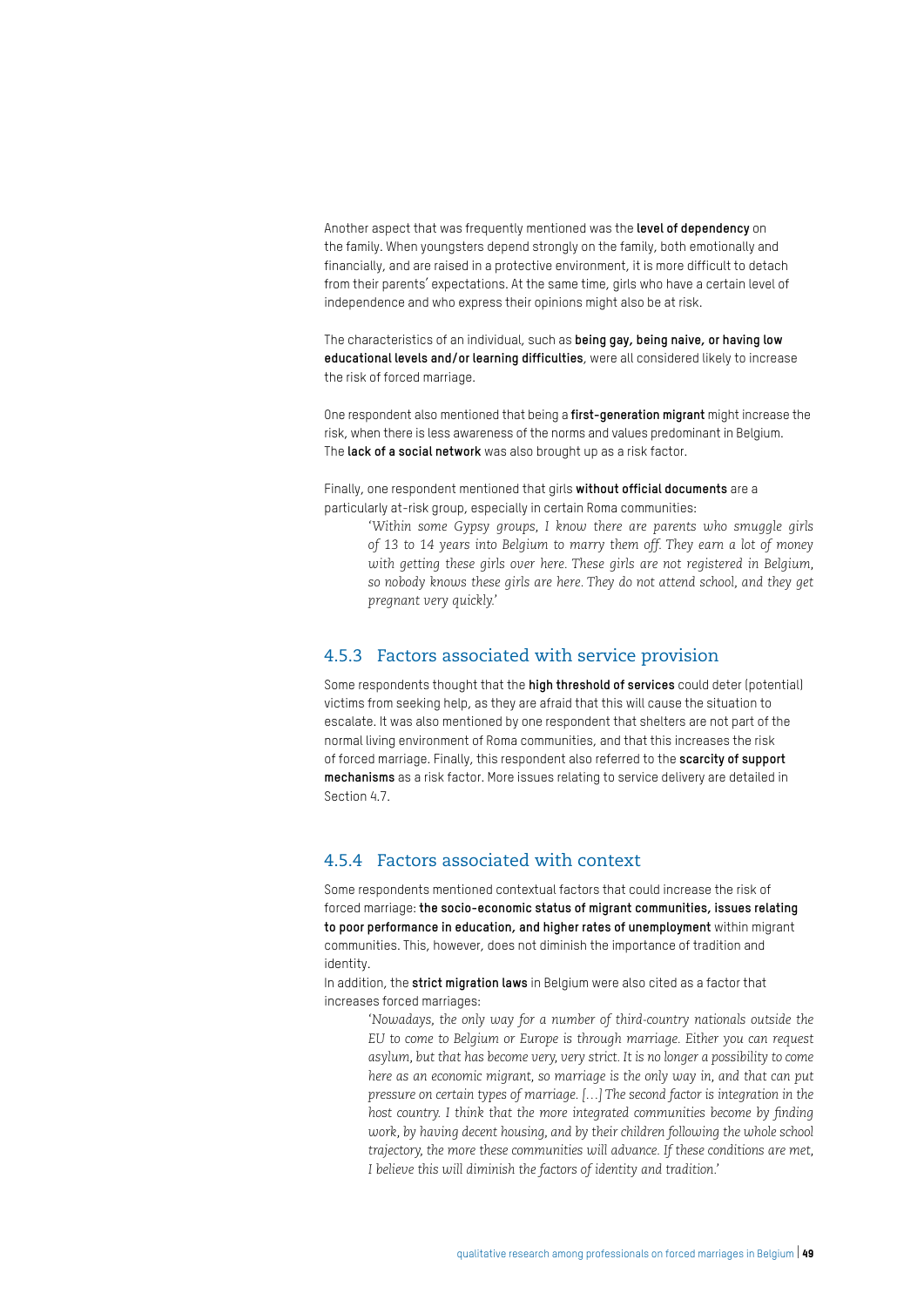#### 4.6 VISIONS OF THE STAKEHOLDERS ON POLICIES AND LAWS

We also asked our respondents to reflect on the current policy (or absence thereof) that deals with forced marriages in Belgium. Respondents shared their views on the available legal framework (the specific forced-marriage law, the law on marriage migration, the law on partner violence, the law on family reunification, and the law on marriages of convenience) and the National Action Plan (NAP). They also shared some reflections on laws and policies in general.

One of the striking elements was that a number of respondents were **not aware**  of the existing law on forced marriage or the NAP, whereas others mentioned that communities might not know that forced marriages are forbidden in Belgium. Some respondents believed that the policies have yielded good results in Belgium, considering that more cases of forced marriage are brought forward. In addition, these respondents believed that the current policies and laws reflect the values and norms of Belgium and demonstrate that the Belgian authorities have taken up the issue of forced marriage.

However, there were also some critical reflections on the policies and laws in Belgium. First of all, the lack of control over the **implementation of policies and laws** was mentioned. Secondly, when comparing Belgium to the Netherlands, one respondent mentioned that there is not much policy in Belgium, and, moreover, that this lack of policy will lead to riots:

*'There is not much policy, I believe. In the Netherlands, there is a protocol on forced marriages and honour violence. They have developed a roadmap in case of a threat: where to refer, who is going to talk with parents, to assess if there is danger, what's the role of the police, they have special shelters for those women. There's a whole policy around this. […] I do not really believe in national action plans. It's all commitment declarations and intention declarations, […] but there is no framework in which the issue of diversity is enforceable. […] If we do not take that step, within ten to 20 years, we might experience situations [like what happened] in the Paris suburbs.'* 

Another respondent reflected on extreme right-wing policies, i.e. the strict rules regarding migration for marriage, which are leading to an increase in forced and arranged marriages, as well as marriages of convenience:

*'Policy and marriage choice are influencing each other.'* 

With regard to the **National Action Plan** (NAP), some respondents were positive about it. The NAP provides an opportunity to break the silence on the topic of forced and arranged marriage and to work together, at different levels.

Opinions varied on the **specific law on forced marriage**. Some respondents thought that a specific criminal law on forced marriage is unnecessary, considering that there are other laws that can deal with this, for example, when minors are involved, child marriage can be prosecuted as rape.

It is often thought that such specific criminal laws have a discouraging effect, and that such laws demonstrate that the government deems the problem important. However, not all respondents agreed. Moreover, a respondent raised the question as to whether or not the law on forced marriage can deal with all the other forms of 'forced' marriage in the spectrum, with all the different levels of pressure.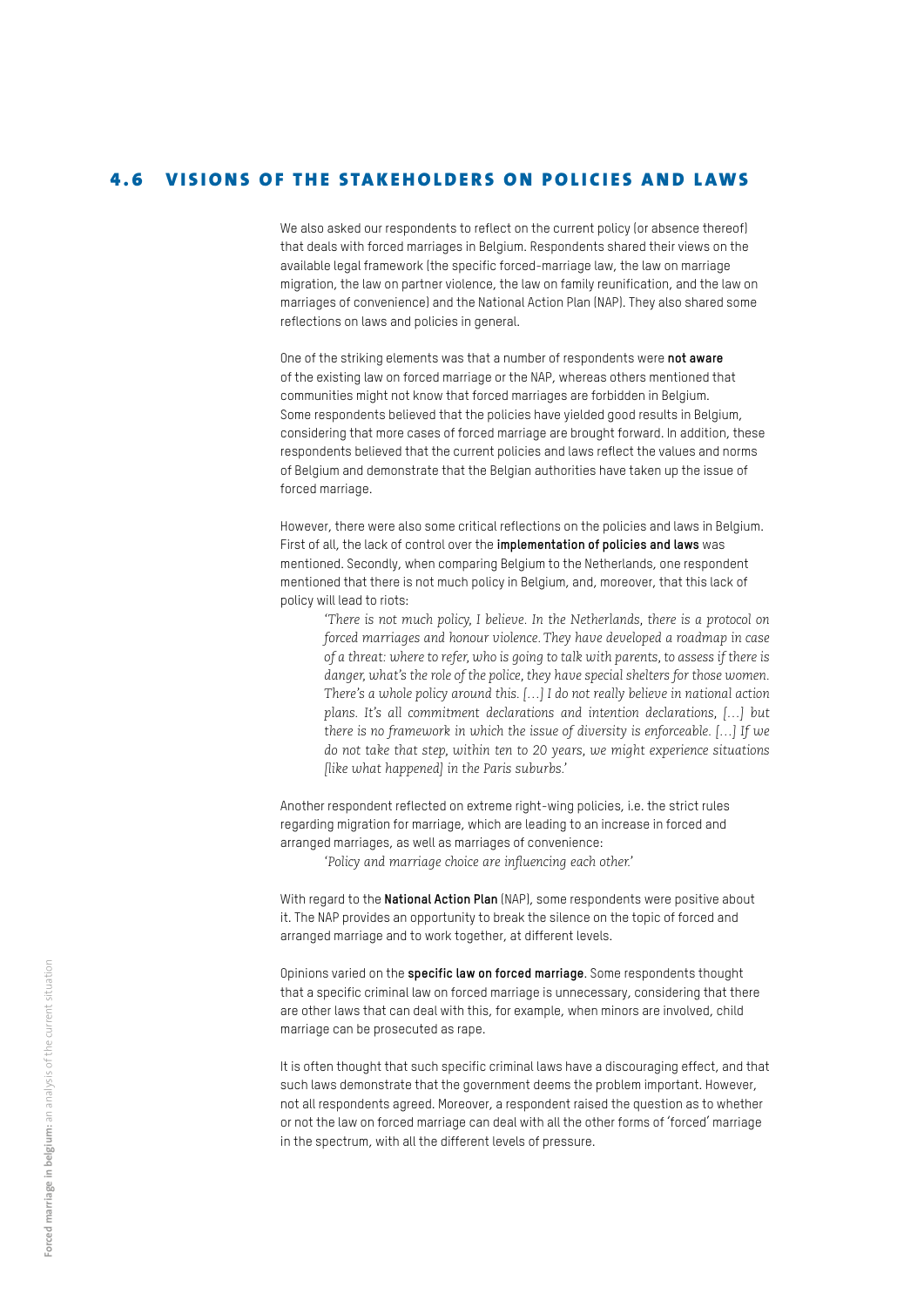Respondents repeatedly brought up that the law is not an easy instrument for victims, seeing that the burden of proof is on the victim (presumption of innocence), i.e. s/ he has to prove that there were threats of violence, that there was pressure, that no consent was given, etc. According to a juridical respondent, it is difficult to define and prove a forced marriage. Other crimes related to forced marriage, such as assault and battery, harassment, murder or attempted murder, are easier to prove in this respect. Providing proof of extreme control over an individual, or psychological violence, was considered to be incredibly difficult. Moreover, youngsters are supposed to make a complaint and to launch juridical proceedings against their family/husband, which is very difficult.

*'I take the elements that make it an offence. You need to have a marriage, so that marriage must have been concluded. If not, it's only an attempt. Then, a marriage concluded under constraints, but not any constraint, it must be a constraint under physical or psychological violence. And when is a victim going to say she was forced to marry? Who is a victim going to accuse? Her parents? Of having given her an education that led her to accept a marriage, whereas now, after having opened her eyes and seeing things in another context she considers that marriage forced, abusive?'*

This led another respondent to conclude that the law on forced marriage only has symbolic value, and that s/he did not have any faith in it, as it can never provide an indication of the magnitude of the problem. Some other respondents, who believe that sanctions alone will not suffice, endorsed this view.

One respondent mentioned that because of the murder of Saida Sheikh, the law on forced marriage was adopted.44 In this court case, Sheikh's family was convicted for forced marriage and homicide. The gender dimension was considered an aggravating circumstance. One respondent mentioned that the sentences in this case were very minor, when considering the consequences for the victim (death), or when considering that the consequences of forced marriage last a lifetime in other cases.

Respondents mentioned that the **law on marriage migration** has become stricter (since September 2013). One respondent noted that the new migration law stipulates that a partner can only migrate to Belgium when s/he is 21, so child marriages will become even rarer in Belgium. However, another stated that this is circumvented by falsifying birth certificates or other papers abroad. In addition, the occurrence of marriages with the sole intent of obtaining papers was mentioned by others.

What is even more worrying, as pointed out by a respondent, is that when a partner enters Belgium for marriage, s/he cannot divorce for the first three years, which gives a lot of power to the partner already living in Belgium. This can lead to situations where the partner who migrated ends up staying in an abusive relationship in order to safeguard his/her temporary residence permit. One respondent thought that the law on marriage migration together with the law on partner violence could counter such situations. However, another respondent stated:

<sup>44</sup> Saida Sheikh refused a forced marriage and had a relationship with a Belgian man. Her brother killed her with three bullets in October 2007.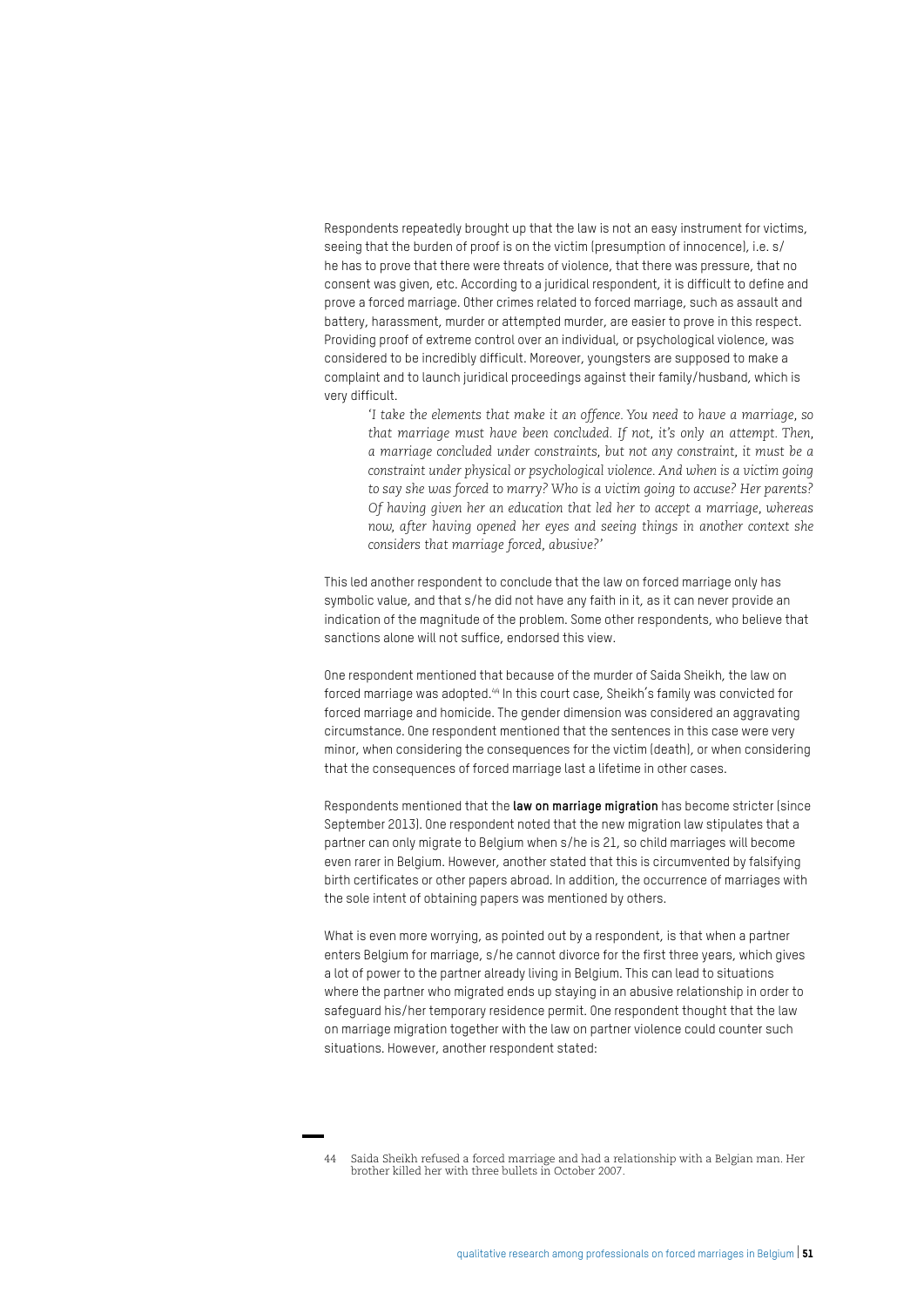*'Regarding the residence rights of newcomers, when they are victims of intrafamilial violence, the law states that you have to stay with your husband for a year and one day. Apparently, there is a law that mentions that there is an exception for victims of intrafamilial violence. I have many cases in which the victims are married one and a half, two years, who are in Belgium, but whose residence permits are taken away, even if there are five, six official reports of violence. So, I wonder if the law is active or not. Is it only a law on paper?'*

Other effects of this law on marriage migration, as mentioned by respondents, include the increase of the marital age, the decrease in imported brides and better protection of youngsters who grow up in Belgium.

One respondent mentioned that the national laws are very well developed, seeing that there is a new law on marriages of convenience, which increased the aggravating circumstances. However, some communities, such as the Roma, most often marry in a traditional way (customary marriage) before the age of 18. Respondents believed that the law on forced marriage cannot do anything to stop these marriages.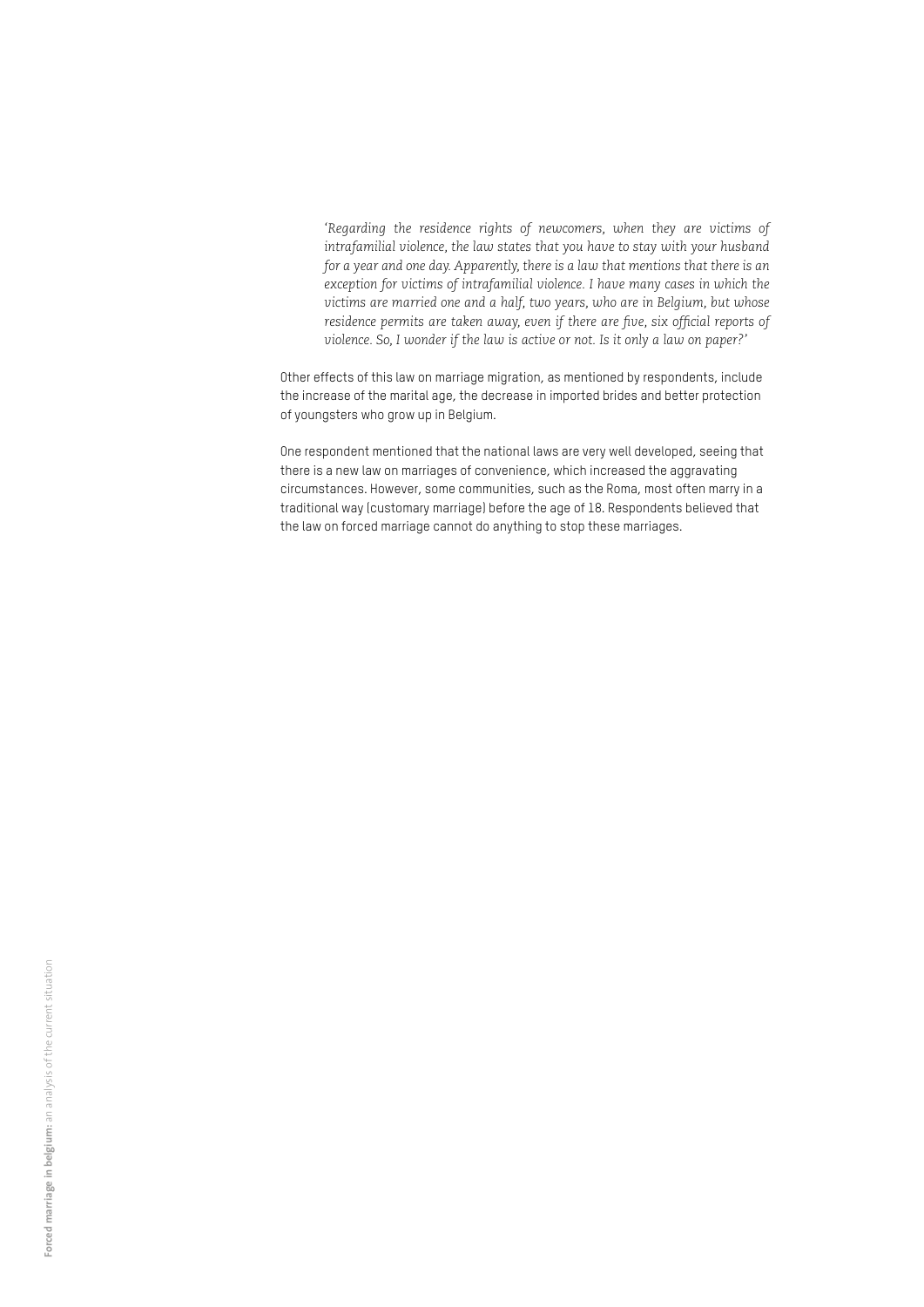#### 4.7 ISSUES IN SERVICE DELIVERY

The stakeholders' questionnaire included some questions about possible obstacles in service delivery with regard to forced marriages. Stakeholders were also asked to identify any gaps in providing support and care for (potential) victims of forced (and arranged) marriages.

The list of barriers and gaps identified by professionals was, unfortunately, very long and is presented as follows. It has been divided into two sections: one on issues in the work that is currently available to deal with forced marriage, and another section that explores the gaps, i.e. the lack of services and other strategies to adequately tackle the problem of forced marriage in Belgium.

#### 4.7.1 Obstacles in working on the problem of forced marriage in Belgium

A particular area of concern was the **issue of forced marriage in the Roma communities of Belgium**, and the problems encountered by those professionals who deal with this. These communities are affected by child marriages and forced and arranged marriages, as already outlined in previous sections of this report.

One of the most striking findings of this research is that services do not really act to deal with this problem. According to one respondent who works with Roma communities, most services acknowledge and know about the problem of child marriages among Roma communities, but do not act upon it (any more). Secondly, the poor economic situation and very high unemployment rates of the Roma communities in their home countries were cited as problematic. Thirdly, the attitudes towards marriage-related issues and services, as well as the insufficient knowledge among these communities about services, were identified as obstacles in adequate service delivery on forced marriage among the Roma in Belgium.

Respondents mentioned that Roma communities are very suspicious towards services, and do not know where to go in case of a forced marriage. Moreover, working with Roma communities is based on a relationship of trust, which can be severely jeopardised if it becomes known that a professional helped someone to escape a forced or arranged marriage. Arranged marriages are considered the norm, and the subject of marriage is sensitive and difficult to discuss with Roma communities. It is the same for discussing the fact that a girl's prospects and future chances are jeopardised if she drops out of school. Respondents stressed the fact that it will take time to change these attitudes and behaviours.

Another concern was that discussions about the human body and sexuality were problematic for Roma communities, hence the reason why their children are not allowed to attend these classes in school.

Finally, knowledge of Belgian services is lacking among the Roma. For example, for teenage mothers who still need to attend school, day care for their children is not an option. This system (of day care) is considered very strange, as Roma children are raised within the family. Moreover, Roma communities do not know that finding a place in a day-care centre needs to be done early in the pregnancy. Language is also seen as a barrier for Roma communities, especially when minor brides come from abroad.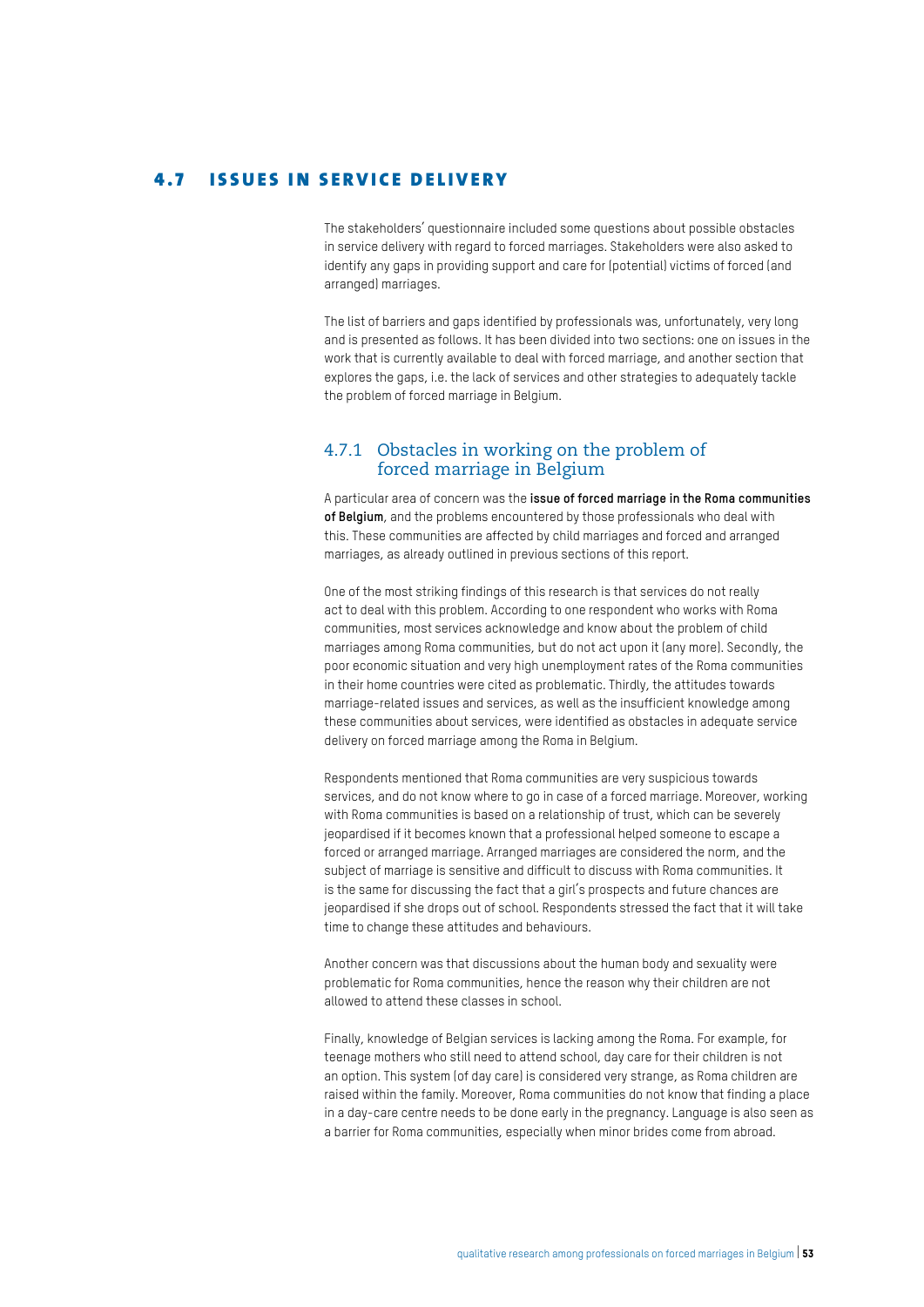Many respondents considered **mediation** complex and problematic. It is often done with the best of intentions, for example, by teachers, who discuss a forced marriage with parents. However, mediation is not often recognised as the cause of serious problems for the victim. It requires a case-by-case analysis, whereby the whole family system and the security plan must be carefully assessed. One respondent mentioned that mediation in cases of forced or arranged marriage cannot be based on the same strategy as dealing with problems in school. Mediation is difficult for parents, who are strongly attached to traditions and social obligations in their communities, as one's position therein is very valuable and necessary for survival. Mediation can be very threatening to these people.

One respondent mentioned that parallel mediation is sometimes done, for example, by services, as well as by family members, in order to solve the problem. When the victim chooses to return to his/her family in the end, service providers can find it frustrating. Identifying the right person for mediation is also difficult. Using interpreters, imams or family members was recognised as problematic. These members of the community can work as deterrents to victims to stepping forward. Moreover, they have loyalties towards families and/or communities. At the same time, it was acknowledged that family members might be the only people to whom families are willing to listen and talk.

Many respondents shared their **concerns with regard to the service delivery** that is currently available. These concerns deal mainly with the **attitudes and feelings of professionals, the attitudes and feelings of the communities, and the strategies and activities of the services** themselves.

The feelings and attitudes of communities that obstruct adequate service delivery refer mainly to fears about shelters and their services, as well as the differences in values and norms concerning issues of forced and arranged marriage. Respondents stated that the fear of exposing family problems and putting blame on the family is a barrier to seeking help from services, indicating that they are underused. It should also not be underestimated that taking the step to seek help in a shelter is extremely difficult for victims, especially minors, who have never lived outside a family setting or community.

The threshold to go to services, including the police, was considered high. One respondent believed that for the second and third generations of Turkish and Moroccan communities this might be easier because they know the services better than other communities, such as Pakistanis. Finally, one respondent mentioned that the perception among communities of existing services is not always accurate, due to prejudices or inadequate knowledge.

With regard to the feelings, attitudes and skills of professionals, the respondents expressed a number of concerns. Fears of stigmatising communities, stereotypes about other ethnic communities, cultural relativism, communication problems due to language barriers and/or differences in value systems were all believed to hinder adequate service delivery.

One respondent mentioned that s/he encountered difficulties in sensitising magistrates. Another respondent stated that forced marriages are not questioned by youth magistrates or other professionals due to a lack of arguments to counter them, and the fact that no legal argument is available, seeing as one can marry from the age of 16 onwards.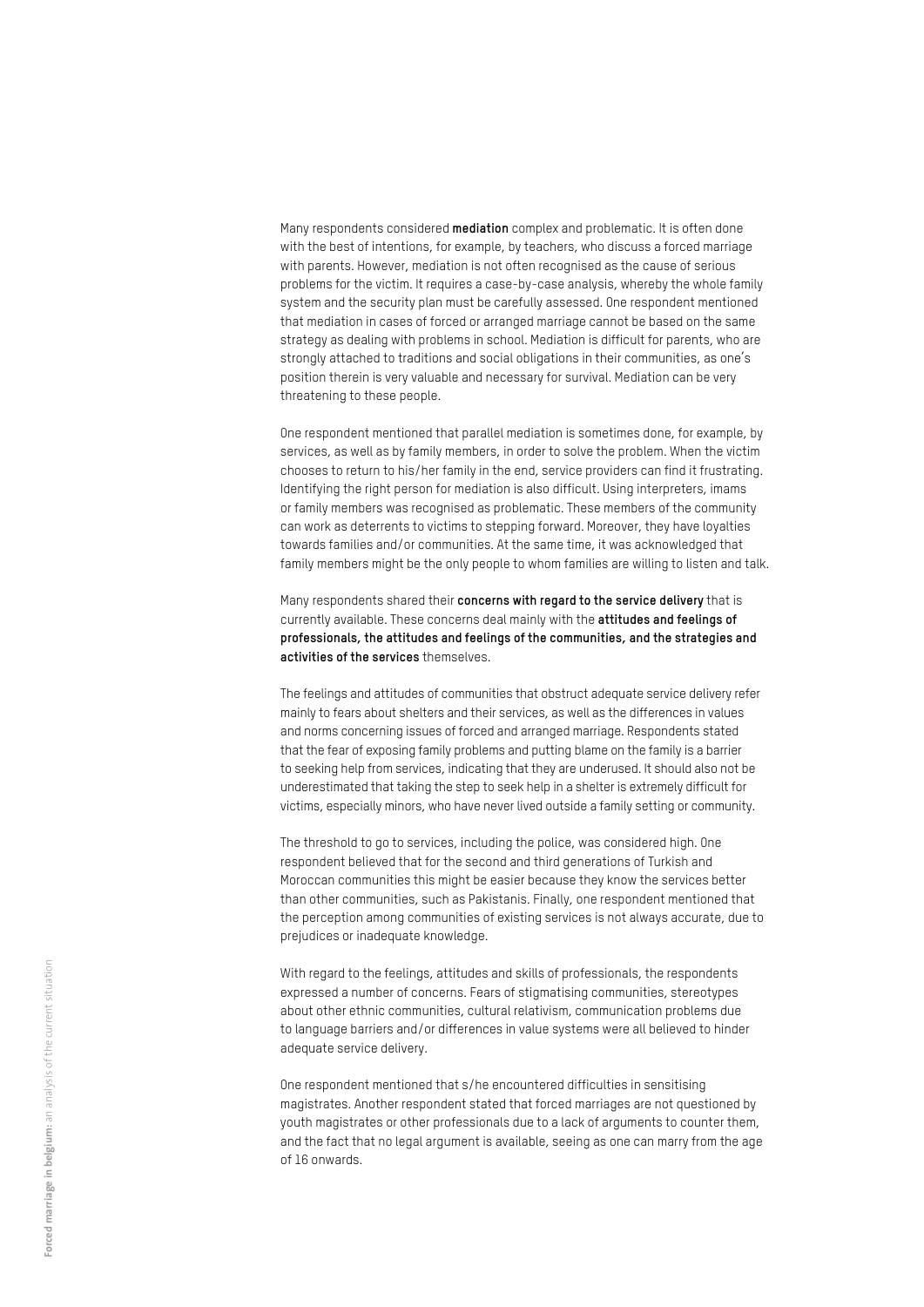Deficiencies in the skills of professionals were also noted. One respondent referred to difficulties in assessing the level of danger for a person, diagnosing the situation and taking appropriate action. Moreover, according to a respondent, the curricula of professionals lack instruction in how to deal with diversity in our current society. In this respect, another respondent mentioned that curricula, for example, those of teachers or social workers, do not provide up-to-date and realistic theories, such as the intersectionality approach, and that traditional theories are still very common (for example, the cultural perspective). As a result, the professionals do not have the tools to act appropriately in all situations.

Issues relating to the activities and strategies of services are as follows: long waiting lists, slow response rates, issues with shelters, divorce as a solution to coping with forced marriage, not reaching men and boys, a lack of services for isolated population groups, and the inability to reach target groups for sensitisation efforts.

Several respondents mentioned that some sensitisation activities, such as brochures or campaigns, were not well adapted to the target populations, and that such types of activities should not stigmatise populations. Some respondents criticised the current approach of services as being one-sided.

**Shelters** are an important aspect of service delivery for victims, yet one respondent mentioned that the provision thereof was 'a disaster', and it is even worse for undocumented migrants.

There are not enough shelters, and they are not able to deal adequately with the feelings of isolation and loneliness experienced by victims of forced marriage. Counselling is a problem when language is a barrier. Furthermore, considering that shelters are a short-term solution, no long-term follow-up is put in place, and the reintegration of victims remains problematic. The lack of shelters, and especially the lack of specific care for victims of forced marriage, results in placing victims 'where there is a place available, which can lead to very distressing situations', according to one respondent.

A specific concern mentioned by many respondents is related to population groups that are isolated, and are thus difficult to reach. These groups include undocumented migrants (as aforementioned) and newcomers.

Newcomers arriving in Belgium through family reunification sometimes find themselves all alone, without social contacts, not speaking the language, and abused by their partners. The right of residence stipulates that they have to remain with their spouse for three years in order to keep their residence permit. This is considered problematic when the relationship is abusive.

Isolated victims are totally dependent on their partners and therefore do not find their way to services easily. Gaining access to these individuals, as well as to communities that are 'closed', and providing them with sufficient solutions is very delicate and difficult, according to one respondent. For instance, the fact that divorce is sometimes proposed as a way out of a forced or abusive marriage that was arranged, meets some problems.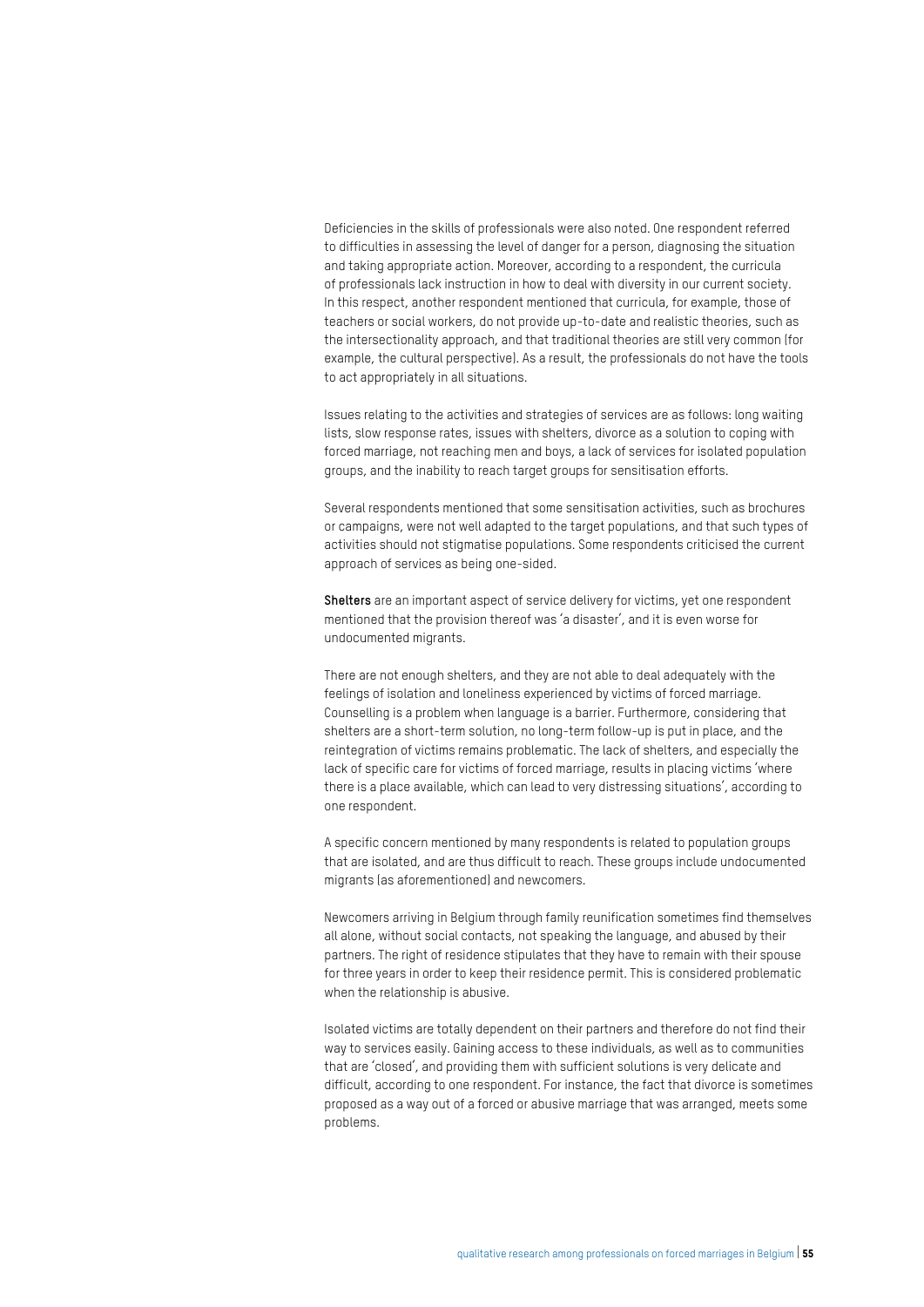Finally, when it comes to the **development and implementation of policies and laws**  regarding forced marriage, many concerns were brought up. Respondents found it problematic that a lot of definitions of forced marriage are circulating. Moreover, distinguishing between forced and arranged marriage was difficult when implementing policies and law into practice. This leads to mixing up types of marriages, or difficulties in proving that an arranged marriage has evolved into a forced marriage.

Another respondent noted that the non-recognition of the complexity of the issue posed a barrier to service delivery. Yet another described the following:

*'Everything is put into one container – fake marriages, forced marriages, arranged marriages, grey and white marriages – as it is all focused on stopping migration. There is a very right-wing discourse that is used around migration and marriage.'* 

Another respondent acknowledged that when there is no embedded policy supported by a vision on diversity, it will characterise the provision of care, be it preventative or curative, directly impacting the support that is provided to the victim:

*'There is no steering or monitoring body, not only for forced marriage, but for everything that is linked with diversity and intercultural issues. It all depends on the personal commitment of a counsellor or care provider. Most professionals approach diversity issues as they do with the average Flemish family, resulting in a trajectory filled with disasters. There is also no control mechanism, no charter, no commitment declaration, and no minister to make diversity an issue.'* 

Another respondent mentioned the extreme right-wing migration policy as an influencing factor, believing that stricter rules regarding marriage migration pave the way for forced and arranged marriages, and could lead to an increase in these marriages.

Involving communities in policy development is complex, as communities in which forced marriages take place often consider such policies stigmatising.

Policy implementation was also obstructed by the inadequate exchange of experiences and communication between stakeholders. One respondent stated that the fact that forced marriage is linked to honour-related violence causes problems among professionals who only deal with forced marriage, or only with honour-related violence, and they are not aware of each other's work. Moreover, migration is dealt with at the regional level of government, and the fact that municipalities decide freely on how strict they can be on marriage migration, causing people to 'shop' between cities in order to marry, is not helpful either.

The lack of a circular from public prosecutors on forced marriage results in police zones assuming that it is not a problem in their area.<sup>45</sup>

<sup>45</sup> A circular, or COL, details the practical implementation of a law for all professionals in a particular sector.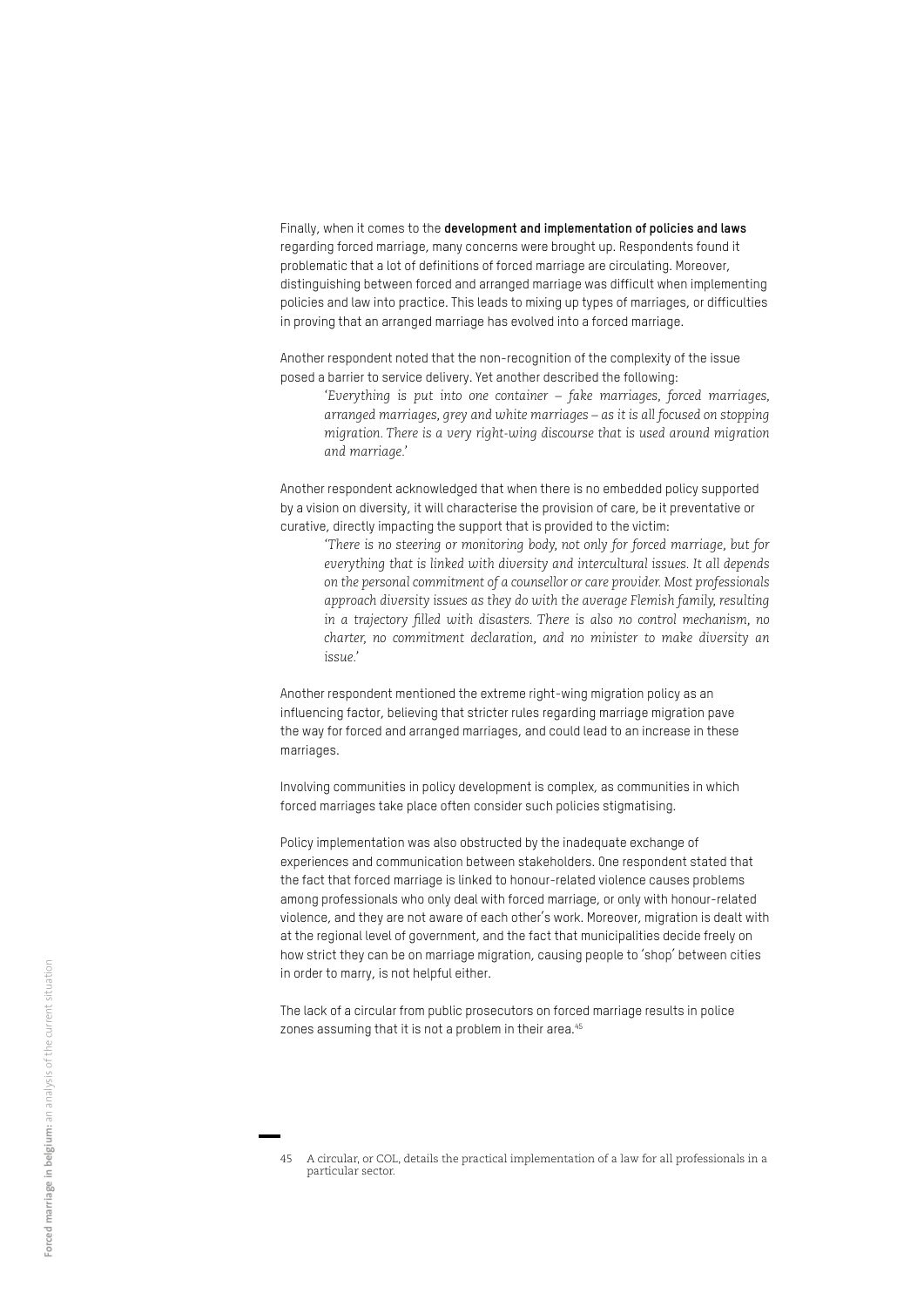Respondents mentioned a range of issues and challenges with respect to the available laws and legal framework:

- **Reporting**: One respondent mentioned the discrepancy in numbers between the registered cases by a specialised police unit in Brussels and what people working in the field are noticing and experiencing. The fact that a study on forced marriage in Brussels did not expose the issue to be a problem was considered detrimental. Another respondent stated that many cases are filed under intrafamilial violence or marriages of convenience because 'it's the easiest thing to do'. Finally, it was noted that it is highly problematic for a victim to make a complaint if there is no appropriate care for him/her afterwards.
- **Providing evidence**: Difficulties in finding proof and evidence are the reason why forced marriage is rarely treated by jurisdictions, for example, difficulties in providing proof of a lack of consent or the presence of threats, or that a marriage was concluded for residence papers only. Finding witnesses who are willing to testify against the community or family is also challenging. Very often, as respondents mentioned, this results in building cases based on other offences, such as abuse or harassment, whereby forced marriage is only a side issue.
- **Abuses of the legal framework** were also mentioned, as is the case with marriages of convenience and the falsification of documents (for example, birth certificates). What's more, professional secrecy provisions hinder the exchange of vital information between professionals in cases of forced marriage. Sometimes, different services are involved in working with one family, but they do not know this or cannot exchange information due to professional secrecy.

#### 4.7.2 Gaps influencing service delivery for (potential) victims of forced marriage

Respondents acknowledged several gaps that negatively impact the adequate provision of services for those affected by forced marriage. These are examined in detail in this section.

**Knowledge among professionals** was considered insufficient, regarding forced marriage in particular and intercultural competencies in general. This lack of knowledge affects a wide variety of professionals, including police officers, community-based organisations, youth welfare services, teachers, social workers, prosecutors and magistrates. This leads to feelings of doubt among professionals, to the non-registration of cases of forced marriage, and ultimately results in 'amateurish work', in 'no one really knowing what to do', and in 'dealing with everybody on the same basis, which is not helpful in an intercultural setting'. To summarise, it leads to inadequate action or total inaction.

One respondent mentioned that organisations for youth welfare are afraid to deal with youngsters and parents regarding this issue:

*'They do not want to create any problems and prefer to remain satisfied with the current way of working. Federations of community-based organisations do not take up the issue either, although they could act as the link between service providers and communities.'*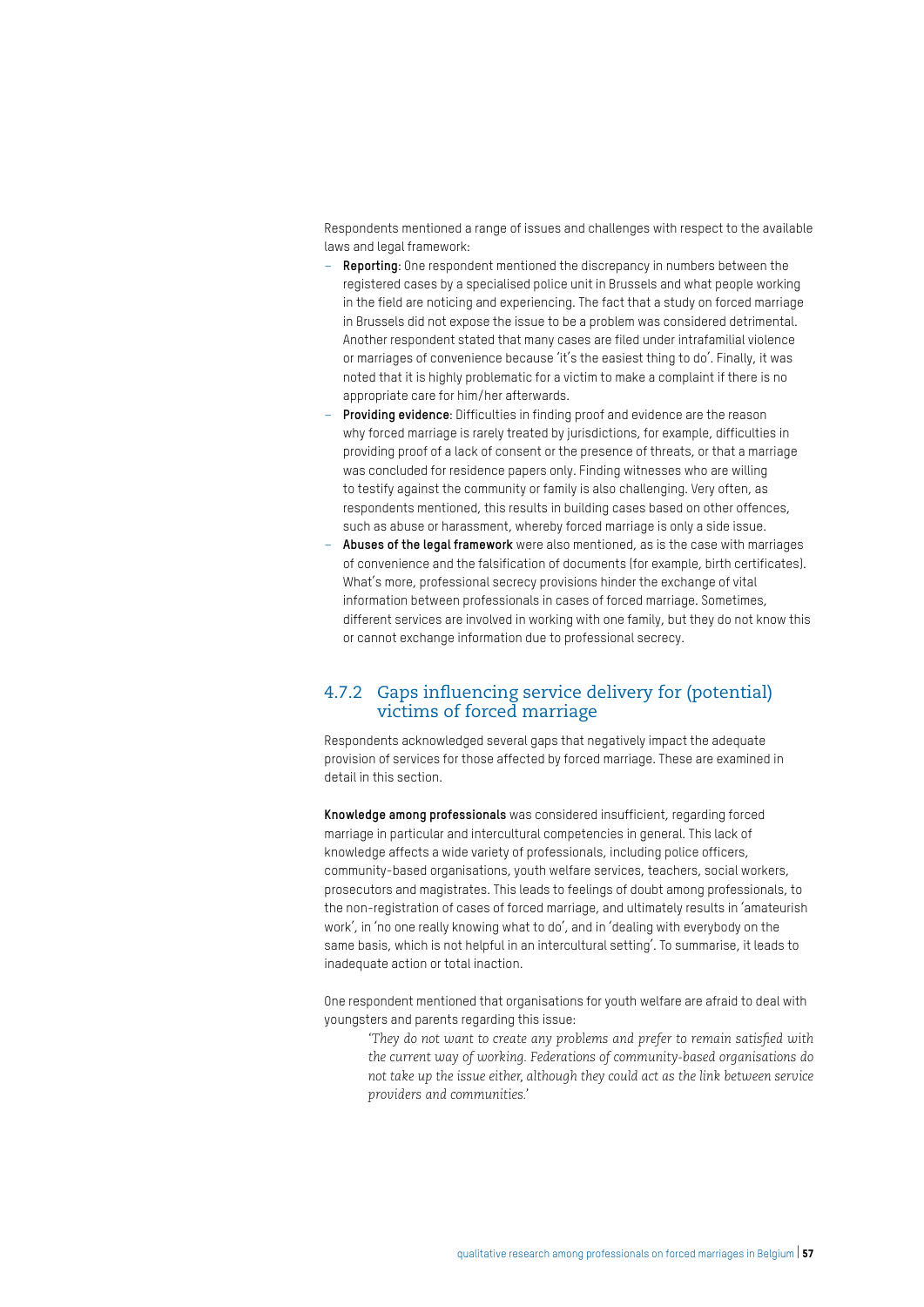The **lack of information and tools for professionals** might be one of the main reasons for this lack of knowledge and, consequently, for deficiencies in service delivery. Information was, according to respondents, notably lacking with regard to: recognising and acknowledging forced marriage, intervention protocols (mediation, how to address the issue, or where to refer in cases of life-threatening situations), the legal framework and the rights of victims.

Professionals also lack the skills needed to deal with intercultural issues and diversity. This was, according to one respondent, due to a lack of education and training:

*'The subject of "interculturality" is optional, something a student can choose to follow in his or her curriculum – if there are not enough students, it is often cancelled – which results in most professionals not being adequately equipped to deal with such issues. For example, psychologists – they are totally idle in the area of diversity. They are strongly focused on the individual, and then these people become coordinators and cannot be convinced to deal with diversity. It is very frustrating.'*

The lack of monitoring and evaluation of actions provided within services was mentioned as an issue for appropriate service delivery, as well as the non-registration of cases of forced marriage.

The fact that intervention protocols are non-existent results in professionals fending for themselves. This was considered an element that diminishes the quality of services.

Respondents noted several gaps in services. Some noted the **lack of shelters in general** and the **lack of specialised and secure shelters with proper accommodation for minors**. Mainstream shelters, with women who are victims of intimate partner violence or intrafamilial violence, are not always the best place for young girls. The lack of shelters is problematic. If, for example, a victim refuses to be put in a specific shelter because it is too close to home, she ends up at the bottom of the waiting list. The lack of initiatives for long-term follow-up and reintegration of victims are also items that need to be addressed, according to respondents.

The **lack of any action to deal with child marriages among the Roma** was also quite worrying.

Another gap in service delivery is the **lack of specific psychotherapy for victims**  of forced marriage. For the most part, they are dealt with using the therapy for intrafamilial violence.

**Service delivery for those who are 'invisible'** is also missing. As one respondent mentioned, the most serious cases do not come to the attention of service providers, for example, those who are locked up and/or used as house slaves, or those in seriously violent situations. Service providers focus too much on Belgian victims, as they are embedded in the system (school, social networks, etc.).

Some respondents mentioned that the **lack of research** needs to be addressed. For example, measuring the effectiveness of interventions is required, as is an estimation of the prevalence of forced marriage. The lack of numbers might be due to the nonregistration of forced marriage, to the complexity of the issue, and to the fact that there is a 'dark' number that is very difficult to estimate.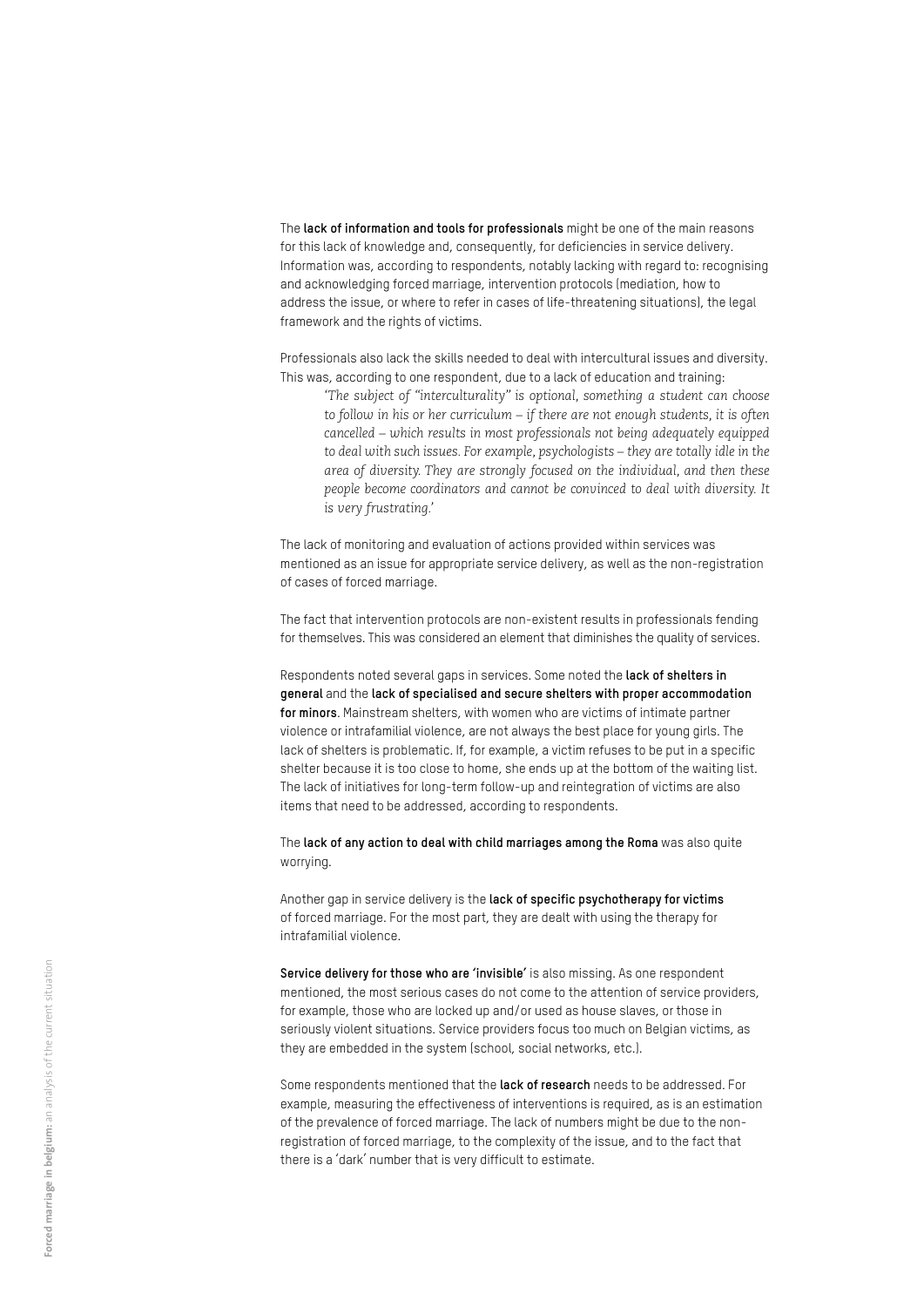The **lack of coordination at several levels** was also pointed out, specifically between Flanders and Wallonia, which have different viewpoints on forced marriage and dissimilar ways of working. However, one respondent stated that both regions could learn from each other, as their ways of working are complementary. More coordination is also needed in the provision of shelters. Services and professionals also do not coordinate their work, for example, feedback is not provided when different professionals work on one case, and there is a lack of coordination between the various services involved, for example, to follow up with victims or families.

One gap in service delivery that was frequently mentioned was the **lack of sufficient resources** to provide adequate services. This was referred to with regard to the long-term follow-up of victims, as well as in the short term (for example, the need for sufficient personnel for mediation, as this takes time). The fact that respondents indicated that shelters are full or have long waiting lists indicates that there is indeed a lack of resources to provide care for victims. One respondent mentioned that the financial crisis was hindering the work of the police and the municipalities with regard to forced marriage.

Finally, **deficiencies in knowledge among communities** were mentioned. The lack of knowledge about laws on migration, marriage and forced marriage among people who enter Belgium was brought up. This refers to, amongst other things, the fact that the migrating partner can lose his/her residence permit when divorcing within three years. Communities also lack a knowledge of services, for example, how to report violence or where to go for health care, or lack of knowledge of shelters, etc. Youngsters are often ignorant of alternative options when facing a forced marriage. This should also be adequately confronted.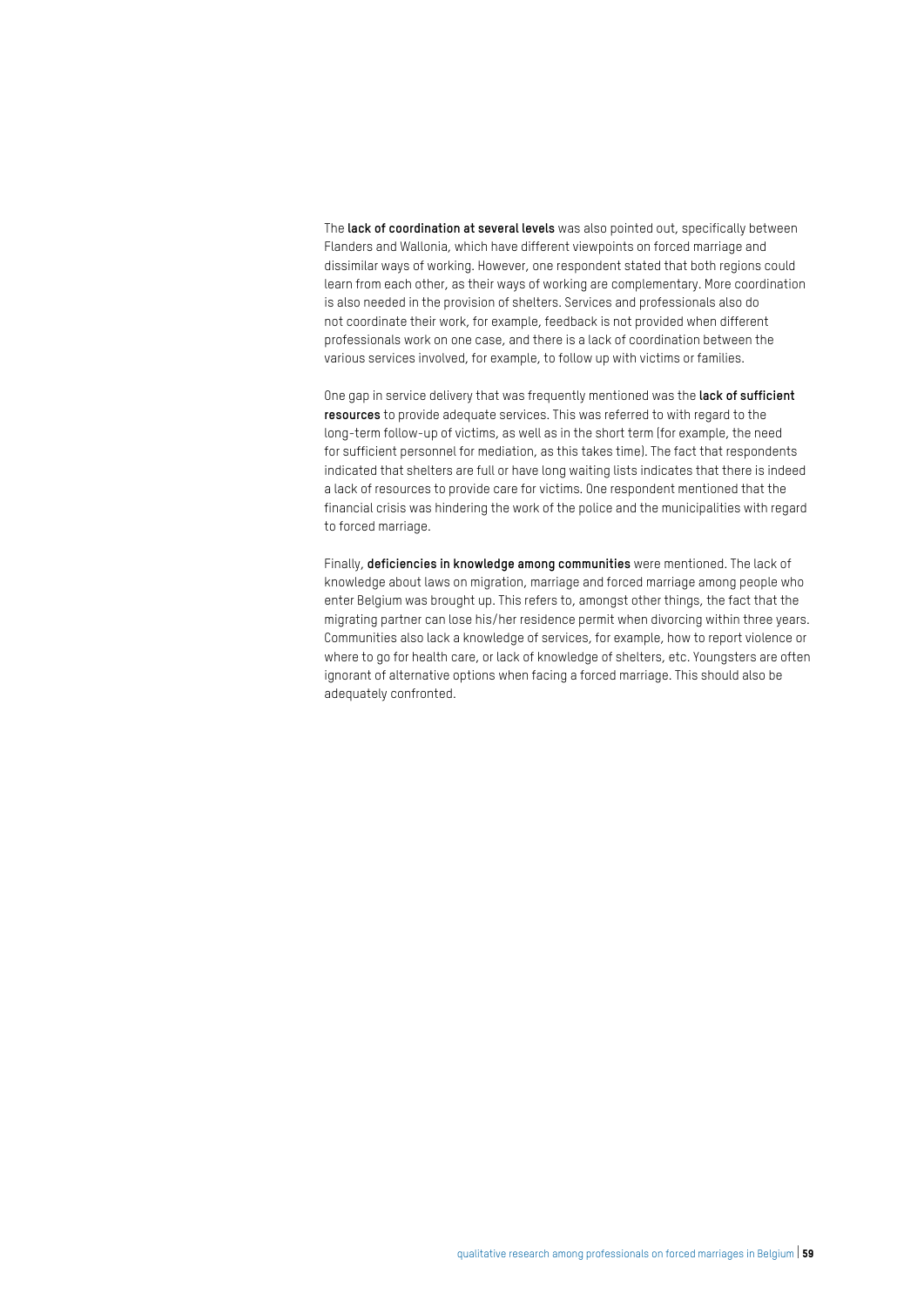#### 4.8 THE LINK WITH HUMAN TRAFFICKING

Not many respondents established a link between forced marriages and human trafficking. Most often, human trafficking was linked to arranged marriages or marriages of convenience, which involve money (amounts from € 10,000 to € 15,000 were alluded to by a respondent). Trafficking was also considered when marriages are concluded to obtain residence permits or for reasons of prostitution. One respondent mentioned that human trafficking for reasons of prostitution was sometimes linked to marriage, when marriage was necessary to be able to migrate and to obtain a residence permit in Belgium. The phenomena of lover-boys who force girls into prostitution was also mentioned in this respect.

One respondent clearly established a link between trafficking and marriages: *'I believe the strict migration policy here makes people more creative when crossing the borders, and abuse becomes less visible because it is punishable.'*

Some respondents stated that the link is apparent when victims are isolated and exploited, for example, when they have to take care of the family, whereas the partner deals with all other things, such as finances, and the victim has no possibility of integration.

One respondent mentioned a case in which she established a clear link between human trafficking and marriage:

*'There was the case of a young Albanian girl. A centre for minors referred this girl to me. She had made a complaint to the police for violence. The police protected her and had put her in this centre. A short while after that, the centre contacted me because the girl was going to turn 18. The fear was that she was going to end up in a network of prostitution, as she was going to be sent to Germany. There had been an exchange of money between her father and a man in Germany, apparently to marry her to that man, but there were severe suspicions by the police. They thought she was in real danger. The girl then disappeared. We never received any more news.'* 

Finally, one respondent was quite outspoken, stating that girls who are forced to marry are victims of human trafficking:

*'The link is that the girl is an element of trade. Certainly, in some cases, there is a bride price. There is a form of merchandising at the beginning. The girl is an object. She is considered an object, not a person. […] They are people of whom no one asks their opinion, who are instruments in the hands of the parents,*  and who are projects of the parents. [...] If there is no bride price, then still *there is the whole question of tradition and honour that has to pass through the girl, the woman. So here you are: she's an object through whom a whole series of values and traditions pass, and she is the instrument of that. She is not considered a person, so, for me, this is human trafficking.'*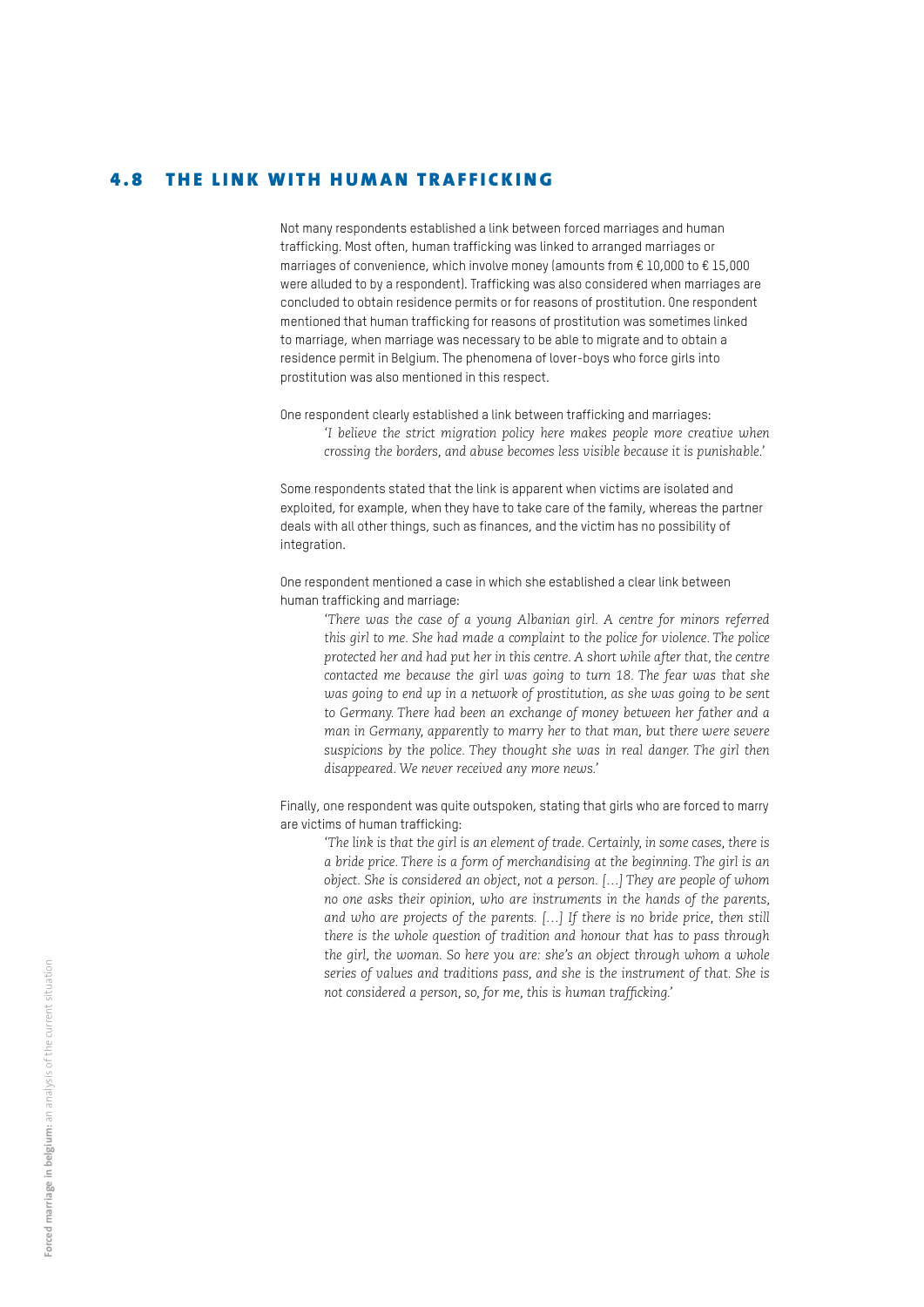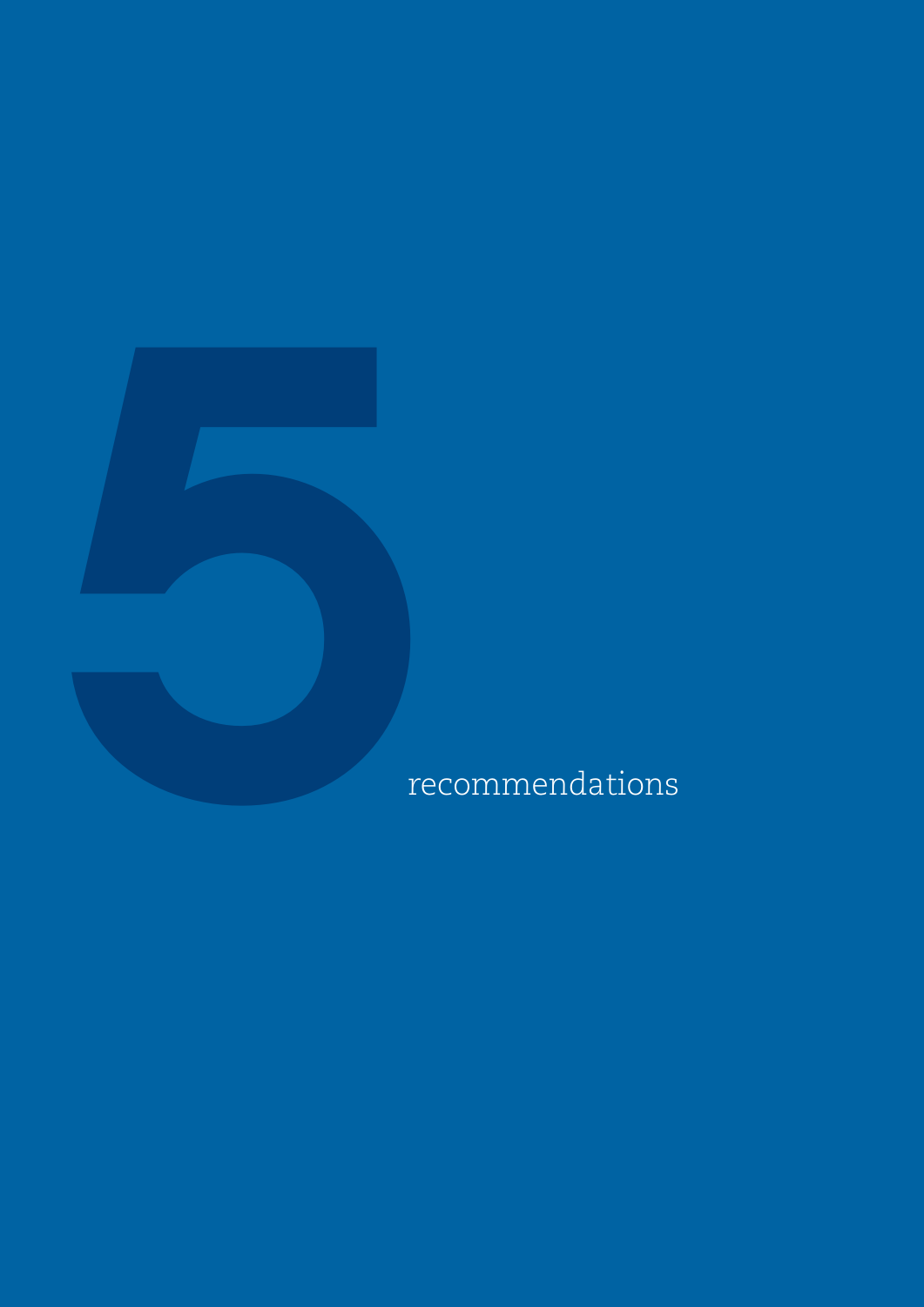The respondents provided a wide range of recommendations to improve prevention, protection, prosecution, provision of services, coordination, etc.

One recommendation that was repeatedly mentioned was the need to **integrate diversity into services**, the minds of service providers, and the public in general. Respondents working with affected communities were especially vocal in their calls for building competencies to deal with diversity, including diverse values and norms, image-building other cultures, intercultural communication skills, context and the background of migration, etc.

One respondent mentioned a need for intercultural competencies in every educational curriculum, and diversity should be included as a transversal theme. All professionals, as well as community-based organisations and federations, need to leave their comfort zones, face intercultural issues and acknowledge the problems arising therefrom. Every service (youth courts, integral youth support, all sectors and services) should be coached and trained in how to deal with diversity.

Another suggestion made by this respondent was the development of a manual or quality criterion to subsidise a service, based on diversity: services need to prove that they take into account diversity issues and how they deal with them, as there is a need for a 'compelling framework' and 'a minister who is committed to pushing for integrating diversity into every service'. There is a need for a framework to which an authority can be held accountable, which stipulates that non-recognition of diversity is not an option.

*'Immigration is a structural reality in Belgium, and we need to integrate that, and it has to be part of our work. We need to acknowledge this and recognise specific needs without ethnicising the question too much.'*

With regard to **policymaking**, respondents mentioned a need for clear directives for magistrates. In this respect, a circular, or COL, on forced marriage was recommended, either a specific one or one complementary to the COL3 (on intrafamilial violence), which explains forced marriage, the mechanisms behind it, the different behaviours of the perpetrators and the victims, the warning signs, punishments, etc. In this way, forced marriage will become visible. It can be centralised, statistics will be available, and the whole territory of Belgium will be included. At a national level, one respondent suggested that the country needs guidelines or protocols at policy level itself, similar to the policy in the Netherlands.

With respect to the law on forced marriage, one respondent mentioned that a law alone cannot stop this practice. Another respondent backed this up and stressed that legal actions should go hand in hand with respectful interventions towards families and communities. One respondent mentioned that the law on forced marriage could be improved by a provision that the burden of proof should be on the perpetrator, i.e. that s/he did *not* exert any pressure or use violence on the victim. In the case of child marriage, one respondent mentioned that these marriages should always be prosecuted, even when concluded abroad, and that the children involved should be withdrawn from their parental authority.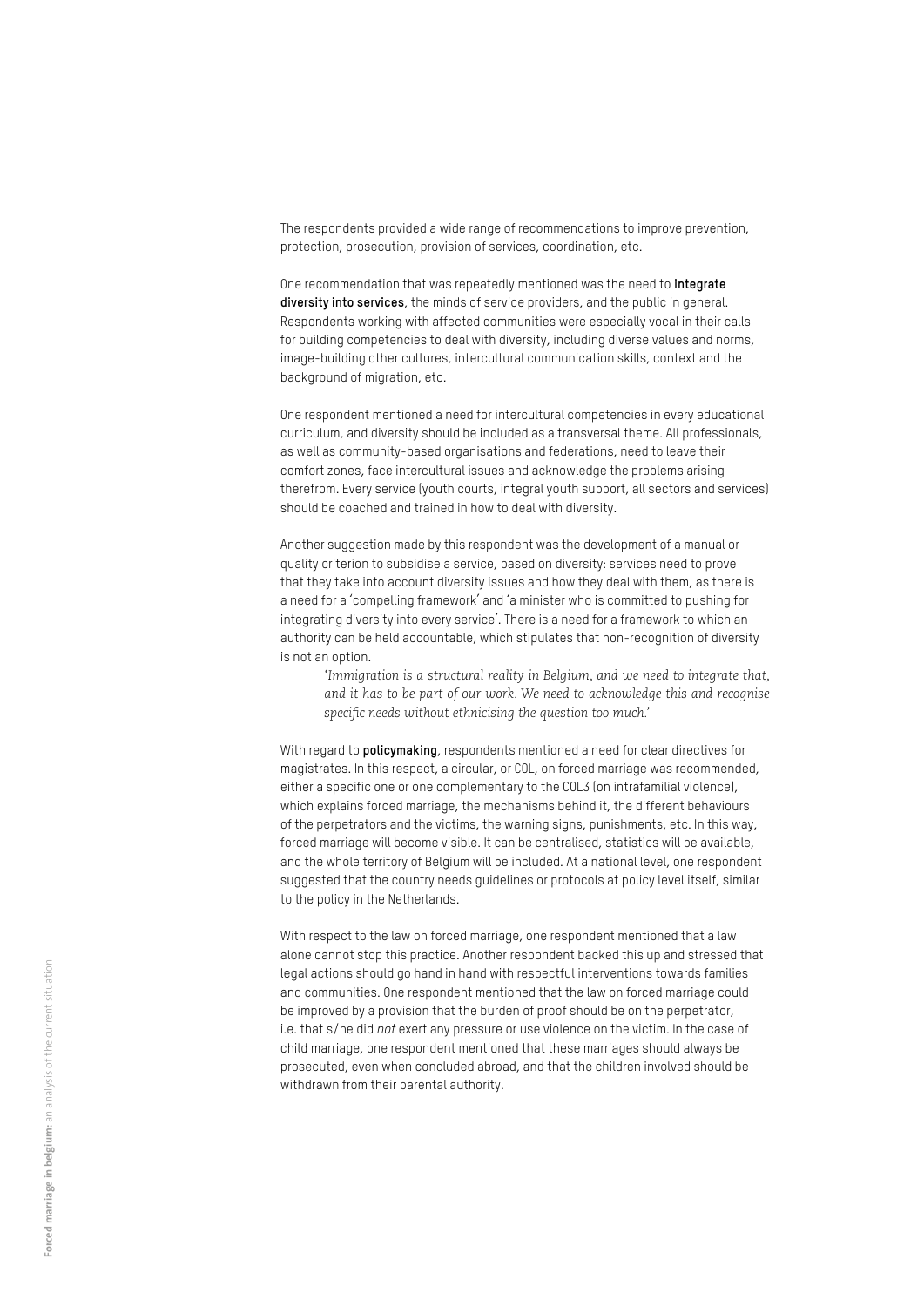A lot of recommendations were provided with regard to **improving the reception of (potential) victims**. Respondents acknowledged that providing adequate support and future prospects to victims is important. The problem of sheltering victims was acknowledged (as aforementioned in this section), and respondents said that specialised shelters could be created or existing structures adapted, as long as the victims received proper accommodation and support. For example, extra beds could be made available for young victims.

Social workers already have vast experience that can be expanded to include forced marriage. Respondents suggested that we need to look abroad to learn how it is tackled there, and to assess whether it is possible to incorporate these policies into the Belgian context (for example, in France, it might be easier to create safe havens as it is a huge country, whereas in Belgium, it might be difficult).

One respondent mentioned that those who leave their family to escape forced marriage need to learn how to deal with autonomy and freedom. In this respect, she referred to France, where victims live in families (other than their own), where they can learn how to deal with freedom, autonomy, and where they are well supported and certain boundaries are set without them being left alone, as is the case when they are in a shelter. As one respondent summarised it:

*'To reintegrate victims, we need to develop structures, such as specialised centres or reception families, or reference persons, or supervised apartments, but we should also leave space to develop initiatives that are adapted to the local context.'*

With regard to **sensitisation, capacity-building and training**, the need to inform and train prosecutors, magistrates and other professionals who are likely to encounter forced marriage, was mentioned several times. Forced marriage should be included in the curricula of professionals, while another respondent stressed that diversity needs to be included in all educational curricula as well. Guidance should be provided to teachers and care providers to assess the risk, to assess whether there is space to negotiate, to determine which individuals can help in mediating.

Sensitisation among communities was also recognised as important. It can be done through schools and specialised organisations, and should focus on norms and values, as one respondent mentioned. Another stipulated that informational materials on forced marriage could also be displayed in the consultation rooms of doctors and in various organisations.

When it comes to **working with communities and victims**, one respondent mentioned that victims need to be identified and protected, and we need to reflect on how this can be done in the best possible way, with what budget, and in which cases action is required. In this respect, the suggestion of working from an intersectional approach is worth taking into consideration:

*'It's important to frame certain phenomena in a particular context, in a proper way, and to analyse them in that way. Intersectionality is a very good framework for doing this. It looks at gender norms, ethnicity, age, etc., as different axes that are combined to analyse phenomena. The position of an individual will be different, depending on what axes you take.'*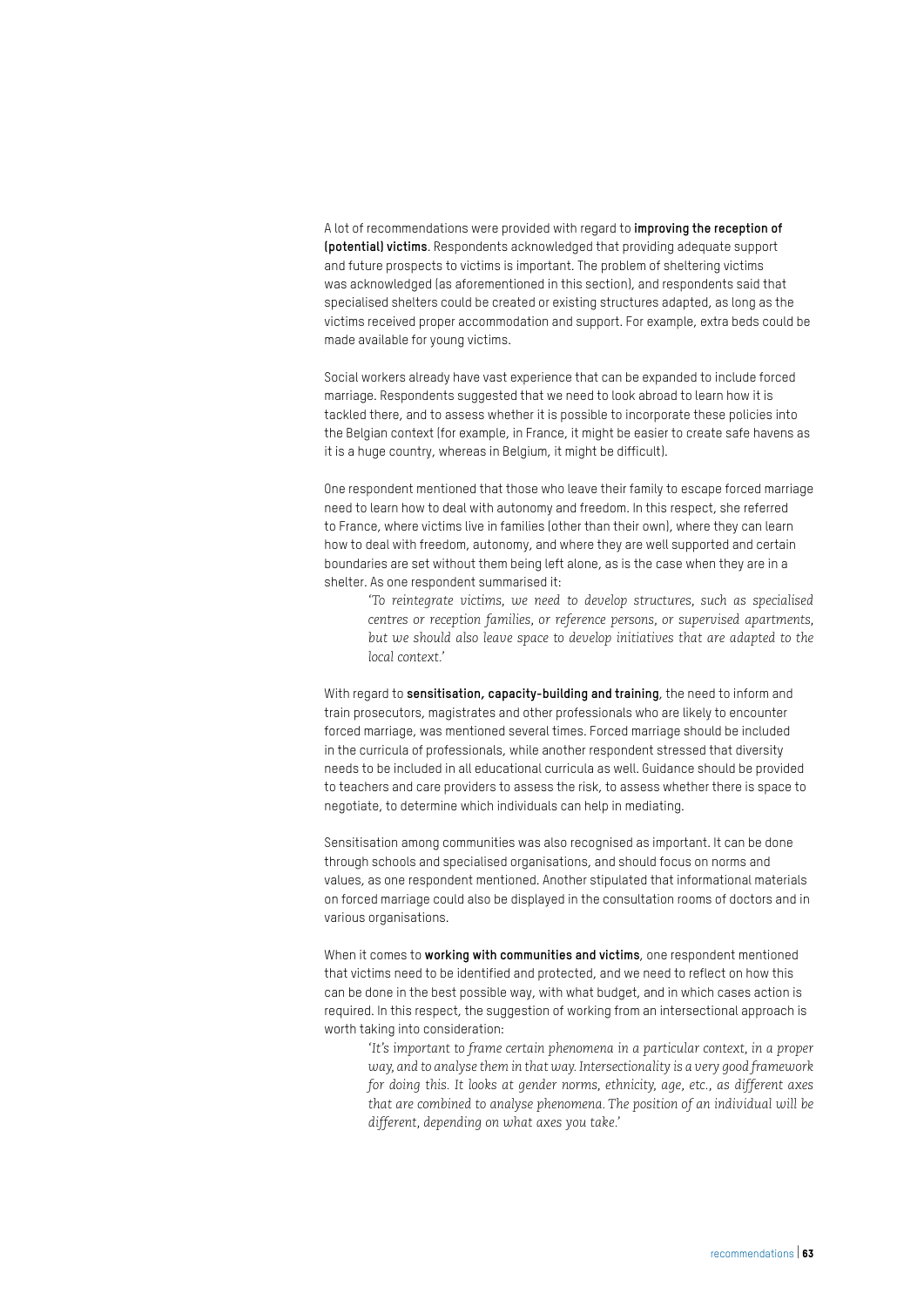Frequently, respondents mentioned that dealing with forced marriage is not an exact science, and that it can only be dealt with on a case-by-case basis. Each case needs to be analysed individually, every time. There is no routine treatment in cases of forced marriage. Each situation requires a detailed analysis. A respondent mentioned that even when working on changing attitudes about the school attendance of minor Roma girls, it was important to consider each case individually and not to generalise, as not all Roma force their children to marry.

When working with victims, one respondent stressed the need to build capacity towards autonomy, to take responsibility and not rely on others. (Potential) victims should be given all possible options. The importance of an engagement period prior to marriage was also suggested in the work towards communities. Another respondent thought it important to empower individuals to act in their own interests, instead of the interests of a group, as is often the case in Turkish and Moroccan communities.

The Quran was also suggested as a means of finding arguments to counter forced marriage, and Islam could be referred to, according to one respondent, as a channel to help parents who are trying to find a way out of forced marriage.

Parents should be empowered, for example, mothers in standing up for their daughters and fathers in sharing responsibility for the education of their children. Parents should also be empowered to explain to their children all the aspects involved when choosing a partner from their country of origin.

A respondent suggested that small-scale initiatives with low thresholds could be set up, such as discussion groups with parents and/or members of the communities on how to deal with the expectations and pressure from the environment regarding marriage, where personal feelings regarding marriage can be shared, where interethnic marriages can be de-problematised, etc. Another respondent suggested that parents should be aware and accept that children cannot be controlled entirely, as their personality is also shaped by school, friends, the environment, etc.

In working with victims, the need to find long-term solutions was expressed by many respondents. For example, in Roma communities, traditions can be adjusted, but it will take time, as one respondent said. Another respondent stated that changing behaviour takes several generations, hence the need for long-term strategies. Also, when it comes to supporting, monitoring and following up victims, this requires a longterm approach, and it should be acknowledged that this is costly. The **need to increase resources** was therefore frequently mentioned, in order to stop forced marriage and provide appropriate care for victims.

Tailor-made **mediation** as a strategy to work with victims was suggested, not only at crisis moments, but on a regular basis. It was also suggested that intercultural mediators should be included from the very beginning, when assessing the problem. If these mediators could help service providers in making referrals, help would be much more efficient. Criteria for mediators were also suggested, and included the following: a respectful attitude towards communities, respect from communities, being known in the communities, having wide networks in the communities, etc.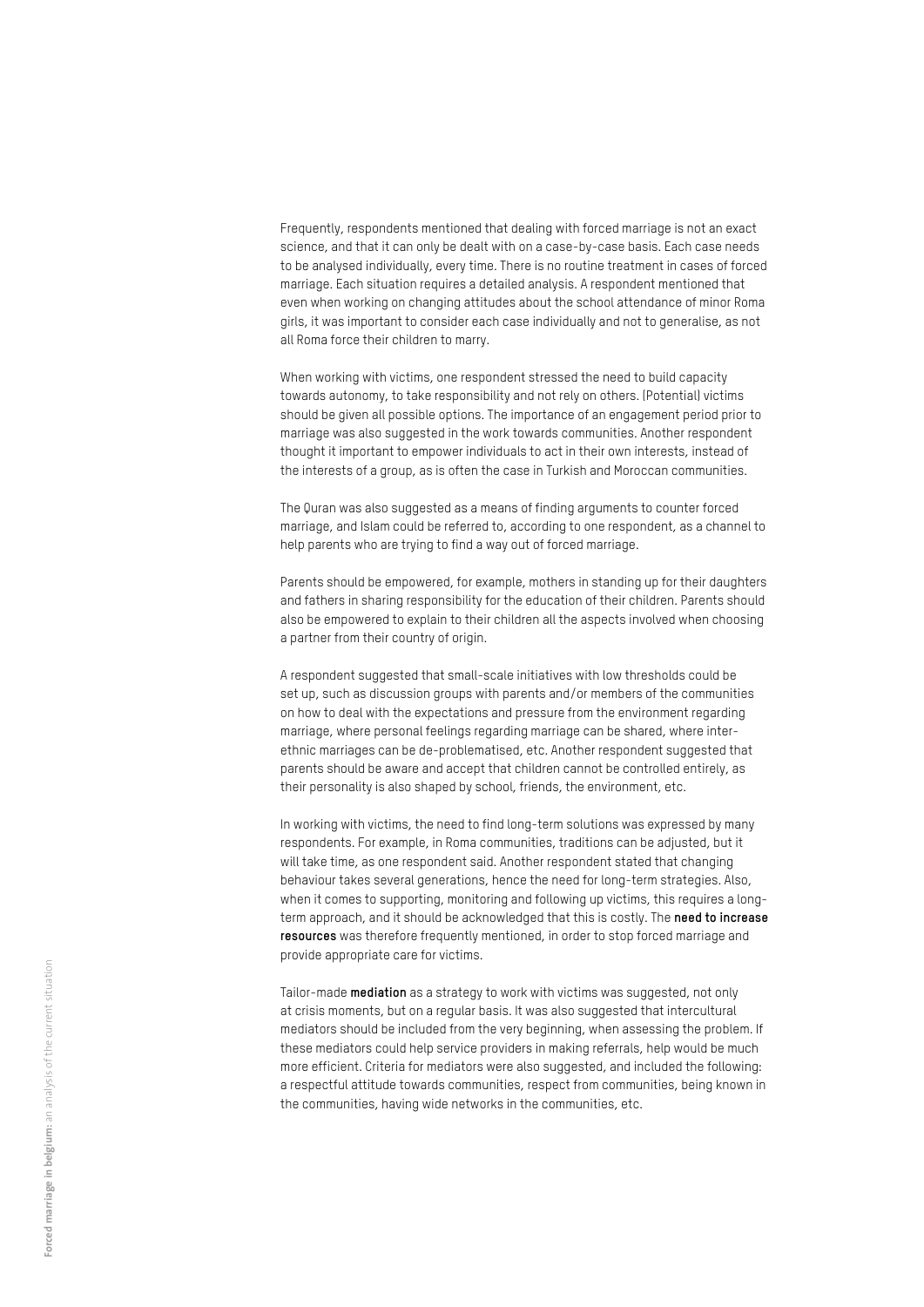Finally, with regard to the work with communities, one respondent stressed the fact that prevention, not migration policy, should be prioritised:

*'I think we should work here and not necessarily close our borders. […] Belgium increased the conditions for family reunification. The criteria are more and more demanding. I think that is a problem, a concrete problem related to finding solutions regarding marriage issues. I think we need to work on prevention, to try to develop good actions for victims or potential victims. We need to work with parents, with families because mostly, they are in difficulty, and they only find this solution [forced marriage] to deal with their problems. […] We need to invest in prevention. It is really our priority. We need to take care of victims, but we also need to build the capacities of youngsters to negotiate with parents […] avoid stigmatisation.'*

The **need for better coordination** was also expressed. This could be done by either developing new initiatives or by building on existing structures, as one respondent stated. Examples of a reference person and a special coordination mechanism were mentioned. Such a reference person could follow up a case all the way through and be the liaison between all the people involved. One respondent stated that there is a need for better coordination between Flanders and Wallonia, and that campaigns should be the same in both parts of the country. One suggestion to enhance coordination was to design one package, one framework:

*'In the end, the ethnic minorities in Belgium are not new. There have been various suggestions done in Paula D'Hondt's report, a report that is old now, but we still do not have – at Flemish level, at least – a framework, for example, in education and youth support services and so on, a framework with accredited translators and interpreters, intercultural mediators, experts who are available to email or to call to discuss cases, for supervision moments, and so on, and that all those things are in one package, in one training [course]. Is that so difficult to organise? I do not think so. Does it cost that much money? I* do not think so. [...] *I* think this is really the challenge for the future, for the *service provision, and I do not know when politicians will wake up or [if they] can be woken up.'*

Some respondents mentioned that more should be done to detect and report cases of forced marriage. Suggestions were made to create **low-threshold initiatives to report cases**.

The **non-judgmental attitude** of professionals and volunteers when dealing with cases of forced marriage was frequently mentioned. In order to tackle this, one respondent suggested working on prejudices regarding marriage migration by explaining the deeper meanings of this complex issue, so that prejudices do not hinder adequate and early care.

**More research** is needed, according to two respondents, in order to evaluate mechanisms that are put in place, for example, the special police units, and to provide figures. These figures will provide a better understanding of the risk factors and will provide evidence to negotiate with policymakers and funders. However, research is also necessary to acquire an overall view of forced marriage, and to obtain knowledge on the effects of actions on its evolution.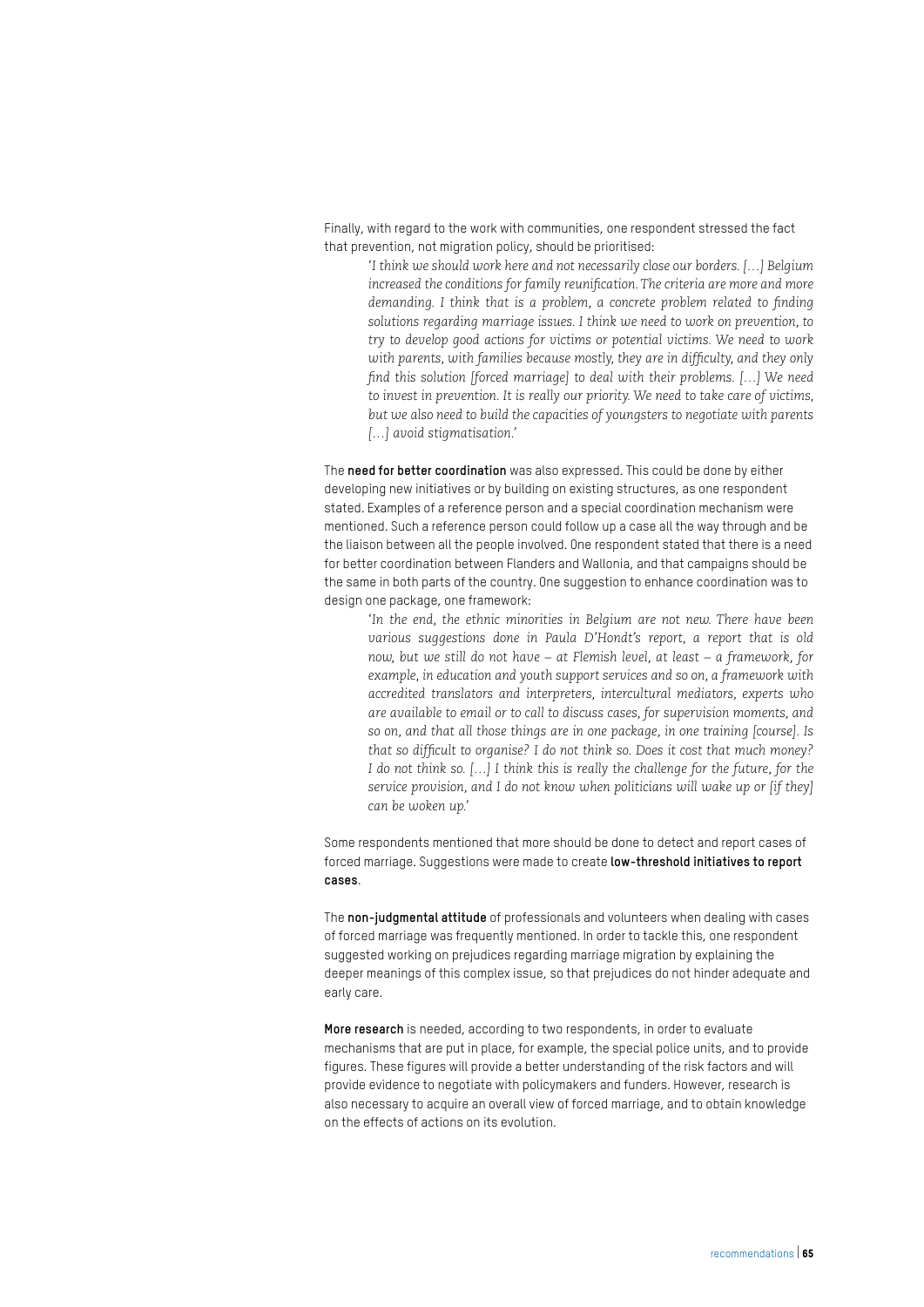Socio-economic factors are key in emancipation and integration, according to one respondent. Therefore, as some respondents stressed, **enhancing education and labour-market prospects** for migrants is important, in order to avoid drastic measures (for example, victims who need to flee to shelters, or removing children from their parental authority). In the case of Roma communities, it was suggested that alternatives should be considered for minor mothers to attend school. At the same time, as some respondents stressed, the issue of early school-leaving among the Roma should be addressed strictly and laws should be applied.

Various experts mentioned the importance of **sharing knowledge and expertise**, not only in Belgium, but also with neighbouring countries.

Finally, one respondent stated that the issue of forced marriage should be dealt with from a **human-rights perspective**, as every individual has the right to choose his or her partner freely.